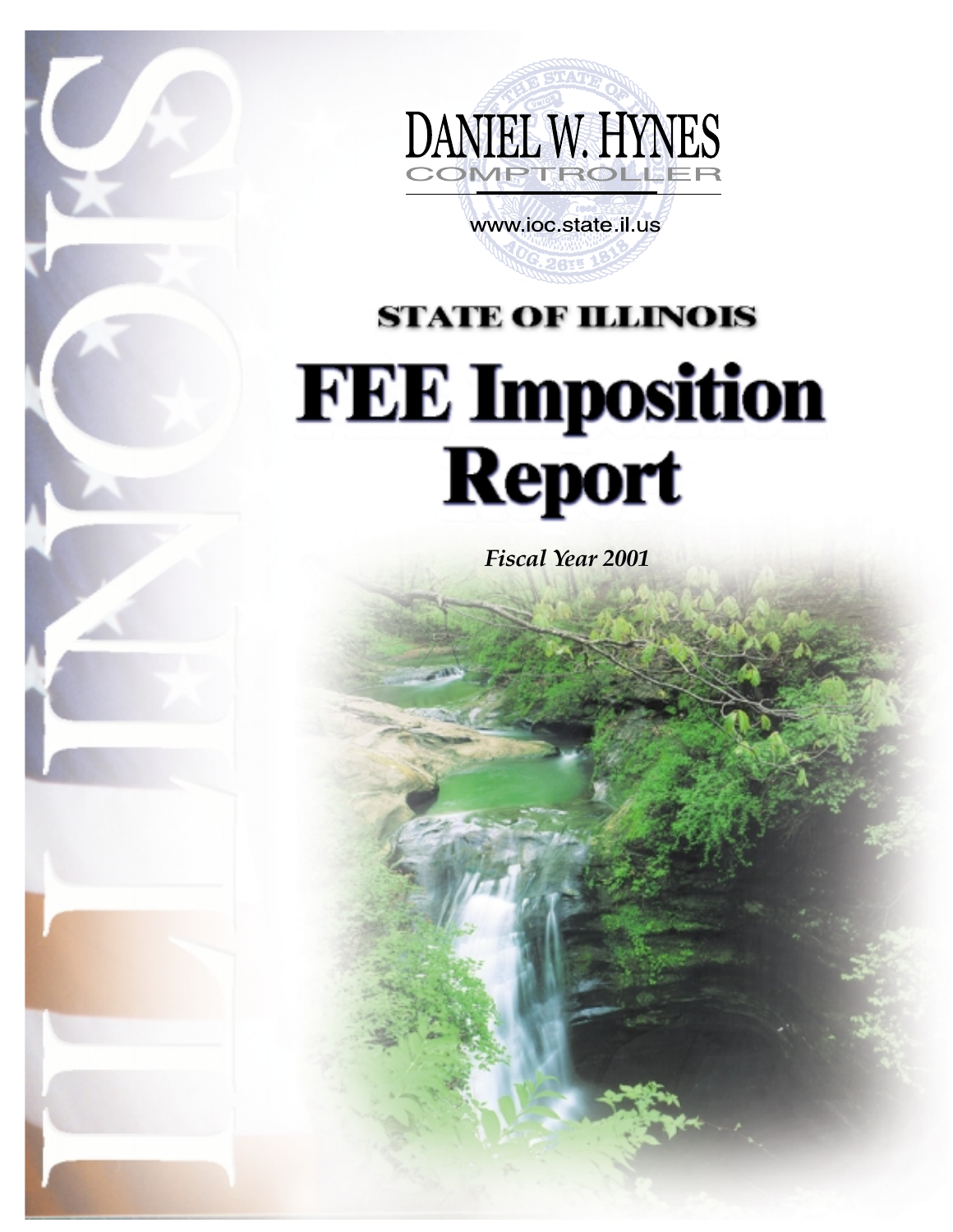Comptroller Daniel W. Hynes is the chief fiscal officer for the state, managing its financial accounts, processing more than 18 million transactions a year, and performing a watchdog role to assure that all payments meet the requirements of the law. The Comptroller's Office also provides timely and accurate fiscal information and analysis to the Governor, the Illinois General Assembly, and local government officials so they can make informed budget decisions. In addition, the Office oversees the state's private cemetery and funeral home industry.



#### **COVER PHOTO— Waterfall at the head of Illinois Canyon in Starved Rock State Park***.*

Located along the south side of the Illinois River midway between LaSalle-Peru and Ottawa, Starved Rock State Park is a setting of natural, geologic beauty uncommon in Illinois, and best known for its fascinating rock formations laid down by huge inland seas 425 million years ago. Eighteen stream-fed canyons highlight the park's setting, slicing through tree-covered, sandstone bluffs. A lodge built on the grounds in the 1930's took 6 years to construct, and today offers 72 luxury hotel rooms and 22 cabin rooms.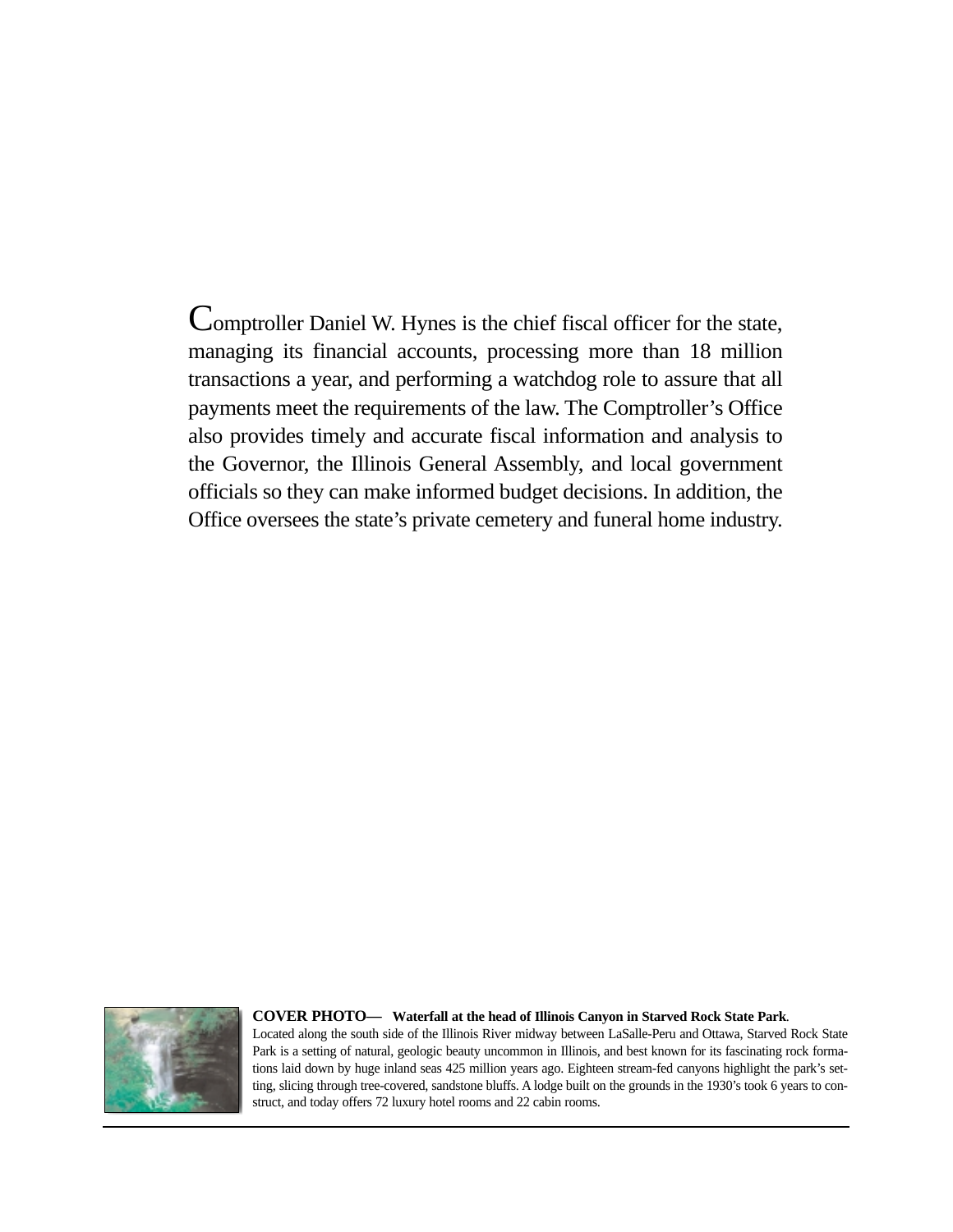



DANIEL W. HYNES

December, 2001

#### *A Message to Illinois Taxpayers*

would like to present to you the 2001 *Fee Imposition Report.* The Office of the Comptroller is required by law to report on the collection of fees by state government. This report contains information on fees, agencies imposing fees, and revenue generated by fees. This report also provides a special analysis of the Freedom of Information (FOI) Act, which allows agencies to levy reasonable charges when complying with FOI requests. Besides analyzing the range of rates charged for normal-sized copies, the study comments on the implications of the shift to electronic storage and distribution of information on FOI fees. I

Fees supplement general taxes in generating revenue to support the functions of government. A key difference between fees and taxes is the extraordinary flexibility government has in designing the various fees levied as occupational licenses, user charges or business fees. For this reason it is important to know the scope of fees charged by agencies and the fiscal impact those fees have on taxpayers and the State.

In fiscal year 2001, the State of Illinois collected \$4 billion in fees. As a source of revenue, fees collected represent 7.4% of revenues into Illinois' main operating fund groups. Among revenue sources, fees are surpassed only by federal aid (\$9.8 billion), income taxes (\$9.9 billion), and sales taxes (\$7 billion). The 1,476 reported fees were collected by 89 agencies. Most of what is collected is deposited into restricted funds. Only \$187 million in fee revenue was deposited into the General Funds. In contrast, the highway funds received 35 percent of their funding from fees, and other special state funds received 13 percent of funding from fees.

As the State's chief fiscal officer, it is my duty to provide information to legislators, policy makers and the citizens of this State regarding the fiscal condition and the factors that contribute to that condition. Fees are an important part of the picture and are often overlooked as an important source of revenue for the State. This report, therefore, is important in any assessments made of the financial picture of the State of Illinois.

As a new feature, agency Fee Imposition Report submissions are now available on the INTERNET. To get to the Report Menu page from the Comptroller's website http://www.ioc.state.il.us/, press the Research and Fiscal Information button on the lower left side of the screen followed by the Detailed Fee Data button.

I hope that you find this report both useful and informative. I encourage you to participate in this reporting with your input. We can be reached by phone or mail at the following: (312)814-2451 or (217)782-6000, 201 State House, Springfield, Illinois 62706, or by e-mail at the website listed above.

Sincerely,

Daniel W. Hynes **Comptroller**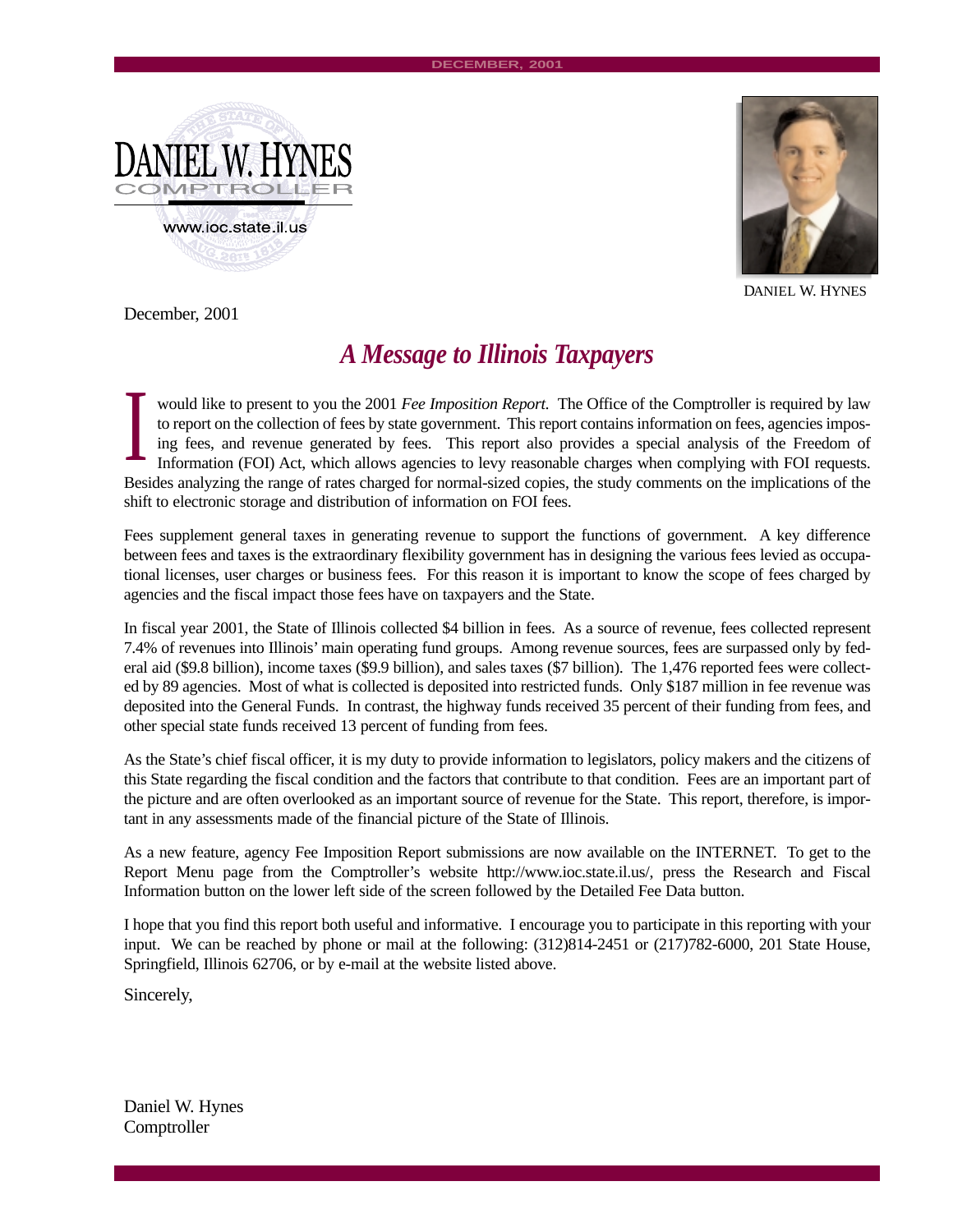## **Table of Contents**

#### THE ILLINOIS FEE REGISTRY

#### SPECIAL STUDY

|--|--|

#### A REVIEW OF FISCAL YEAR 2001 FEES

| ■ The Top Ten Fee Collecting Agencies4                |
|-------------------------------------------------------|
| ■ The Ten Largest Revenue Generating Fees 4           |
|                                                       |
| ■ Highway Funds - Biggest Recipient of Fee Revenues 6 |
| The Impact of Fees on State Funds 6                   |
|                                                       |
|                                                       |
| Illinois Fees in Perspective 8                        |

#### APPENDICES

| Appendix A: Agency Fees by Agency and Fund A1-A8            |  |
|-------------------------------------------------------------|--|
| Appendix B: Fees With Receipts of \$1 Million or Over B1-B5 |  |
| Appendix C: Fee Revenue by Agency C1-C6                     |  |
| Appendix D: Fee Revenue by Fund  D1-D6                      |  |
| Appendix E: Obtaining Detailed Fee Information E1           |  |



Printed by Authority of the State of Illinois By the State of Illinois 1/02 750 Job No. 36555 Cost per Copy \$2.81

DANIEL W. HYNES www.ioc.state.il.us

2001 FEE IMPOSITION REPORT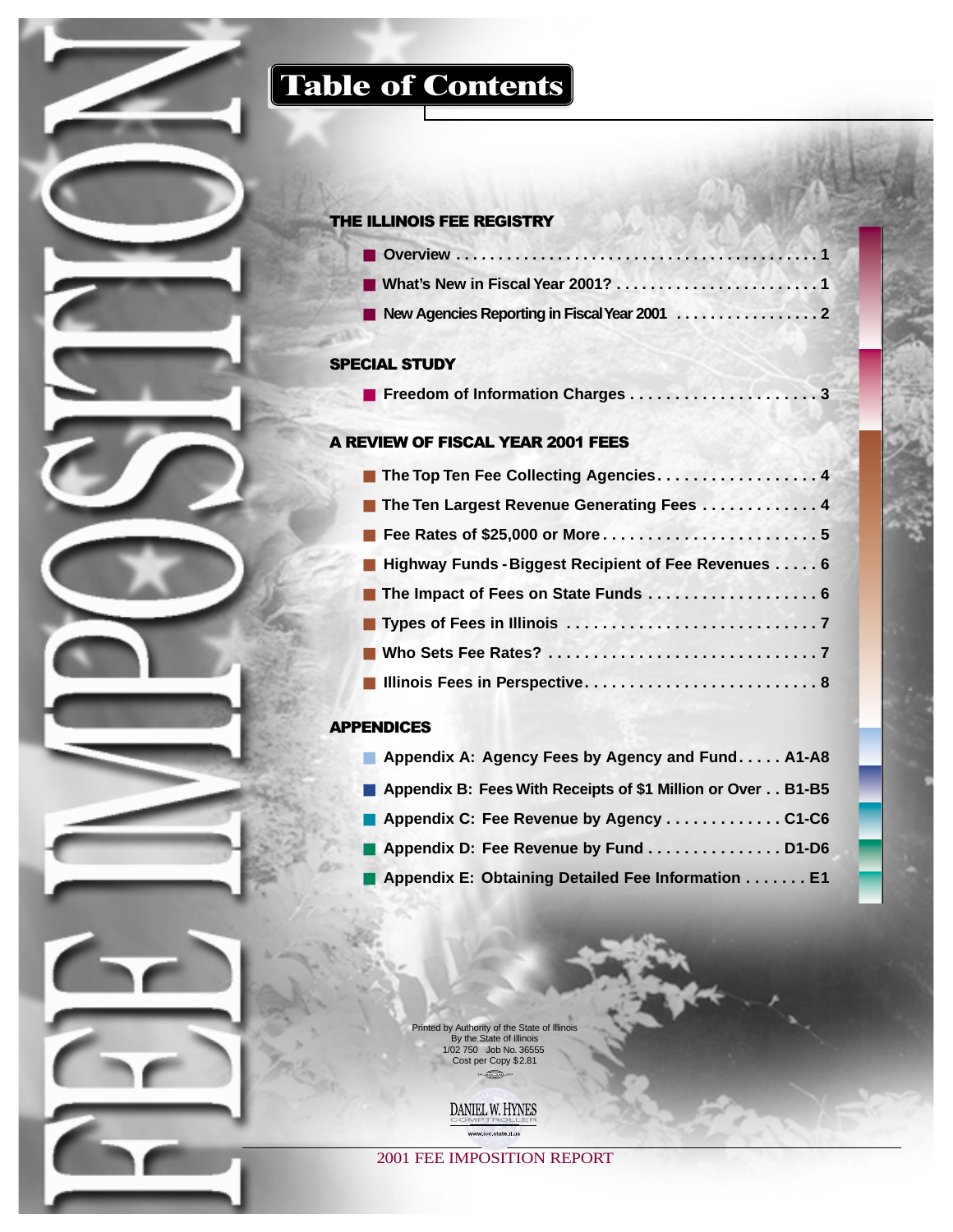# **THE ILLINOIS FEE REGISTRY**

#### **Overview**

During fiscal year 2001, 89 state agencies administered 1,476 fees that generated \$3.971 billion in revenues. These fees are listed in the comprehensive State Fee Registry prepared by the State Comptroller's Office.

Unlike taxes, which are largely collected by the Department of Revenue, many agencies are significant fee collectors. This report identifies 18 agencies, excluding universities, that collected over \$10 million in fee revenues in fiscal year 2001.

This report contains a wealth of information on fee revenues in Illinois. Fee revenues are listed by agency and the ten largest fee collectors are identified. Fees with receipts of over \$1 million are listed and a special table sets out the ten greatest revenue generating fees. Fees are distinguished by the share levied on individuals including occupational licenses, personal service and user charges, and tuition versus fees levied on organizations such as regulatory, licensing, and registration charges and special assessments. Additional analyses compute the fees' share of revenues into each fund group, list fees with unusually high rates, and compare fee collections in Illinois with collections among the other states.

This report also contains a special study focusing on the one fee that extends across all state agencies. This is charges to comply with requests under the Freedom of Information (FOI) Act. FOI is one of the key guarantees for a government that is open to citizen review. Agencies are allowed to charge a fee to cover their costs of complying with the Act. The special study shows the wide price range for basic single sheet copies. This is followed

by a discussion of the implications of new electronic options for receiving FOI information.

In reporting to the Comptroller's 41% Office, agencies used great latitude in listing and defining their fees. Some listed each individual charge as a separate fee, while others reported many related charges under the same fee title. The fee leader was the Secretary of State's Office which reported 443 fees (30%) divided among twenty administrative divisions.



**Number of Fees by Agency**

Universities accounted for 200 fees (14%) and three other agencies (Agriculture, Natural Resources, and Public Health) reported at least 50 fees. The Department of Professional Regulation had reported the largest number of fees in past years (633 in the prior report). For the fiscal year 2001 report, the Department has simplified its report by creating single fees that lump all the charges for each of the professions and businesses it regulates. As a result, Professional Regulation reduced its report to 44 fees for fiscal year 2001.

#### **What's New in Fiscal Year 2001?**

The outstanding feature of the fiscal year 2001 *Fee Imposition Report* is the significant increase in fee revenues reported by the Secretary of State (SOS). Reported SOS fee revenues of \$1.462 billion were almost 2.2 times reported fees of \$670 million in fiscal year 2000. According to SOS, the \$792 million change can be divided between Illinois First rate increases and increases from items that formerly had not been included in the report. The two largest elements were \$216 million from first division vehicle registration fees (due to Illinois First) that were increased from \$48 to \$78 and \$219 million for second division (trucks) vehicle registrations (Illinois First and expanded fee coverage). There were also significant reported increases for proportional registrations (\$108 million) for vehicle owners operating fleets in multiple states and \$97 million for vehicle title certificates that were increased from \$13 to \$65. A major component of items that formerly had not been included in the report was \$96 million for the annual franchise tax.

> Excluding the Secretary of State, fee revenues were up \$141 million (5.9%). Among other major fee revenue groups, Department of Public Aid fee revenues of \$680 million were up \$32 million or 4.9% from fiscal year 2000 revenues reflecting a \$34 million increase in County Hospital Services Fund receipts. Receipts into this fund are determined by Cook County Medicaid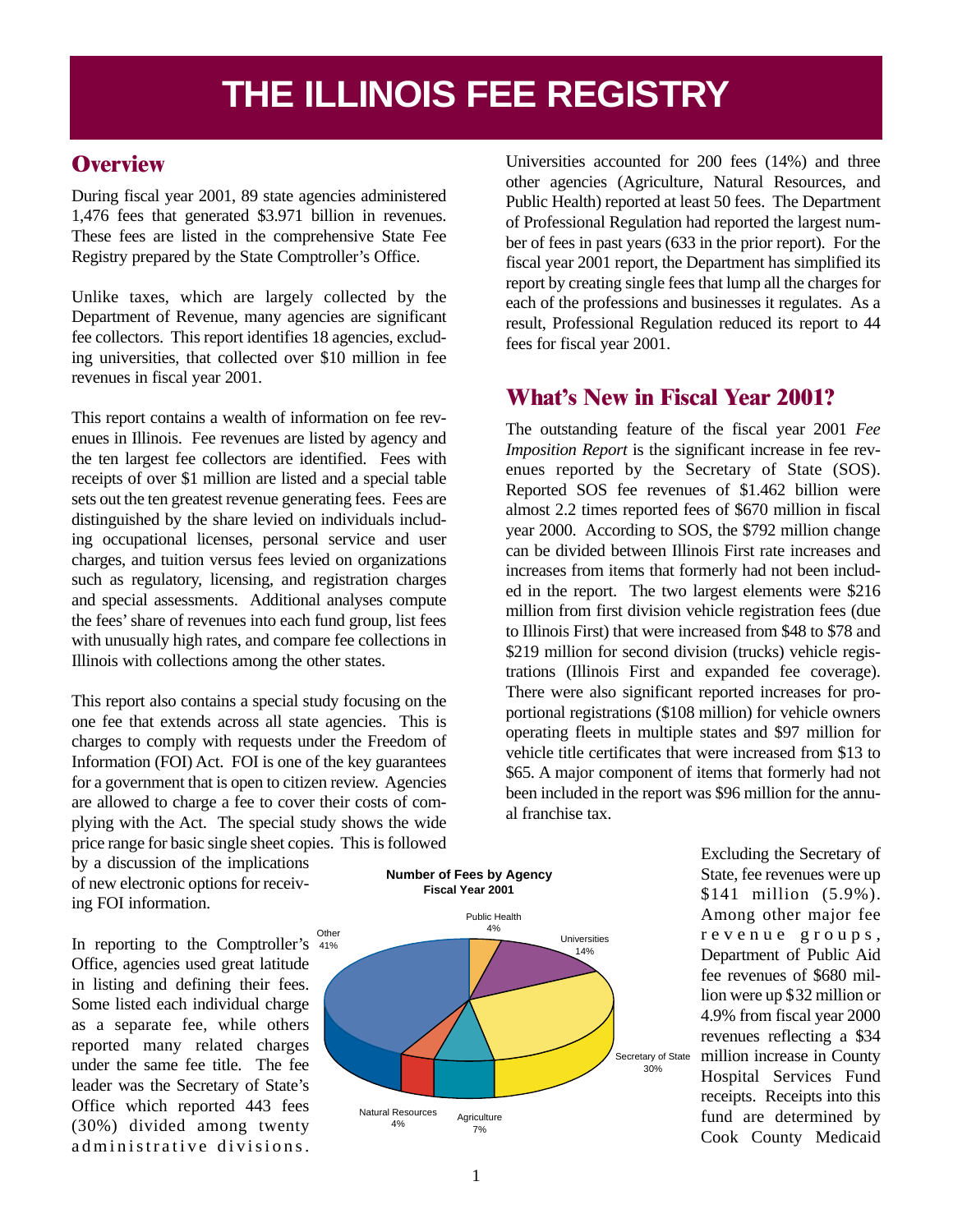hospital services, the State Medicaid plan, and an intergovernmental agreement between the Department and Cook County. University revenues of \$877 million were up \$48 million or 5.8%. Toll Highway Authority revenues were unchanged at \$365 million.

Fee revenues for the remaining agencies increased \$61 million or 11.6% from \$526 million to \$587 million. The primary cause for the increase in other agency fee revenues was the doubling of Department of Revenue fees with the addition of the 0.8 cent per gallon environmen-

tal impact fee (\$54 million) paid into the Underground Storage Tank Fund which had been excluded from prior year reports. The Department of Central Management Services fee revenues also increased \$15 million from \$77 million to \$92 million reflecting growth in local government health insurance payments.

 $\Omega$ 200 400 600 800  $1,000 -$ 1,200 1,400  $1,600 -$ **Fee Revenues Fiscal Year 2000 vs. Fiscal Year 2001 Millions of Dollars** Public Aid Secretary of Toll Highways Universities Other **State** 

#### Department of Commerce and Community Affairs

fee collections declined from \$1.0 million to \$130 thousand. This was because job training programs and their associated fees were transferred to the Department of Employment Security which experienced an increase in fee revenues from \$5.9 million to \$7.2 million. The decline in Illinois Student Assistance Commission



#### (ISAC) revenues from \$368 thousand to \$18 thousand reflects changes in structure of federal student loan programs. The state now receives payments from the federal government for operating the program. In fiscal year 2001, the new Student Loan Operating Fund received \$29.3 million in federal payments to process student loan returns which are classified as fees in the Comptroller's accounting system but not included in the ISAC Fee Imposition report submission.

#### **New Agencies Reporting in Fiscal Year 2001**

Four agencies submitted fee imposition reports for the first time in fiscal year 2001. The Department of Military Affairs reported \$200 thousand in Armory rental fees. The Violence Prevention Authority reported \$3

thousand for materials reimbursements. Two regional finance authorities, the Quad Cities Regional Economic Development Authority and the Upper Illinois River Valley Development Authority, reported a combined \$100 thousand in bond financing fees.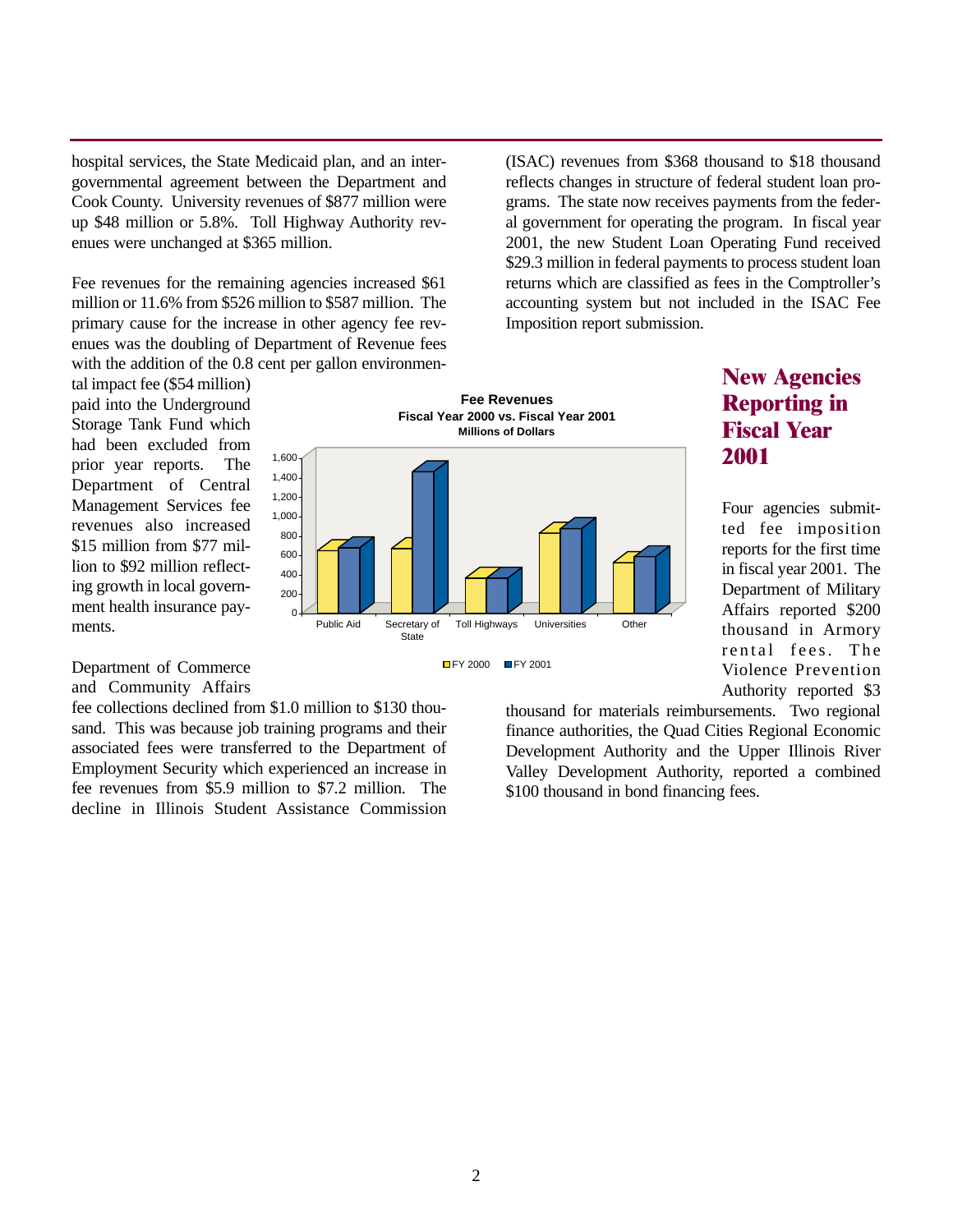## **SPECIAL STUDY**

#### **Freedom of Information Charges**

Freedom of Information (FOI) charges are one fee that applies to all agencies. The FOI law (5 *ILCS* 140) declares that government information is to be available to the public. It is essential for government accountability and an informed citizenry that Illinoisans have full and complete access, with some reasonable privacy limitations, to public information. In order to help pay the costs of complying with this law and reduce the number of frivolous requests, "each public body may charge fees reasonably calculated to reimburse its actual cost for reproducing and certifying public records" (5 *ILCS* 140/6).

FOI charges for copying a standard sheet of paper have been gathered from the agency Fee Imposition Report submissions and through a review of the Illinois

Administrative Code. For the 62 agencies for which these charges were identified, the copying rates varied from free (for the first 400 copies) for the Environmental Protection Agency to a maximum of \$1.00 per page. Several other agencies provided smaller numbers of copies for free. A quarter, dime, and a half-dollar were the most widely charged copying rates. Over one-third of the agencies (22) charged \$.25 per page with 14 agencies charging \$.10 per page and 11 agencies charging \$.50 per page.

The information revolution is increasing the potential information that can be garnered through FOI requests, but is also making fee structures more complex. The information revolution allows governments to increase the amount of data they gather, mine more information from that data, and make it more accessible through electronic media or the Internet. These new methods for providing data need to be costed under the FOI Act. In addition to the classic options of providing data on regular or legal size pages or on microfiche and microfilm, data can also be provided by magnetic tape, computer diskettes, and CD-ROM's or by e-mail. In addition, charges may be required for special programming necessary to put a request into the desired format or to satisfy desired sorting requirements.

The variation in charges for basic FOI services and the new media through which FOI information can be provided raise some interesting questions. Government now has the power to gather and quickly access far more information than it had in the past. With collections paid for with tax revenues, this information should be available to the public for either further manipulation and commercial sale or to allow the media and an informed citizenry to monitor government activity.

The paradox of the information age is that electronic storage of data can make the data less accessible than paper data if computer files are not structured to meet the needs of likely FOI requests. In the old (paper record) days, the only knowledge required to satisfy an FOI



request was familiarity with the filing system. In the new information world, data is gathered using complex programs that normally classify information to meet the administrative needs of the collecting agency. As anyone who has dealt with these complex programs knows, there is little problem obtaining data available within the design parameters. However, a request that crosses these parameters either may be found to be unduly burdensome by the agency or may only be satisfied with new programming at great cost. This is seen in the two agencies that include hourly programming costs in their FOI cost schedules and charge more than \$100 per hour for custom programming.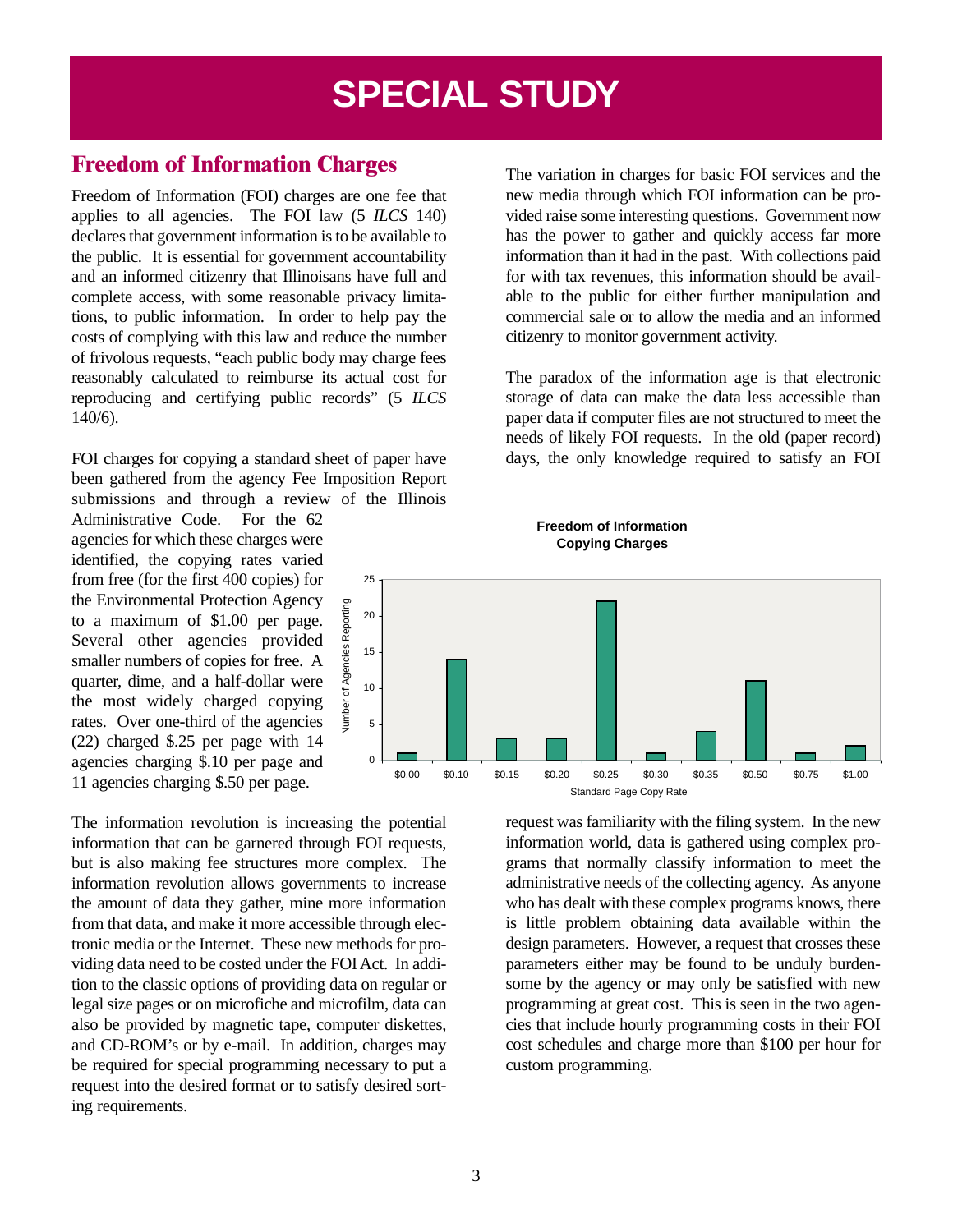# **A REVIEW OF FISCAL YEAR 2001 FEES**

#### **The Top Ten Fee Collecting Agencies**

The fees collected by both the first and third largest collecting agencies are largely related to vehicular transportation. The Secretary of State reported fee revenue of \$1.462 billion or 37% of the total, while the Toll Highway Authority reported \$365 million (9%) in revenue from fees and tolls.

Although it reported only seven fees, the Department of Public Aid ranked second among agencies and accounted for \$680 million or 17% of fee revenues. Almost all this amount was collected from medical providers under the Medicaid assessment program. These included \$606 million under the County Hospital Services, \$54 million under the Long Term Care, and \$17 million under the Long Term Care - Developmentally Disabled Provider Participation Fees. Participation fees increase the funds available for state Medicaid spending and the associated federal reimbursements for half of that spending.

Tax Replacement Fund to help local governments offset the revenue loss from the elimination of the personal property tax on business property.

State universities accounted for five of the remaining top ten fee collecting agencies with a combined \$761 million in fee revenues. When fee revenues from the other four state universities are included, the total comes to \$877 million or 22% of statewide fee revenue.

#### **The Ten Largest Revenue Generating Fees**

Although state agencies reported 1,476 fees in fiscal year 2001, the ten largest fees generated almost \$2.6 billion or 65% of total fee revenue.

The largest fee in terms of revenue is the County Hospital Services Provider Participation Fee (\$606 million) collected by the Department of Public Aid. The



Department also collects the eleventhranked Long Term Care Provider Participation Fee (\$54 million). Both of these levies on medical providers help finance the Medicaid program through increased federal cost-sharing contributions and higher Medicaid rates.

Five of the top ten revenue-generating fees play a significant role in maintaining the

nent was \$86 million in health insurance fees from local governments. These payments allow local governments to place their employees under the state health insurance plan. (The Comprehensive Health Insurance Plan Board, which receives

similar contributions for insurance for hard to insure Illinois residents, has not submitted a fee imposition report.).

The Department of Revenue ranked eighth among agencies with \$107 million in fee revenues. The two largest components were \$54 million from the 0.8 cent/gallon environmental impact fee deposited into the Underground Storage Tank Fund and \$37 million from the 0.5% Telecommunications Infrastructure Maintenance Fee deposited into the Personal Property state's highway infrastructure. Highway tolls of \$349 million were the major revenue source for the toll highway system serving northern Illinois. Automobile registration fees (\$558 million) and truck registration fees are combined with other state and federal revenues to finance the remainder of the state's road program. Truck registration fees in the top 10 include the proportional registration fee (\$183 million) for vehicle owners operating fleets in Illinois and other states and the second division vehicle registration fee (\$228 million) which consists of a \$10 registration fee and an additional flat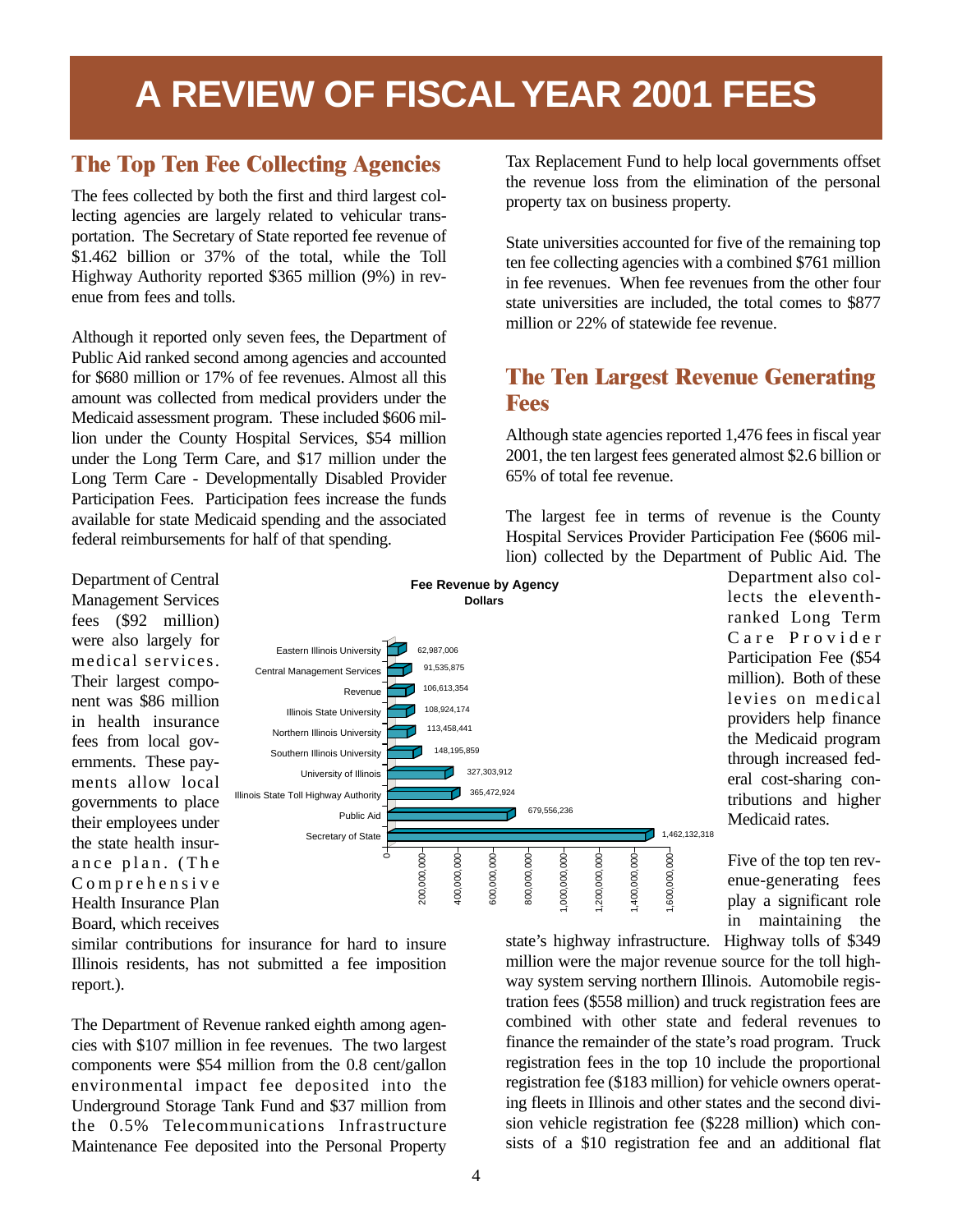

**Fees Generating the Largest Revenues**

weight tax. The \$65 vehicle Title Certificate (\$193 million) includes \$12 million into the Motor Vehicle License Plate Fund to help pay for new license plates.

The remaining top ten fees include tuition for the University of Illinois and Northern Illinois University, collections by the Department of Central Management Services from local governments and their employees to participate in the state group health insurance program, and payments into the General Revenue Fund under the

annual franchise tax corporations pay based on their capital stock attributable to Illinois.

#### **Fee Rates of \$25,000 or More**

Although payment for most fees is affordable to the typical Illinoisan, a survey of rates charged for the 1,476 that were reported revealed 14 fees had rates that were at least \$25,000.

Environmental regulation fees account for six of the fourteen costliest fees with four levied by the Department of Nuclear Safety and two by the Environmental Protection Agency. At the top of the list is Illinois' million-dollar fee, the annual fee paid by nuclear power reactor owners to cover the cost of establishing plans and programs to deal with the possibility of nuclear accidents. In fiscal

year 2001 the owners of each of Illinois' eleven reactors owed a fee of \$1,626,294. The fee is partially offset by a credit reactor owners receive for the amount the balance of the Nuclear Safety Emergency Preparedness Fund exceeded \$500 thousand at the end of the prior fiscal year. Illinois'other over \$100,000 fee is the low-level radioactive waste reactor operator annual fee (\$120,000) which covers the cost of developing a low-level radioactive waste disposal facility and establishing a post-closure care fund.

The remaining high-rate fees include five administered by Bonding Authorities and three from

universities. The high rate university fees include non-resident tuition for the University of Illinois Schools of Medicine and Dentistry and a fraternity housing rental charge. Annual non-resident tuition to the Southern Illinois University School of Medicine would also exceed \$25,000, but

this agency reports tuition on a semester basis.

The riverboat gambling owner's license fee has a base rate of \$50,000. Applicants owe any excess costs for performing an investigation; however, if the investigation costs are less than \$50,000, the applicant receives a partial refund. Thus, the actual value of this fee has become the cost of investigating the applicant.

| <b>Fee Name</b>                                                                               | <b>Agency Name</b>                     | <b>Fee Rate</b> |
|-----------------------------------------------------------------------------------------------|----------------------------------------|-----------------|
| Nuclear Power Reactor Annual Fee                                                              | <b>Nuclear Safety</b>                  | \$1,626,294     |
| Low-Level Radioactive Waste Reactor<br>Operator Annual Fee                                    | <b>Nuclear Safety</b>                  | 120,000         |
| Closing Fee, Industrial Revenue Bond,<br>Maximum                                              | Development Finance Authority          | 75,000          |
| Closing Fee, Not-For-Profit, Maximum                                                          | Development Finance Authority          | 66,000          |
| Application Fee, Maximum                                                                      | <b>Health Facilities Authority</b>     | 65,000          |
| Closing Fee, Industrial Revenue Bonds<br>(Refunding), Maximum                                 | Development Finance Authority          | 50,000          |
| Closing Fee, Local Government Bonds, Development Finance Authority<br>Maximum                 |                                        | 50,000          |
| School of Medicine, Non-Resident                                                              | University of Illinois                 | 40,904          |
| <b>Fraternity Housing Rental Rate</b>                                                         | Southern Illinois University           | 35,894          |
| Off-Site Hazardous Waste Disposal Site Environmental Protection Agency<br><b>Operator Fee</b> |                                        | 35,000          |
| School of Dentistry, Non-Resident                                                             | University of Illinois                 | 31,354          |
| Radioactive Material License Fee                                                              | <b>Nuclear Safety</b>                  | 25,000          |
| Waste Storage Facility Annual Fee                                                             | <b>Nuclear Safety</b>                  | 25,000          |
| Solid Waste Management Fee                                                                    | <b>Environmental Protection Agency</b> | 25,000          |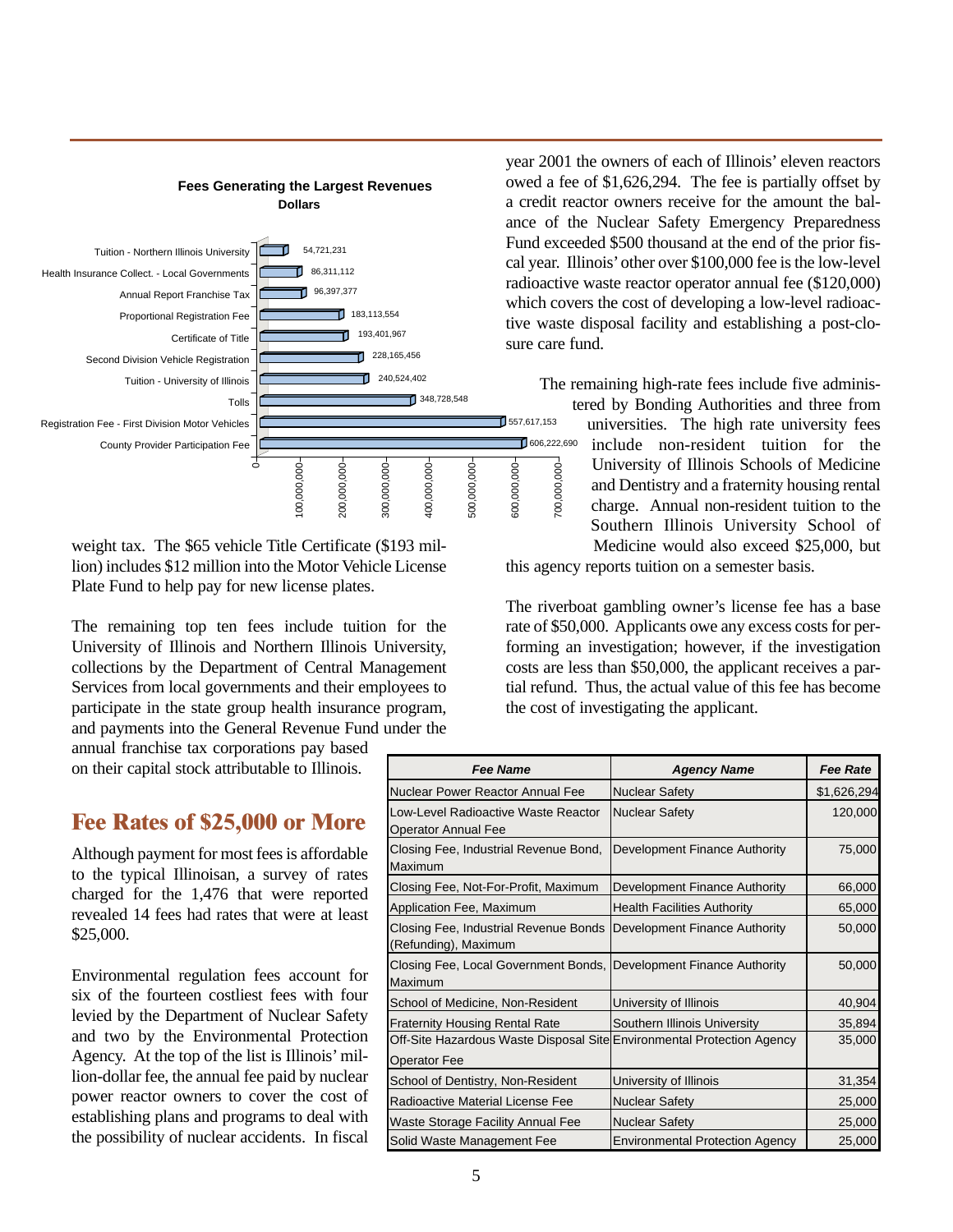#### **Highway Funds – Biggest Recipient of Fee Revenues**

The lion's share of fee revenues is deposited into funds from which monies can only be spent for restricted purposes. Of the \$3.971 billion in fee revenues collected in fiscal year 2001, \$3.784 billion or 95% was deposited into a wide variety of these restricted funds. The remain-

ing \$187 million (5%) was deposited into the state's General Funds.

The largest portion of fee receipts, \$1.238 billion or 31%, was deposited into Highway Funds. Almost all these monies (\$1.220 billion) are



collected by the Secretary of State and deposited into the Road Fund and the State

Construction Account Fund.

The second largest portion of fee receipts, \$1.176 billion or 30%, was deposited in Special State Funds. Over half of this amount was \$606 million in Cook County Hospital Medicaid provider participation fees deposited into the County Hospital Services Fund. State Trust Funds received \$464 million in fee revenues (12% of total fees) primarily consisting of the \$365 million deposited into the Illinois State Toll Highway Revenue Fund. 25% 30% 35%

Locally held funds are funds that are controlled by the recipient agency rather than by the State Treasurer. Most locally held funds are not subject to the same budgetary controls by the Governor and General Assembly as treasury held funds. As a result, spending of receipts into these funds is determined by an agency's internal budget practices subject to the applicable statutes and rules.

During fiscal year 2001, \$897 million or 22% of fee revenues was deposited into these funds. Most of this money consisted of university tuition and income from auxiliary enterprises such as payments for room and board (\$877 million). Fees paid to state-chartered finance authorities that issue revenue bonds are another common type of fee deposited into locally held funds.

#### **The Impact of Fees on State Funds**

If the \$3.971 billion in fee revenues were tracked as a single combined source, they would have been the fourth

> largest state revenue source in fiscal year 2001, trailing the state income taxes (\$9.9 billion), federal aid (\$9.8 billion), and the state sales taxes (\$7.0 billion).

General Funds receipts in fiscal year 2001 totaled \$22.6 billion. Over half of these revenues were sales and income tax receipts. Fee revenues of \$187 million comprised only 0.8% of this total. Most (93%) of General Funds fee revenues came from Secretary of State fees.

In contrast to the General Funds, fees are an extremely important source of rev-

enues for Highway Funds. In fiscal year 2001, fee revenues of \$1.238 billion accounted for 35% of total receipts. Fees are also an important revenue source for the Special State Funds where \$1.176 billion in fee revenues made up 13% of deposits into this fund group.

#### **Percentage of Revenues from Fees by Fund Group**



In fiscal year 2001, fee revenues into the General, Highway, and Special State Funds (the fund groups that receive most state monies for operating purposes) totaled \$2.6 billion. This was 7.4% of total revenues of \$35.4 billion for these fund groups.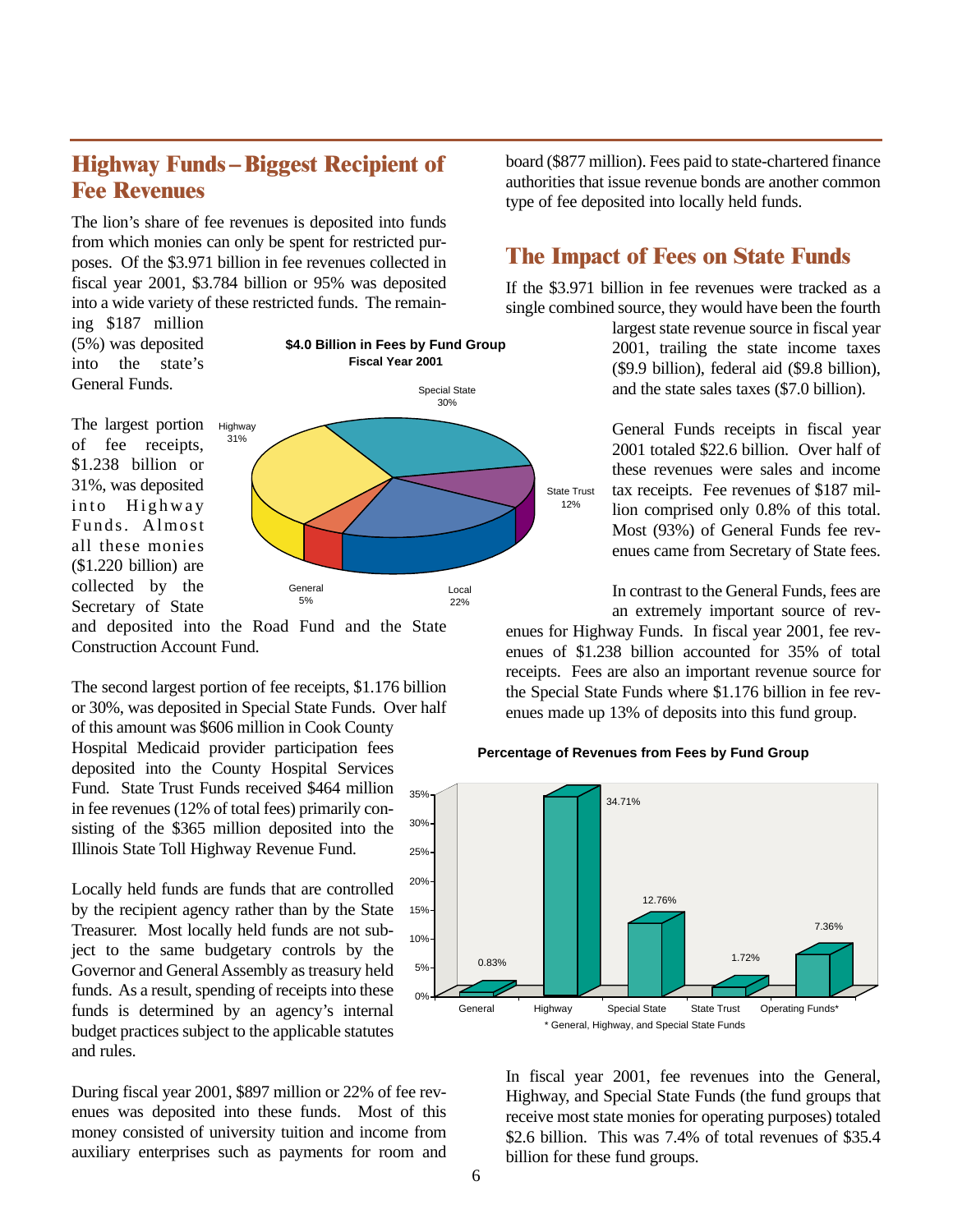#### **Types of Fees in Illinois**

Fees are paid both by individuals and organizations. Fees paid by individuals can be separated into occupational licensing charges, tuition and fees paid to universities and personal service and user charges.

Fees paid by organizations include the various regulatory, licensing and registration charges paid by corporations, partnerships, nonprofits (such as charities) and labor unions. A special assessments category includes the small number of fees (primarily Medicaid provider participation fees) intended to be major revenue generators, rather than the more typical fee purposes of regulating an activity or raising revenues to help fund a specific program.

An additional category includes the various copying and court filing fees that could not readily be associated with either individual or organization payment.

| <b>Types of Fees in Illinois</b>   |                |                 |               |                                      |                        |
|------------------------------------|----------------|-----------------|---------------|--------------------------------------|------------------------|
| <b>Fee Category</b><br>Individual: | <b>Number</b>  | $%$ of<br>Total |               | <b>Millions</b> of<br><b>Dollars</b> | $%$ of<br><b>Total</b> |
| Occupational License Charges       | 104            | $7.0\%$         | <sup>\$</sup> | 51                                   | $1.2\%$                |
| Tuition and Fees                   | 203            | 13.8%           |               | 877                                  | 22.1%                  |
| Personal Service and User Charges  | 173            | 11.7%           |               | 1,397                                | 35.2%                  |
|                                    | 480            | 32.5%           | \$            | 2,325                                | 58.5%                  |
| Organizations:                     |                |                 |               |                                      |                        |
| Corporate and Partnership Charges  | 776            | 52.6%           |               | 909                                  | 22.9%                  |
| Special Taxes and Assessments      | $\overline{4}$ | $0.3\%$         |               | 678                                  | 17.1%                  |
|                                    | 780            | 52.9%           | \$            | 1,587                                | $40.0\%$               |
| Miscellaneous:                     |                |                 |               |                                      |                        |
| Document Filing                    | 168            | 11.4%           |               | 38                                   | $1.0\%$                |
| Other Fees                         | 48             | $3.2\%$         |               | 21                                   | $0.5\%$                |
|                                    | 216            | 14.6%           | \$            | 59                                   | 1.5%                   |
| <b>Total</b>                       | 1,476          | 100.0%          | S             | 3,971                                | $100.0\%$              |

In fiscal year 2001, fees generally paid by individuals accounted for 33% of fees and 59% of fee revenues, while those generally paid by organizations such as corporations and partnerships accounted for 53% of fees and 40% of revenues.

The large proportion of business fees is because many state agencies, such as the Departments of Agriculture, Financial Institutions, Labor, Nuclear Safety, Public Health, the Office of Banks and Real Estate, and the Environmental Protection Agency as well as the business and security regulation department of the Secretary of State, have regulatory functions. Business fees did not represent nearly as large a share of fee revenues accounting for 23% of reported revenues.

The largest portion of fee revenues was for personal service and user charges that include vehicle and drivers licenses and tolls. These charges accounted for 35% of fee revenues. University tuition and fees were also a major fee source accounting for 14% of fees and 22% of revenues. The final major source of fee revenues was special taxes and assessments that provided 17% of revenues.

#### **Who Sets Fee Rates?**

All fees charged by state agencies are imposed under statutory authority granted by the General Assembly. Sometimes fee rates are set within the authorizing statute. For the remaining fees, agencies are given authority to set fee rates through administrative procedures.

> There are merits to both methods of setting fee rates. Rates set by the General Assembly have to face the full scrutiny of the legislature and Governor. On the other hand, rates that are set administratively are more flexible and can more easily be adjusted to changing program financial needs. These may also be subject to scrutiny through the administrative rulemaking process.

#### *Number of Fees by Authorization*

An examination of the statutory authorization for fees listed in the Fee Registry indicates that less than half of the fees (43%) had their rates set by statute. The remaining 57% had rates set through various administrative procedures. A significant

portion of the fee rates that are set administratively are university tuition and fees that are set by university governing bodies.

#### *Fee Revenues by Authorization*

Although most of the reported fees had their rates set administratively, more fee revenue comes from fees with rates set by statute than from fees with rates set by agencies. In fiscal year 2001, 62% of fee revenue was from fees with rates set by statute versus 38% from fees with rates set by administrative procedure. The largest portion of fee revenues from fees with statutory rates are from Secretary of State fees and medical assessments.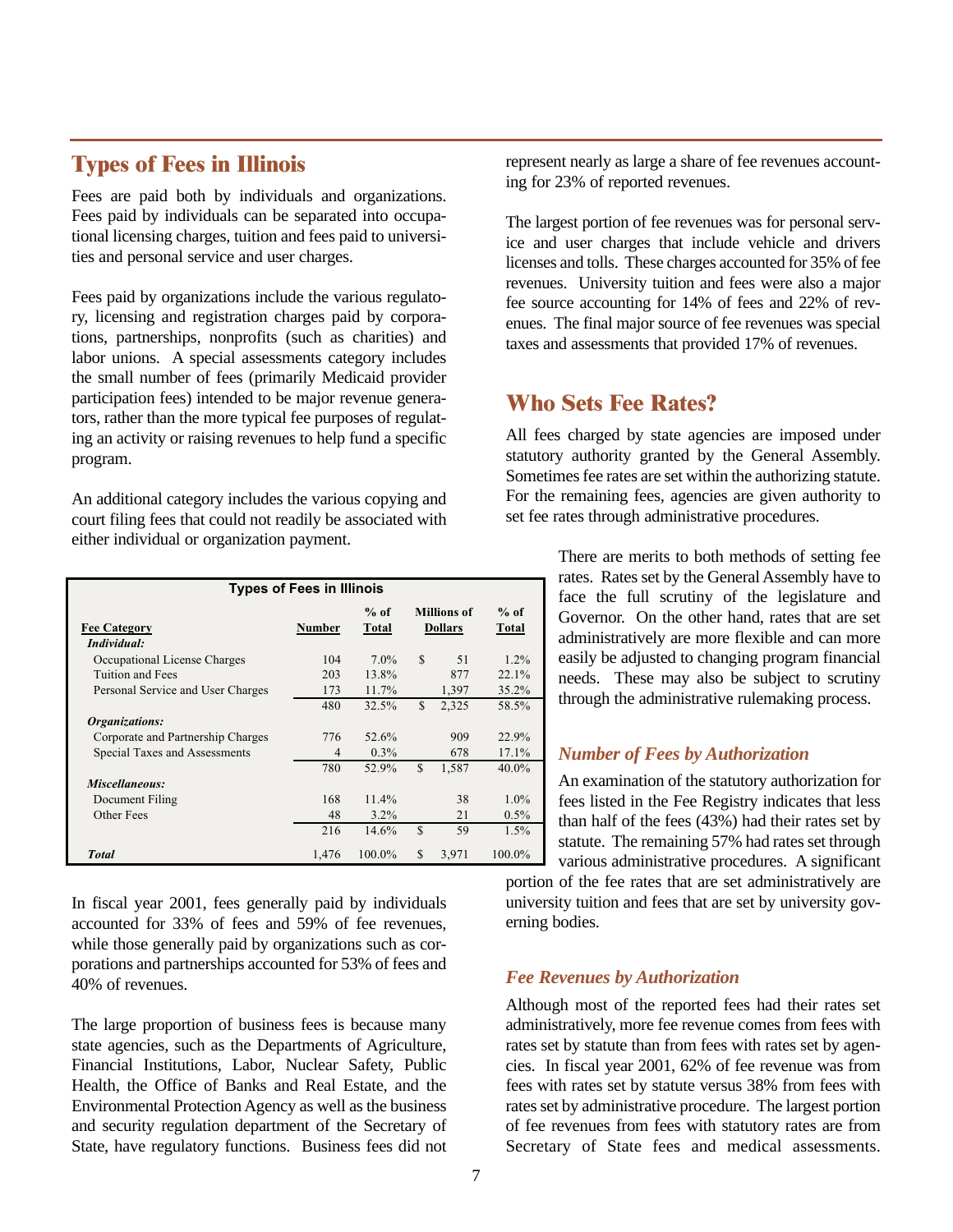Significant fees with rates set administratively are university tuition and fees and highway tolls.

#### **Illinois Fees in Perspective**

Fiscal year 1999 financial data collected by the Census Bureau for all state governments was used to compare the level of fees charged in Illinois with other states. Illinois exceeded national averages in fees related to vehicle usage, while collecting less than the national average in other fees.

Vehicle related fees include motor vehicle and vehicle operators' licenses, tolls, and other highway fees. Per capita vehicle fees in Illinois of \$97.11 were \$24.76 or 34.2% greater than the national average. This in part reflects Illinois being one of 27 states that collects toll revenues. Illinois' vehicle fees ranked 3rd when compared to twelve large or neighboring states. Among neighboring states, only Iowa (\$114.32) had larger vehicle related fees.



**Number of Fees by Authorization Fiscal Year 2001**

Significant other fees included in our comparison are corporate franchise and capital fees, hunting and fishing licenses, occupational licenses, and park and recreation charges. University fees and medical assessments are the major items from this report that are not included in the comparison. Per capita Illinois other fees of \$40.79 were less than half the national average of \$102.98 and ranked last among the states studied.



|                                                                                                 | <b>Vehicle Fees</b> | <b>Other Fees</b> |  |
|-------------------------------------------------------------------------------------------------|---------------------|-------------------|--|
| <b>State</b>                                                                                    | Per Capita*         | Per Capita        |  |
| California                                                                                      | \$64.12             | \$83.19           |  |
| Florida                                                                                         | \$99.86             | \$64.93           |  |
| <b>Illinois</b>                                                                                 | \$97.11             | \$40.79           |  |
| Indiana                                                                                         | \$38.58             | \$44.51           |  |
| lowa                                                                                            | \$114.32            | \$70.17           |  |
| Kentucky                                                                                        | \$51.53             | \$131.26          |  |
| Michigan                                                                                        | \$84.75             | \$66.08           |  |
| Missouri                                                                                        | \$51.44             | \$79.13           |  |
| New York                                                                                        | \$61.02             | \$57.75           |  |
| Ohio                                                                                            | \$70.90             | \$87.28           |  |
| Pennsylvania                                                                                    | \$96.26             | \$152.53          |  |
| Texas                                                                                           | \$54.73             | \$160.33          |  |
| Wisconsin                                                                                       | \$62.08             | \$144.97          |  |
| <b>United States</b>                                                                            | \$72.35             | \$102.98          |  |
| * Includes Motor Vehicle and Vehicle Operators<br>Licenses and Tolls and Other Highway Charges. |                     |                   |  |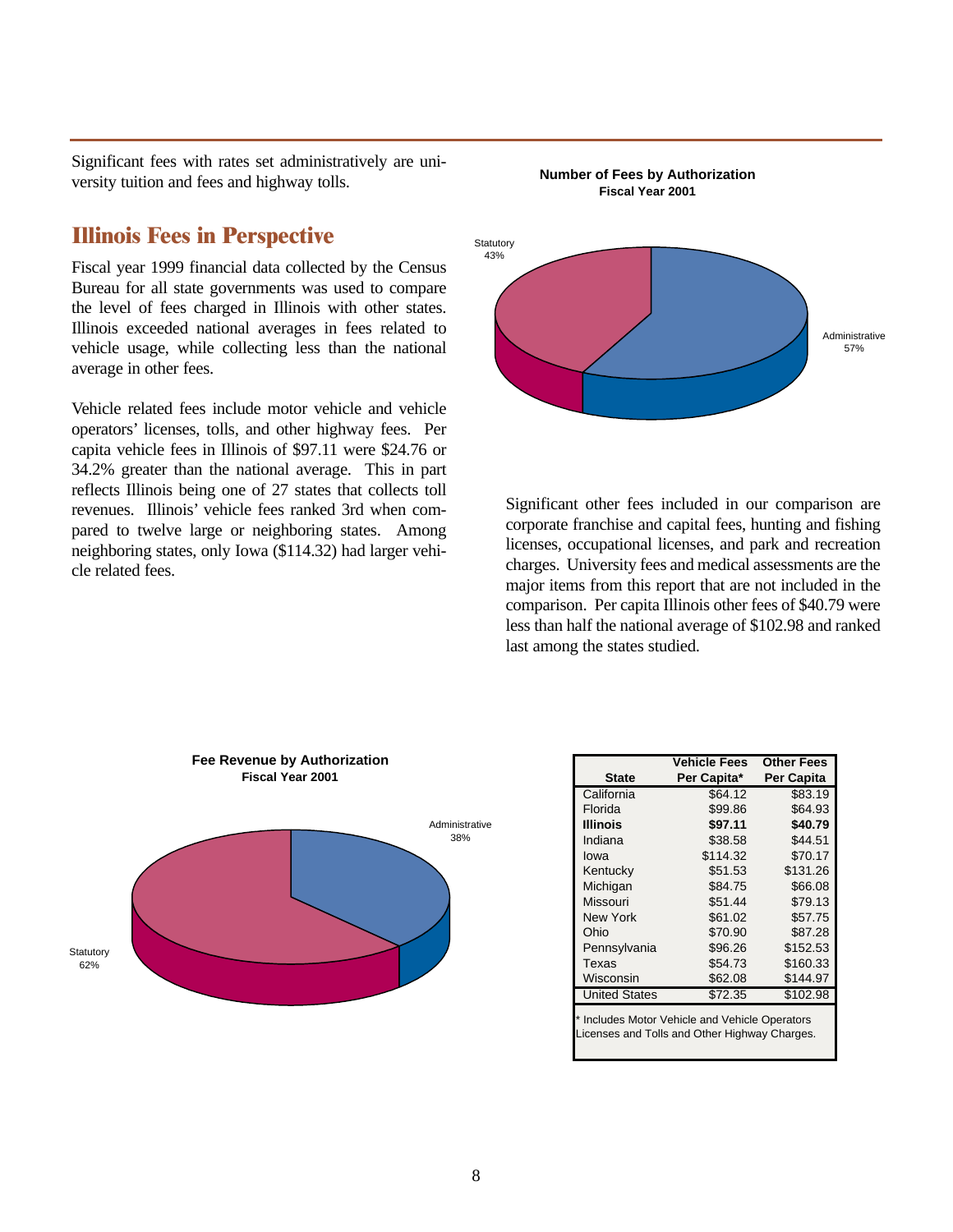| <b>Agency Name</b>                    | <b>Fund Name</b>                                        | <b>Number of Fees</b> | <b>Fee Receipts</b> | <b>Receipts by Fund</b> |
|---------------------------------------|---------------------------------------------------------|-----------------------|---------------------|-------------------------|
| <b>General Assembly</b>               |                                                         | 10                    | 159,271             |                         |
|                                       | General Assembly Operations Revolving Fund              |                       |                     | 159,271                 |
| <b>Auditor General</b>                |                                                         | 1                     | $\boldsymbol{0}$    |                         |
|                                       | General Revenue Fund                                    |                       |                     | $\mathbf{0}$            |
|                                       | <b>Intergovernmental Cooperation, Commission on</b>     | 1                     | $\boldsymbol{0}$    |                         |
|                                       | Intergovernmental Cooperation Conference Fund           |                       |                     | $\boldsymbol{0}$        |
| <b>Legislative Information System</b> |                                                         | 5                     | 50,025              |                         |
|                                       | General Assembly Computer Equipment Revolving Fund      |                       |                     | 50,025                  |
|                                       | General Revenue Fund                                    |                       |                     | $\theta$                |
| Legislative Reference Bureau          |                                                         | 3                     | 19,525              |                         |
|                                       | General Revenue Fund                                    |                       |                     | 17,215                  |
|                                       | General Assembly Computer Equipment Revolving Fund      |                       |                     | 2,310                   |
|                                       | Administrative Rules, Joint Committee on                | 2                     | 90,709              |                         |
|                                       | General Assembly Computer Equipment Revolving Fund      |                       |                     | 90,600                  |
|                                       | General Revenue Fund                                    |                       |                     | 109                     |
| <b>Supreme Court</b>                  |                                                         | 43                    | 5,901,579           |                         |
|                                       | Mandatory Arbitration Fund                              |                       |                     | 5,542,893               |
|                                       | General Revenue Fund                                    |                       |                     | 358,686                 |
| Governor                              |                                                         | 1                     | 137,082             |                         |
|                                       | Illinois Executive Mansion Trust Fund                   |                       |                     | 137,082                 |
| <b>Lieutenant Governor</b>            |                                                         | 1                     | $\boldsymbol{0}$    |                         |
|                                       | General Revenue Fund                                    |                       |                     | $\boldsymbol{0}$        |
| <b>Attorney General</b>               |                                                         | 3                     | 962,750             |                         |
|                                       | Illinois Charity Bureau Fund                            |                       |                     | 695,660                 |
|                                       | General Revenue Fund                                    |                       |                     | 267,090                 |
| <b>Secretary of State</b>             |                                                         | 443                   | 1,462,132,318       |                         |
|                                       | Road Fund                                               |                       |                     | 836,059,838             |
|                                       | <b>State Construction Account Fund</b>                  |                       |                     | 384, 331, 532           |
|                                       | General Revenue Fund                                    |                       |                     | 173,075,745             |
|                                       | Secretary of State Special Services Fund                |                       |                     | 17,777,320              |
|                                       | Motor Vehicle License Plate Fund                        |                       |                     | 11,901,544              |
|                                       | Drivers Education Fund                                  |                       |                     | 11,483,779              |
|                                       | Securities Audit and Enforcement Fund                   |                       |                     | 7,800,290               |
|                                       | Park and Conservation Fund                              |                       |                     | 5,951,558               |
|                                       | Department of Business Services Special Operations Fund |                       |                     | 2,332,668               |
|                                       | Cycle Rider Safety Training Fund                        |                       |                     | 2,326,262               |
|                                       | <b>State Parks Fund</b>                                 |                       |                     | 1,958,750               |
|                                       | Alternate Fuels Fund                                    |                       |                     | 1,441,840               |
|                                       | Violence Prevention Fund                                |                       |                     | 959,950                 |
|                                       | Drunk and Drugged Driving Prevention Fund               |                       |                     | 925,670                 |
|                                       | CDLIS/AAMVA Net Trust Fund                              |                       |                     | 666,786                 |
|                                       | Secretary of State Special License Plate Fund           |                       |                     | 646,854                 |
|                                       | Off-Highway Vehicle Trails Fund                         |                       |                     | 459,782                 |
|                                       | Common School Fund                                      |                       |                     | 393,680                 |
|                                       | Motor Vehicle Review Board Fund                         |                       |                     | 294,706                 |
|                                       | Lobbyist Registration Administration Fund               |                       |                     | 239,250                 |
|                                       | Illinois Fire Fighters' Memorial Fund                   |                       |                     | 207,840                 |
|                                       | Illinois Habitat Fund                                   |                       |                     | 190,625                 |
|                                       | Registered Limited Liability Partnership Fund           |                       |                     | 167,775                 |
|                                       | State College and University Trust Fund                 |                       |                     | 165,225                 |
|                                       | Securities Investors Education Fund                     |                       |                     | 140,749                 |
|                                       | University Grant Fund                                   |                       |                     | 47,400                  |
|                                       | General Assembly Computer Equipment Revolving Fund      |                       |                     | 46,110                  |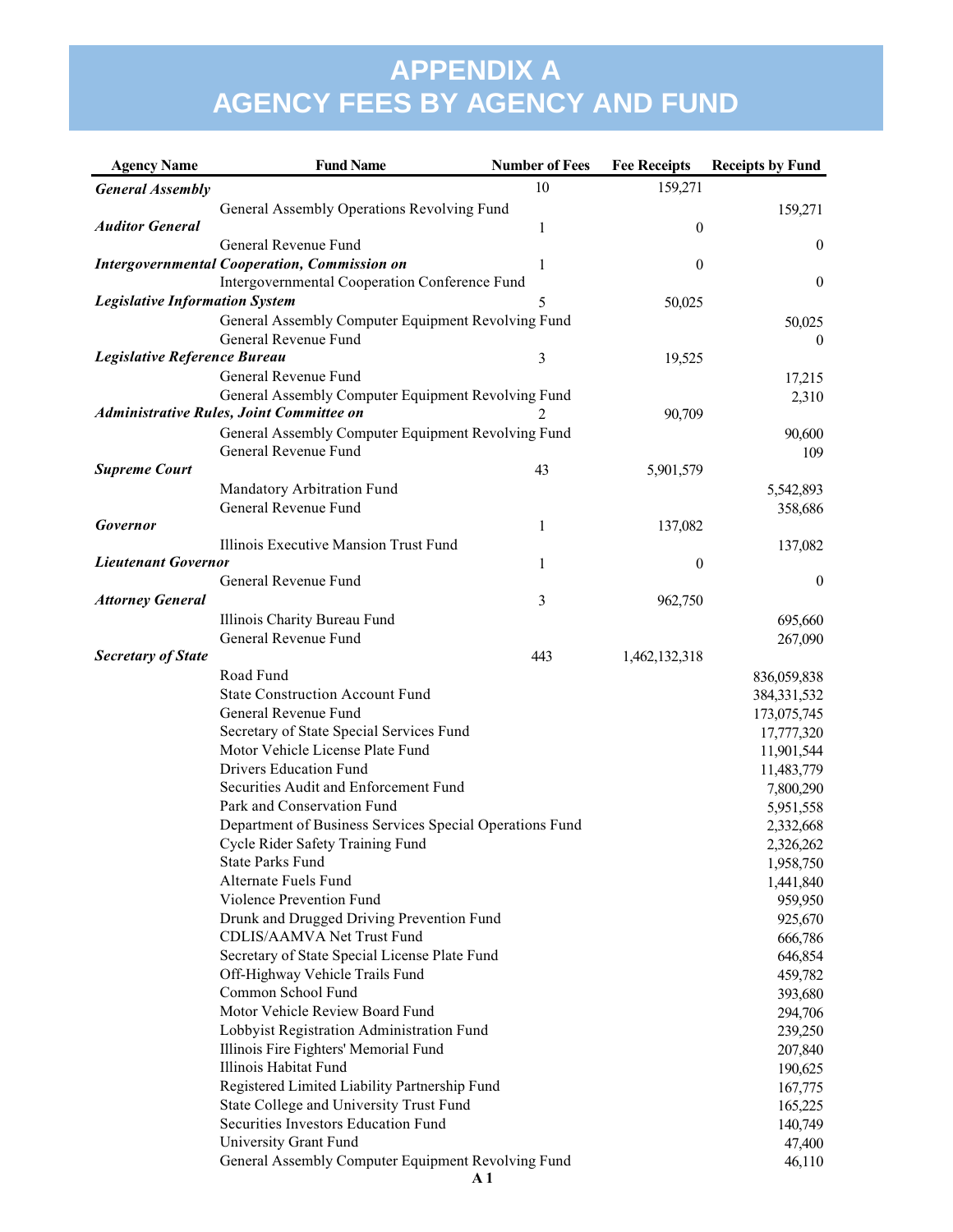| <b>Agency Name</b>                    | <b>Fund Name</b>                                                      | <b>Number of Fees</b> | <b>Fee Receipts</b> | <b>Receipts by Fund</b> |
|---------------------------------------|-----------------------------------------------------------------------|-----------------------|---------------------|-------------------------|
| <b>Secretary of State (concluded)</b> |                                                                       |                       |                     |                         |
|                                       | Master Mason Fund                                                     |                       |                     | 41,305                  |
|                                       | Mammogram Fund                                                        |                       |                     | 38,794                  |
|                                       | General Obligation B.R. & I. Fund                                     |                       |                     | 25,962                  |
|                                       | Wildlife Prairie Park Fund                                            |                       |                     | 20,550                  |
|                                       | <b>State Parking Facility Maintenance Fund</b>                        |                       |                     | 6,490                   |
|                                       | Illinois and Michigan Canal Fund                                      |                       |                     | 3,775                   |
|                                       | Family Responsibility Fund                                            |                       |                     | 1,560                   |
|                                       | Korean War Memorial Construction Fund                                 |                       |                     | 338                     |
|                                       | Retired Members of the Illinois Congressional Delegation Fund         |                       |                     | 16                      |
|                                       | Motor Vehicle Theft Prevention Trust Fund                             |                       |                     | $\boldsymbol{0}$        |
|                                       | Municipal Vehicle Tax Liability Fund                                  |                       |                     | $\mathbf{0}$            |
| Comptroller                           |                                                                       | 21                    | 260,355             |                         |
|                                       | Comptroller's Administrative Fund                                     |                       |                     | 104,072                 |
|                                       | <b>Cemetery Consumer Protection Fund</b>                              |                       |                     | 84,740                  |
|                                       | General Revenue Fund                                                  |                       |                     | 71,543                  |
| <b>Treasurer</b>                      |                                                                       | 11                    | 42,936,964          |                         |
|                                       | Traffic and Criminal Conviction Surcharge Fund                        |                       |                     | 13,767,533              |
|                                       | Trauma Center Fund                                                    |                       |                     | 8,413,844               |
|                                       | Violent Crime Victims Assistance Fund                                 |                       |                     | 7,889,438               |
|                                       | Drivers Education Fund                                                |                       |                     | 6,488,423               |
|                                       | Drug Treatment Fund                                                   |                       |                     | 3,437,322               |
|                                       | <b>LEADS Maintenance Fund</b>                                         |                       |                     | 2,451,933               |
|                                       | Domestic Violence Shelter and Service Fund                            |                       |                     | 448,393                 |
|                                       | Sexual Assault Services Fund                                          |                       |                     | 34,845                  |
|                                       | Domestic Violence Abuser Services Fund                                |                       |                     | 5,033                   |
|                                       | Illinois Underground Utility Facilities Damage Prevention Fund        |                       |                     | 200                     |
|                                       | General Revenue Fund                                                  |                       |                     | $\theta$                |
| <b>Aging</b>                          |                                                                       | $\overline{2}$        | 563                 |                         |
|                                       | General Revenue Fund                                                  |                       |                     | 563                     |
| <b>Agriculture</b>                    |                                                                       | 97                    | 12,936,364          |                         |
|                                       | Illinois State Fair Fund                                              |                       |                     | 4,548,932               |
|                                       | Pesticide Control Fund                                                |                       |                     | 2,029,204               |
|                                       | Weights and Measures Fund                                             |                       |                     | 1,940,557               |
|                                       | General Revenue Fund                                                  |                       |                     | 1,243,426               |
|                                       | Agricultural Premium Fund                                             |                       |                     | 1,144,574               |
|                                       | Feed Control Fund                                                     |                       |                     | 693,247                 |
|                                       | Illinois Department of Agriculture Laboratory Services Revolving Fund |                       |                     | 536,447                 |
|                                       | Fertilizer Control Fund                                               |                       |                     | 430,460                 |
|                                       | <b>Agricultural Master Fund</b>                                       |                       |                     | 357,517                 |
|                                       | Motor Fuel and Petroleum Standards Fund                               |                       |                     | 7,750                   |
|                                       | Livestock Management Facilities Fund                                  |                       |                     | 4,250                   |
| <b>Central Management Services</b>    |                                                                       | 8                     | 91,535,875          |                         |
|                                       | Local Government Health Insurance Reserve Fund                        |                       |                     | 86,311,112              |
|                                       | Communications Revolving Fund                                         |                       |                     | 2,746,273               |
|                                       | <b>State Surplus Property Revolving Fund</b>                          |                       |                     | 1,711,794               |
|                                       | State Garage Revolving Fund                                           |                       |                     | 714,556                 |
|                                       | Special Events Revolving Fund                                         |                       |                     | 44,815                  |
|                                       | <b>Statistical Services Revolving Fund</b>                            |                       |                     | 7,325                   |
| <b>Children and Family Services</b>   |                                                                       | $\overline{2}$        | 3,162               |                         |
|                                       | General Revenue Fund                                                  |                       |                     | 3,162                   |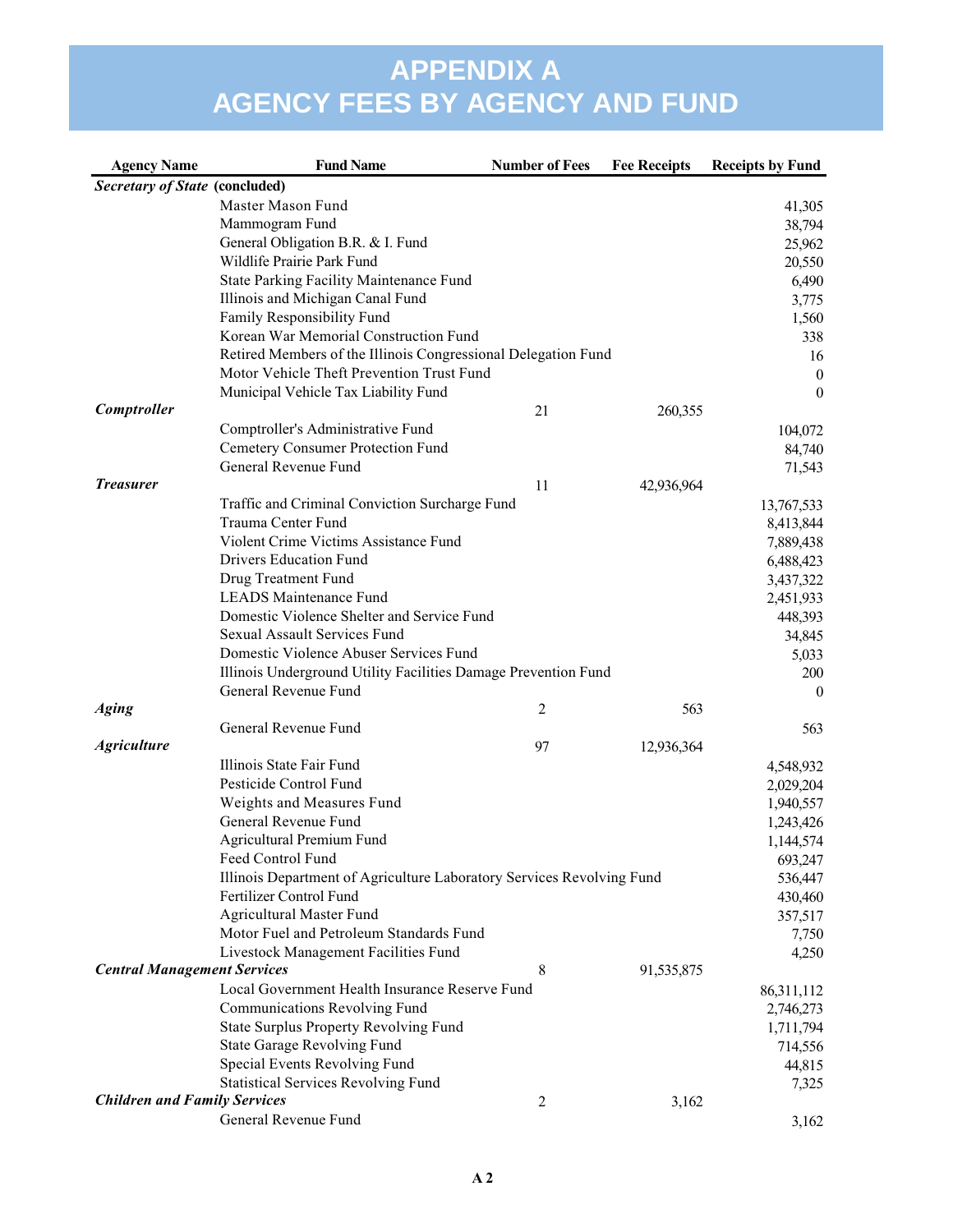| <b>Agency Name</b>                    | <b>Fund Name</b>                                        | <b>Number of Fees</b> | <b>Fee Receipts</b> | <b>Receipts by Fund</b> |
|---------------------------------------|---------------------------------------------------------|-----------------------|---------------------|-------------------------|
| <b>Commerce and Community Affairs</b> |                                                         | 7                     | 130,953             |                         |
|                                       | Economic Research and Information Fund                  |                       |                     | 75,613                  |
|                                       | International and Promotional Fund                      |                       |                     | 40,435                  |
|                                       | Local Government Affairs Federal Trust Fund             |                       |                     | 13,480                  |
|                                       | Federal Industrial Services Fund                        |                       |                     | 1,425                   |
| <b>Natural Resources</b>              |                                                         | 58                    | 39,058,428          |                         |
|                                       | Wildlife and Fish Fund                                  |                       |                     | 22,301,051              |
|                                       | <b>State Parks Fund</b>                                 |                       |                     | 5,418,550               |
|                                       | <b>State Boating Act Fund</b>                           |                       |                     | 2,982,936               |
|                                       | Illinois Beach Marina Fund                              |                       |                     | 2,859,871               |
|                                       | Illinois Habitat Fund                                   |                       |                     | 905,612                 |
|                                       | Underground Resources Conservation Enforcement Fund     |                       |                     | 878,199                 |
|                                       | Illinois Forestry Development Fund                      |                       |                     | 771,791                 |
|                                       | State Migratory Waterfowl Stamp Fund                    |                       |                     | 645,402                 |
|                                       | Plugging and Restoration Fund                           |                       |                     | 498,880                 |
|                                       | <b>State Pheasant Fund</b>                              |                       |                     | 424,505                 |
|                                       | Aggregate Operations Regulatory Fund                    |                       |                     | 277,775                 |
|                                       | Coal Mining Regulatory Fund                             |                       |                     | 277,317                 |
|                                       | Salmon Fund                                             |                       |                     | 252,148                 |
|                                       | Natural Resources Information Fund                      |                       |                     | 188,820                 |
|                                       | <b>Explosives Regulatory Fund</b>                       |                       |                     | 105,588                 |
|                                       | <b>State Furbearer Fund</b>                             |                       |                     | 84,901                  |
|                                       | <b>Toxic Pollution Prevention Fund</b>                  |                       |                     | 71,528                  |
|                                       | Snowmobile Trail Establishment Fund                     |                       |                     | 60,894                  |
|                                       | Fish and Wildlife Endowment Fund                        |                       |                     | 52,660                  |
|                                       | Off-Highway Vehicle Trails Fund                         |                       |                     | $\boldsymbol{0}$        |
| <b>Corrections</b>                    |                                                         | $\overline{c}$        | 2,237,469           |                         |
|                                       | Department of Corrections Reimbursement Fund            |                       |                     | 2,237,469               |
| <b>Employment Security</b>            |                                                         | 17                    | 7,200,862           |                         |
|                                       | <b>Unemployment Compensation Trust Fund</b>             |                       |                     | 5,780,892               |
|                                       | Title III Social Security and Employment Service Fund   |                       |                     | 1,419,970               |
| <b>Financial Institutions</b>         |                                                         | 38                    | 8,712,505           |                         |
|                                       | Credit Union Fund                                       |                       |                     | 4,696,608               |
|                                       | Financial Institution Fund                              |                       |                     | 4,015,897               |
| <b>Human Rights</b>                   |                                                         | 1                     | 140                 |                         |
|                                       | General Revenue Fund                                    |                       |                     | 140                     |
| <b>Human Services</b>                 |                                                         | 17                    | 25,551,640          |                         |
|                                       | Mental Health Fund                                      |                       |                     | 25,437,041              |
|                                       | USDA Women, Infants and Children Fund                   |                       |                     | 46,938                  |
|                                       | Special Revenue Fund                                    |                       |                     | 33,922                  |
|                                       | General Revenue Fund                                    |                       |                     | 33,739                  |
|                                       | <b>DHS Recoveries Trust Fund</b>                        |                       |                     | $\theta$                |
|                                       | Community MH/DD Service Provider Participation Fee Fund |                       |                     | $\mathbf{0}$            |
| <b>Insurance</b>                      |                                                         | 5                     | 28,327,906          |                         |
|                                       | Insurance Producer Administration Fund                  |                       |                     | 14,274,102              |
|                                       | Insurance Financial Regulation Fund                     |                       |                     | 12,226,466              |
|                                       | General Revenue Fund                                    |                       |                     | 1,303,228               |
|                                       | Public Pension Regulation Fund                          |                       |                     | 524,110                 |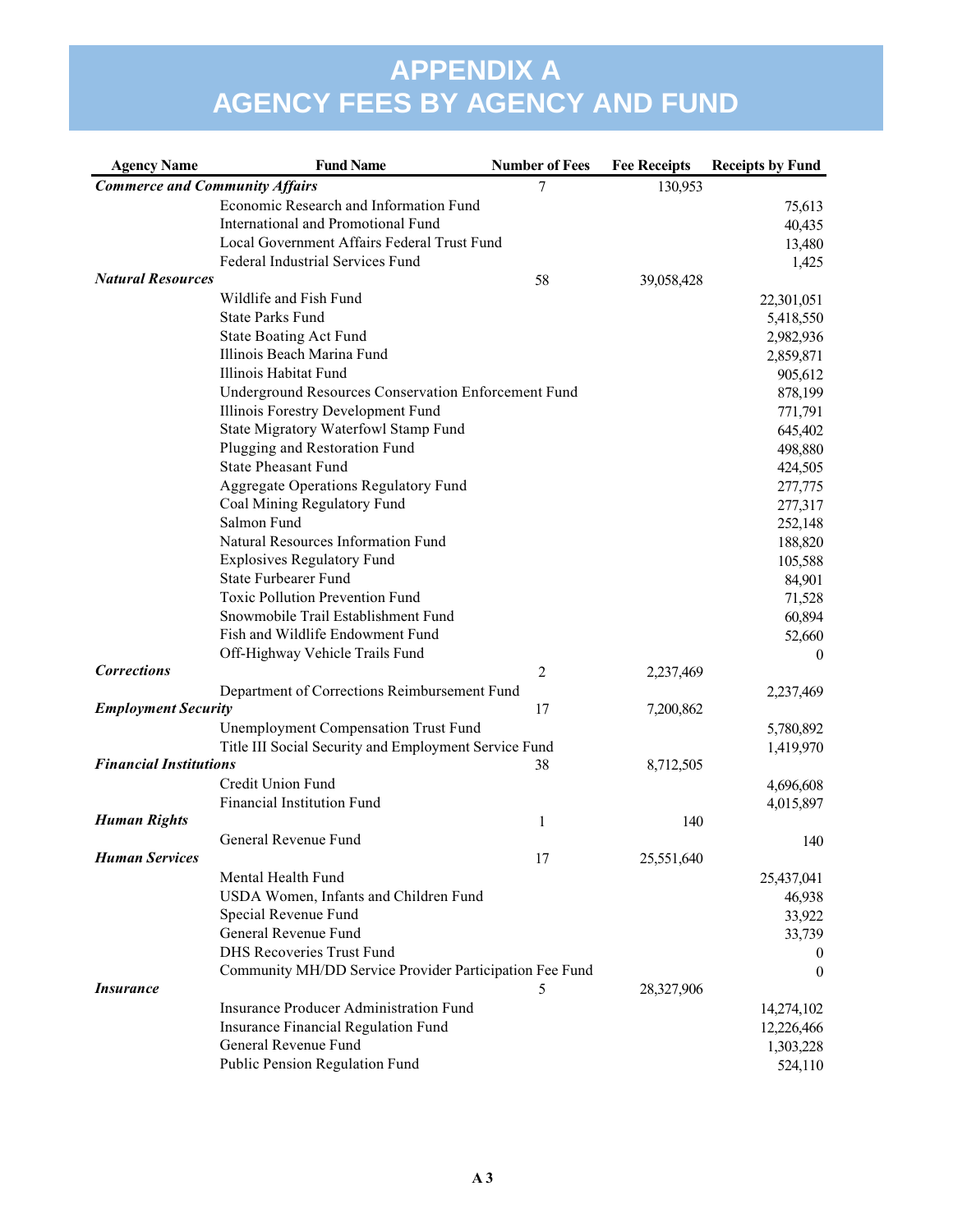| <b>Agency Name</b>             | <b>Fund Name</b>                                             | <b>Number of Fees</b> | <b>Fee Receipts</b> | <b>Receipts by Fund</b>   |
|--------------------------------|--------------------------------------------------------------|-----------------------|---------------------|---------------------------|
| Labor                          |                                                              | 18                    | 660,144             |                           |
|                                | General Revenue Fund                                         |                       |                     | 498,136                   |
|                                | Child Labor Enforcement Fund                                 |                       |                     | 162,008                   |
| Lottery                        |                                                              | $\overline{4}$        | 12,789              |                           |
|                                | State Lottery Fund                                           |                       |                     | 12,789                    |
| <b>Military Affairs</b>        |                                                              | 1                     | 226,570             |                           |
|                                | Armory Rental Fund                                           |                       |                     | 226,570                   |
| <b>Nuclear Safety</b>          |                                                              | 17                    | 24,264,369          |                           |
|                                | Nuclear Safety Emergency Preparedness Fund                   |                       |                     | 17,943,061                |
|                                | Radiation Protection Fund                                    |                       |                     | 4,734,029                 |
|                                | Radioactive Waste Facility Development and Operation Fund    |                       |                     | 1,585,674                 |
|                                | General Revenue Fund                                         |                       |                     | 1,605                     |
|                                | Radioactive Waste Facility Closure and Compensation Fund     |                       |                     | $\theta$                  |
|                                | By-Product Material Safety Fund                              |                       |                     | $\mathbf{0}$              |
| <b>Professional Regulation</b> |                                                              | 44                    | 16,198,784          |                           |
|                                | General Professions Dedicated Fund                           |                       |                     | 6,151,338                 |
|                                | Nursing Dedicated and Professional Fund                      |                       |                     | 2,225,728                 |
|                                | Illinois State Dental Disciplinary Fund                      |                       |                     | 2,186,047                 |
|                                | Illinois State Medical Disciplinary Fund                     |                       |                     | 1,437,589                 |
|                                | Illinois State Pharmacy Disciplinary Fund                    |                       |                     | 1,215,662                 |
|                                | Design Professionals Administration and Investigation Fund   |                       |                     | 1,197,819                 |
|                                | Registered CPA Administration and Disciplinary Fund          |                       |                     | 799,204                   |
|                                | Illinois State Podiatric Disciplinary Fund                   |                       |                     | 452,333                   |
|                                | General Revenue Fund                                         |                       |                     | 414,248                   |
| <b>Public Aid</b>              | Optometric Licensing and Disciplinary Committee Fund         | 7                     | 679,556,236         | 118,816                   |
|                                | County Hospital Services Fund                                |                       |                     |                           |
|                                | Long Term Care Provider Fund                                 |                       |                     | 606,222,690<br>54,446,634 |
|                                | Care Provider Fund for Persons with Developmental Disability |                       |                     | 17,390,433                |
|                                | General Revenue Fund                                         |                       |                     | 989,521                   |
|                                | Provider Inquiry Trust                                       |                       |                     | 423,455                   |
|                                | Child Support Enforcement Trust Fund                         |                       |                     | 80,645                    |
|                                | Public Aid Recoveries Trust Fund                             |                       |                     | 2,858                     |
| <b>Public Health</b>           |                                                              | 55                    | 21,083,458          |                           |
|                                | Metabolic Screening and Treatment Fund                       |                       |                     | 5,671,296                 |
|                                | General Revenue Fund                                         |                       |                     | 2,276,771                 |
|                                | Lead Poisoning, Screening, Prevention and Abatement Fund     |                       |                     | 2,173,698                 |
|                                | Public Health Services Fund                                  |                       |                     | 1,894,584                 |
|                                | Health Facility Plan Review Fund                             |                       |                     | 1,861,089                 |
|                                | Illinois Health Facilities Planning Fund                     |                       |                     | 1,663,104                 |
|                                | Public Health Services Revolving Fund                        |                       |                     | 1,296,125                 |
|                                | Plumbing Licensure and Program Fund                          |                       |                     | 1,222,965                 |
|                                | Food and Drug Safety Fund                                    |                       |                     | 1,075,708                 |
|                                | Illinois School Asbestos Abatement Fund                      |                       |                     | 678,565                   |
|                                | Long Term Care Monitor/Receiver Fund                         |                       |                     | 373,410                   |
|                                | Tanning Facility Permit Fund                                 |                       |                     | 324,500                   |
|                                | Pesticide Control Fund                                       |                       |                     | 168,981                   |
|                                | <b>EMS Assistance Fund</b>                                   |                       |                     | 114,765                   |
|                                | Public Health State Projects Fund                            |                       |                     | 103,992                   |
|                                | Public Health Water Permit Fund                              |                       |                     | 87,100                    |
|                                | Hearing Instrument Dispenser Examining and Disciplinary Fund |                       |                     | 54,305                    |
|                                | Regulatory Evaluation and Basic Enforcement Fund             |                       |                     | 38,000                    |
|                                | Facility Licensing Fund                                      |                       |                     | 4,500                     |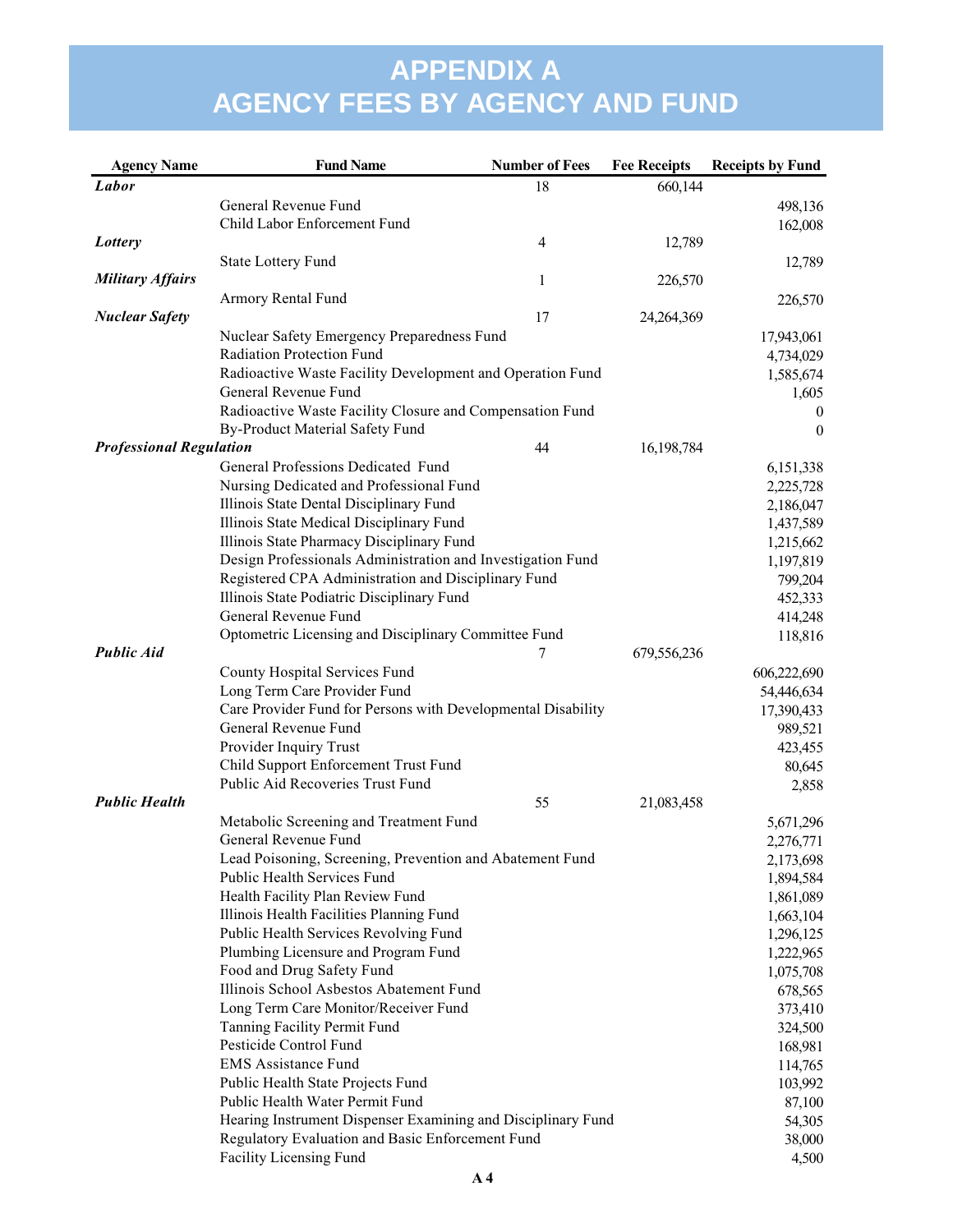| <b>Agency Name</b>                     | <b>Fund Name</b>                                               | <b>Number of Fees</b> | <b>Fee Receipts</b> | <b>Receipts by Fund</b> |
|----------------------------------------|----------------------------------------------------------------|-----------------------|---------------------|-------------------------|
| Revenue                                |                                                                | 37                    | 106,613,354         |                         |
|                                        | Underground Storage Tank Fund                                  |                       |                     | 54,270,000              |
|                                        | Personal Property Tax Replacement Fund                         |                       |                     | 36,957,000              |
|                                        | Used Tire Management Fund                                      |                       |                     | 6,330,523               |
|                                        | General Revenue Fund                                           |                       |                     | 5,231,314               |
|                                        | <b>State Gaming Fund</b>                                       |                       |                     | 1,178,202               |
|                                        | Drycleaner Environmental Response Trust Fund                   |                       |                     | 1,001,280               |
|                                        | Motor Fuel Tax - State Fund                                    |                       |                     | 922,400                 |
|                                        | Illinois Gaming Law Enforcement Fund                           |                       |                     | 354,200                 |
|                                        | Common School Fund                                             |                       |                     | 326,620                 |
|                                        | Tax Compliance and Administration Fund                         |                       |                     | 41,720                  |
|                                        | Metropolitan Fair and Exposition Authority Reconstruction Fund |                       |                     | 95                      |
|                                        | Hospital Provider Fund                                         |                       |                     | $\bf{0}$                |
|                                        | Long Term Care Provider Fund                                   |                       |                     | $\theta$                |
| <b>State Police</b>                    |                                                                | 9                     | 8,235,079           |                         |
|                                        | <b>State Police Services Fund</b>                              |                       |                     | 6,299,012               |
|                                        | Wildlife and Fish Fund                                         |                       |                     | 635,322                 |
|                                        | General Revenue Fund                                           |                       |                     | 409,597                 |
|                                        | State Crime Laboratory Fund                                    |                       |                     | 323,239                 |
|                                        | State Crime Laboratory DUI Fund                                |                       |                     | 299,839                 |
|                                        | Firearm Owner's Notification Fund                              |                       |                     | 211,774                 |
|                                        | State Offender DNA Identification System Fund                  |                       |                     | 52,886                  |
|                                        | Sex Offender Registration Fund                                 |                       |                     | 3,410                   |
| <b>Transportation</b>                  |                                                                | 37                    | 17,570,799          |                         |
|                                        | Road Fund                                                      |                       |                     | 16,680,140              |
|                                        | Air Transportation Revolving Fund                              |                       |                     | 826,647                 |
|                                        | Aeronautics Fund                                               |                       |                     | 45,487                  |
| Veterans' Affairs                      | General Revenue Fund                                           |                       |                     | 18,525                  |
|                                        |                                                                | 11                    | 13,338,643          |                         |
|                                        | Quincy Veterans Home Fund                                      |                       |                     | 7,329,469               |
|                                        | Manteno Veterans Home Fund<br>LaSalle Veterans Home Fund       |                       |                     | 3,875,653               |
|                                        | Anna Veterans Home Fund                                        |                       |                     | 1,516,550<br>616,954    |
|                                        | General Revenue Fund                                           |                       |                     | 17                      |
| <b>Arts Council</b>                    |                                                                | 1                     | 775                 |                         |
|                                        | Arts Council Restricted Funds                                  |                       |                     | 775                     |
| <b>Office of Banks and Real Estate</b> |                                                                | 24                    | 26,497,090          |                         |
|                                        | Bank and Trust Company Fund                                    |                       |                     | 17,767,206              |
|                                        | Savings and Residential Finance Regulatory Fund                |                       |                     | 4,149,352               |
|                                        | Real Estate License Administration Fund                        |                       |                     | 4,128,004               |
|                                        | Appraisal Administration Fund                                  |                       |                     | 202,578                 |
|                                        | Pawnbroker Regulation Fund                                     |                       |                     | 141,900                 |
|                                        | Auction Regulation Administration Fund                         |                       |                     | 99,175                  |
|                                        | Auction Recovery Fund                                          |                       |                     | 8,875                   |
|                                        | Real Estate Research and Education Fund                        |                       |                     | $\theta$                |
| <b>Capital Development Board</b>       |                                                                | 3                     | 5,116,926           |                         |
|                                        | Capital Development Board Revolving Fund                       |                       |                     | 5,116,926               |
| <b>Civil Service Commission</b>        |                                                                | 1                     | $\boldsymbol{0}$    |                         |
|                                        | General Revenue Fund                                           |                       |                     | $\mathbf{0}$            |
| <b>Commerce Commission</b>             |                                                                | 6                     | 5,824,477           |                         |
|                                        | <b>Transportation Regulatory Fund</b>                          |                       |                     | 5,519,042               |
|                                        | Public Utility Fund                                            |                       |                     | 305,435                 |
|                                        | <b>Drycleaner Environmental Response Trust Fund Council</b>    | 2                     | 452,896             |                         |
|                                        | Drycleaner Environmental Response Trust Fund                   |                       |                     | 452,896                 |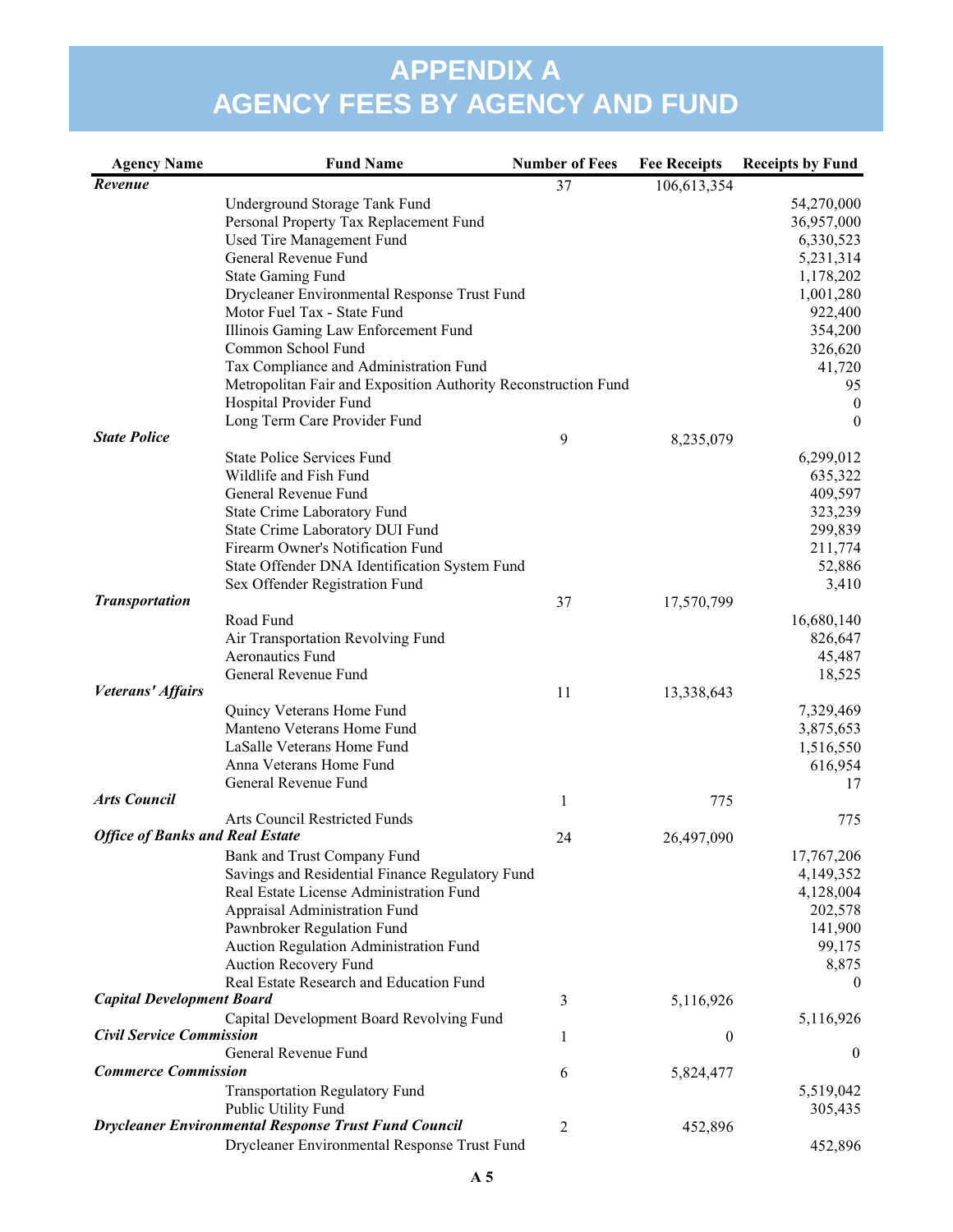| <b>Agency Name</b>                           | <b>Fund Name</b>                                           | <b>Number of Fees</b> | <b>Fee Receipts</b> | <b>Receipts by Fund</b> |
|----------------------------------------------|------------------------------------------------------------|-----------------------|---------------------|-------------------------|
| <b>Court of Claims</b>                       |                                                            | 2                     | 10,225              |                         |
|                                              | General Revenue Fund                                       |                       |                     | 10,225                  |
| <b>Environmental Protection Agency</b>       |                                                            | 22                    | 34,871,786          |                         |
|                                              | Solid Waste Management Fund                                |                       |                     | 12,425,679              |
|                                              | Clean Air Act (CAA) Permit Fund                            |                       |                     | 10,355,220              |
|                                              | Environmental Protection Permit and Inspection Fund        |                       |                     | 4,273,468               |
|                                              | Community Water Supply Laboratory Fund                     |                       |                     | 3,828,291               |
|                                              | Hazardous Waste Fund                                       |                       |                     | 1,744,646               |
|                                              | Subtitle D Management Fund                                 |                       |                     | 1,575,505               |
|                                              | Hazardous Waste Research Fund                              |                       |                     | 437,901                 |
|                                              | Vehicle Inspection Fund                                    |                       |                     | 132,660                 |
|                                              | Environmental Laboratory Certification Fund                |                       |                     | 53,550                  |
|                                              | Hazardous Waste Occupational Licensing Fund                |                       |                     | 23,400                  |
|                                              | Alternative Compliance Market Account Fund                 |                       |                     | 17,086                  |
|                                              | Industrial Hygiene Regulatory and Enforcement Fund         |                       |                     | 4,380                   |
|                                              | <b>Guardianship and Advocacy Commission</b>                | 2                     | 125,150             |                         |
|                                              | Guardianship and Advocacy Fund                             |                       |                     | 125,150                 |
| <b>Illinois Farm Development Authority</b>   |                                                            | 5                     | 506,106             |                         |
|                                              | <b>Operating Fund</b>                                      |                       |                     | 506,106                 |
| <b>Illinois Health Facility Authority</b>    |                                                            | 2                     | 1,168,638           |                         |
|                                              | <b>Operating Fund</b>                                      |                       |                     | 1,168,638               |
|                                              | <b>Illinois Health Care Cost Containment Council</b>       | 3                     | 130,810             |                         |
|                                              | Illinois Health Care Cost Containment Special Studies Fund |                       |                     | 130,810                 |
| <b>Historic Preservation</b>                 |                                                            | 7                     | 355,454             |                         |
|                                              | Illinois Historic Sites Fund                               |                       |                     | 355,454                 |
|                                              | General Revenue Fund                                       |                       |                     | $\theta$                |
| <b>Human Rights, Commission on</b>           |                                                            | 2                     | 17                  |                         |
|                                              | General Revenue Fund                                       |                       |                     | 17                      |
|                                              | <b>Illinois Criminal Justice Information Authority</b>     | $\mathbf{1}$          | 5,762,127           |                         |
|                                              | Motor Vehicle Theft Prevention Trust Fund                  |                       |                     | 5,762,127               |
|                                              | <b>Illinois Educational Labor Relations Board</b>          | 1                     | 264                 |                         |
|                                              | General Revenue Fund                                       |                       |                     | 264                     |
|                                              | <b>Illinois Educational Facilities Authority</b>           | 5                     | 322,385             |                         |
|                                              | <b>IEFA General Fund</b>                                   |                       |                     | 322,385                 |
|                                              | <b>Illinois Development Finance Authority</b>              | 31                    | 2,095,689           |                         |
|                                              | Industrial Revolving Loan Fund                             |                       |                     | 2,094,314               |
|                                              | Rural Development Revolving Loan Fund                      |                       |                     | 875                     |
|                                              | SBA Micro Loan Relending Fund                              |                       |                     | 500                     |
|                                              | <b>Industrial Revenue Bond Insurance Fund</b>              |                       |                     | $\theta$                |
|                                              | <b>Illinois Housing Development Authority</b>              | 13                    | 9,409,046           |                         |
|                                              | <b>IHDA Administrative Fund</b>                            |                       |                     | 9,409,046               |
|                                              | Single Family Mortgage Purchase Program Fund               |                       |                     | $\theta$                |
| <b>Illinois State Board of Investments</b>   |                                                            | 1                     | $\boldsymbol{0}$    |                         |
|                                              | Illinois State Board of Investment Fund                    |                       |                     | $\boldsymbol{0}$        |
| <b>Illinois Rural Bond Bank</b>              |                                                            | 1                     | 101,525             |                         |
|                                              | Illinois Rural Bond Bank General Operating Fund            |                       |                     | 101,525                 |
| <b>Illinois State Toll Highway Authority</b> |                                                            | 15                    | 365,472,924         |                         |
|                                              | Illinois State Toll Highway Revenue Fund                   |                       |                     | 365,472,924             |
|                                              | <b>Illinois Violence Prevention Authority</b>              | 1                     | 3,439               |                         |
|                                              | Violence Prevention Fund                                   |                       |                     | 3,439                   |
| <b>Industrial Commission</b>                 |                                                            | 4                     | 10,118,622          |                         |
|                                              | Rate Adjustment Fund                                       |                       |                     | 8,648,747               |
|                                              | Second Injury Fund                                         |                       |                     | 1,109,605               |
|                                              | Self-Insurers Administration Fund                          |                       |                     | 349,000                 |
|                                              | <b>Transcript Deposit Fund</b>                             |                       |                     | 11,270                  |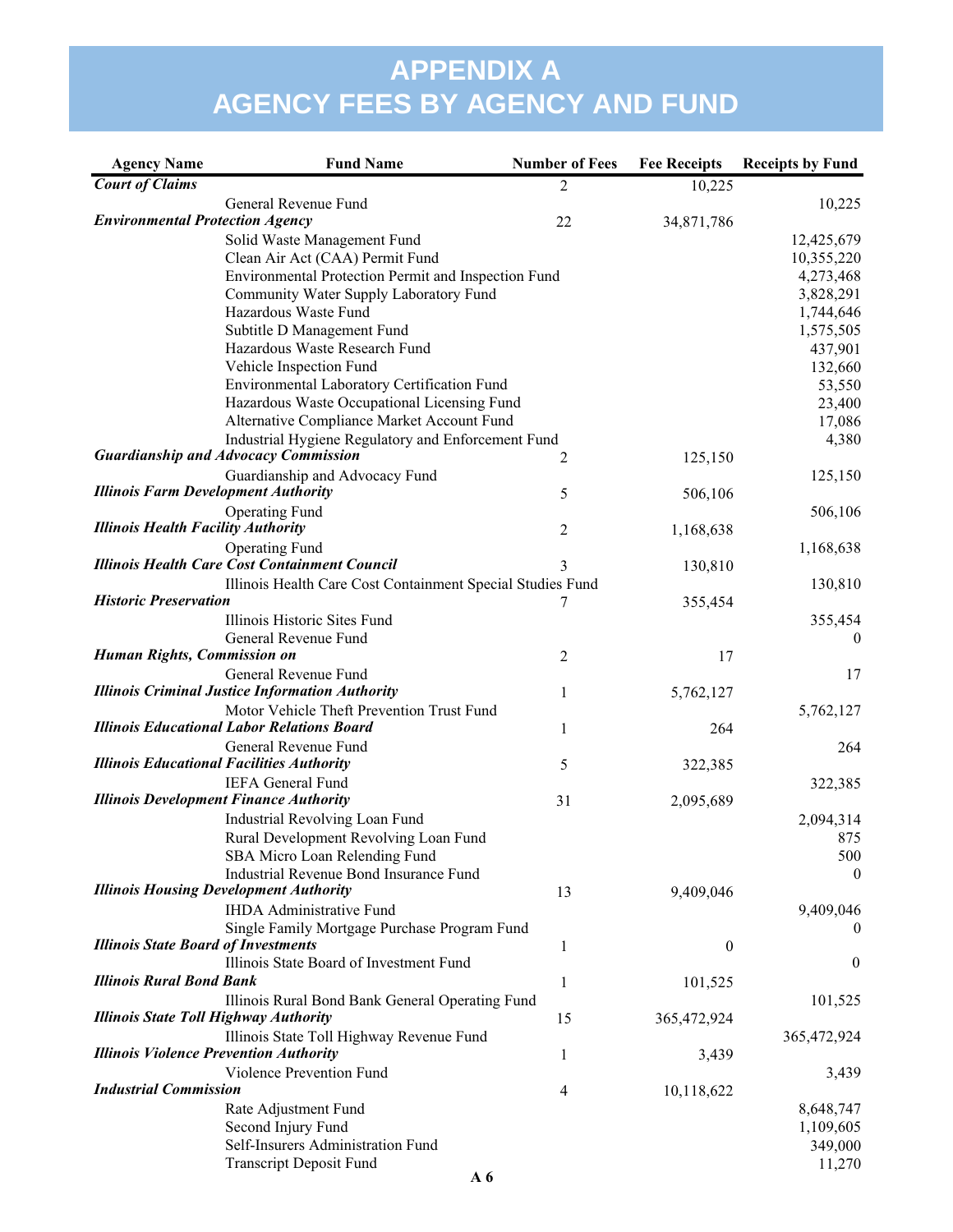| <b>Agency Name</b>                       | <b>Fund Name</b>                                                     | <b>Number of Fees</b> | <b>Fee Receipts</b> | <b>Receipts by Fund</b> |
|------------------------------------------|----------------------------------------------------------------------|-----------------------|---------------------|-------------------------|
| <b>Liquor Control Commission</b>         |                                                                      | 1                     | 4,149,632           |                         |
|                                          | Dram Shop Fund                                                       |                       |                     | 4,145,264               |
|                                          | General Revenue Fund                                                 |                       |                     | 4,368                   |
|                                          | <b>Illinois Law Enforcement Training and Standards Board</b>         | 1                     | 14,648              |                         |
|                                          | Police Training Board Services Fund                                  |                       |                     | 14,648                  |
| <b>Pollution Control Board</b>           |                                                                      | 4                     | 18,009              |                         |
| <b>Prisoner Review Board</b>             | Pollution Control Board Fund                                         | 1                     | 157                 | 18,009                  |
|                                          | General Revenue Fund                                                 |                       |                     | 157                     |
| <b>Racing Board</b>                      |                                                                      | 4                     | 467,938             |                         |
|                                          | General Revenue Fund                                                 |                       |                     | 374,534                 |
|                                          | Racing Board Fingerprint License Fund                                |                       |                     | 93,404                  |
| <b>Property Tax Appeal Board</b>         |                                                                      | 3                     | 15,614              |                         |
|                                          | General Revenue Fund                                                 |                       |                     | 15,614                  |
|                                          | <b>Quad Cities Regional Economic Development Authority</b>           |                       | 7,000               |                         |
|                                          | Operating Fund - Quad Cities Regional Economic Development Authority |                       |                     | 7,000                   |
|                                          | <b>Southwestern Illinois Development Authority</b>                   |                       | 213,461             |                         |
|                                          | SIDA Operating Fund                                                  |                       |                     | 213,461                 |
| <b>State Board of Education</b>          |                                                                      | 23                    | 1,999,672           |                         |
|                                          | Teacher Certificate Fee Revolving Fund                               |                       |                     | 1,089,110               |
|                                          | SBE GED Testing Fund<br>SBE Teacher Certificate Institute Fund       |                       |                     | 411,496                 |
|                                          | Private Business and Vocational Schools Fund                         |                       |                     | 300,275<br>152,725      |
|                                          | State Board of Education Fund                                        |                       |                     | 29,840                  |
|                                          | SBE School Bus Driver Permit Fund                                    |                       |                     | 16,226                  |
| <b>State Board of Elections</b>          |                                                                      | 2                     | 29,262              |                         |
|                                          | General Revenue Fund                                                 |                       |                     | 29,262                  |
|                                          | <b>Illinois Emergency Management Agency</b>                          | 1                     | 48                  |                         |
|                                          | General Revenue Fund                                                 |                       |                     | 48                      |
| <b>State Employees Retirement System</b> |                                                                      | 2                     | 5,861               |                         |
|                                          | State Employees Retirement System Fund                               |                       |                     | 5,861                   |
|                                          | <b>Illinois State and Local Labor Relations Board</b>                | 1                     | 3,633               |                         |
|                                          | General Revenue Fund                                                 |                       |                     | 3,633                   |
| <b>State Fire Marshal</b>                |                                                                      | 20                    | 2,059,919           |                         |
|                                          | Fire Prevention Fund                                                 |                       |                     | 1,884,019               |
|                                          | Underground Storage Tank Fund                                        |                       |                     | 175,900                 |
| <b>Teachers' Retirement System</b>       | Cash Flow Account Fund                                               | 2                     | 3,923               |                         |
|                                          | <b>Upper Illinois River Valley Development Authority</b>             | 2                     | 92,380              | 3,923                   |
|                                          | Operating Fund - Upper River Valley Development Authority            |                       |                     | 92,380                  |
| <b>Board of Higher Education</b>         |                                                                      |                       | 39                  |                         |
|                                          | General Revenue Fund                                                 |                       |                     | 39                      |
| <b>Chicago State University</b>          |                                                                      | 16                    | 18,205,604          |                         |
|                                          | Chicago State University - Locally Held                              |                       |                     | 18,205,604              |
| <b>Eastern Illinois University</b>       |                                                                      | 11                    | 62,987,006          |                         |
|                                          | Eastern Illinois University - Locally Held                           |                       |                     | 62,987,006              |
| <b>Governors State University</b>        |                                                                      | 12                    | 11,992,304          |                         |
|                                          | Governors State University - Locally Held                            |                       |                     | 11,992,304              |
| <b>Northeastern Illinois University</b>  |                                                                      | 34                    | 25,638,329          |                         |
|                                          | Northeastern Illinois University - Locally Held                      |                       |                     | 25,638,329              |
| <b>Western Illinois University</b>       |                                                                      | 19                    | 60,089,164          |                         |
| <b>Illinois State University</b>         | Western Illinois University - Locally Held                           | 10                    | 108,924,174         | 60,089,164              |
|                                          | Illinois State University - Locally Held                             |                       |                     | 108,924,174             |
|                                          |                                                                      |                       |                     |                         |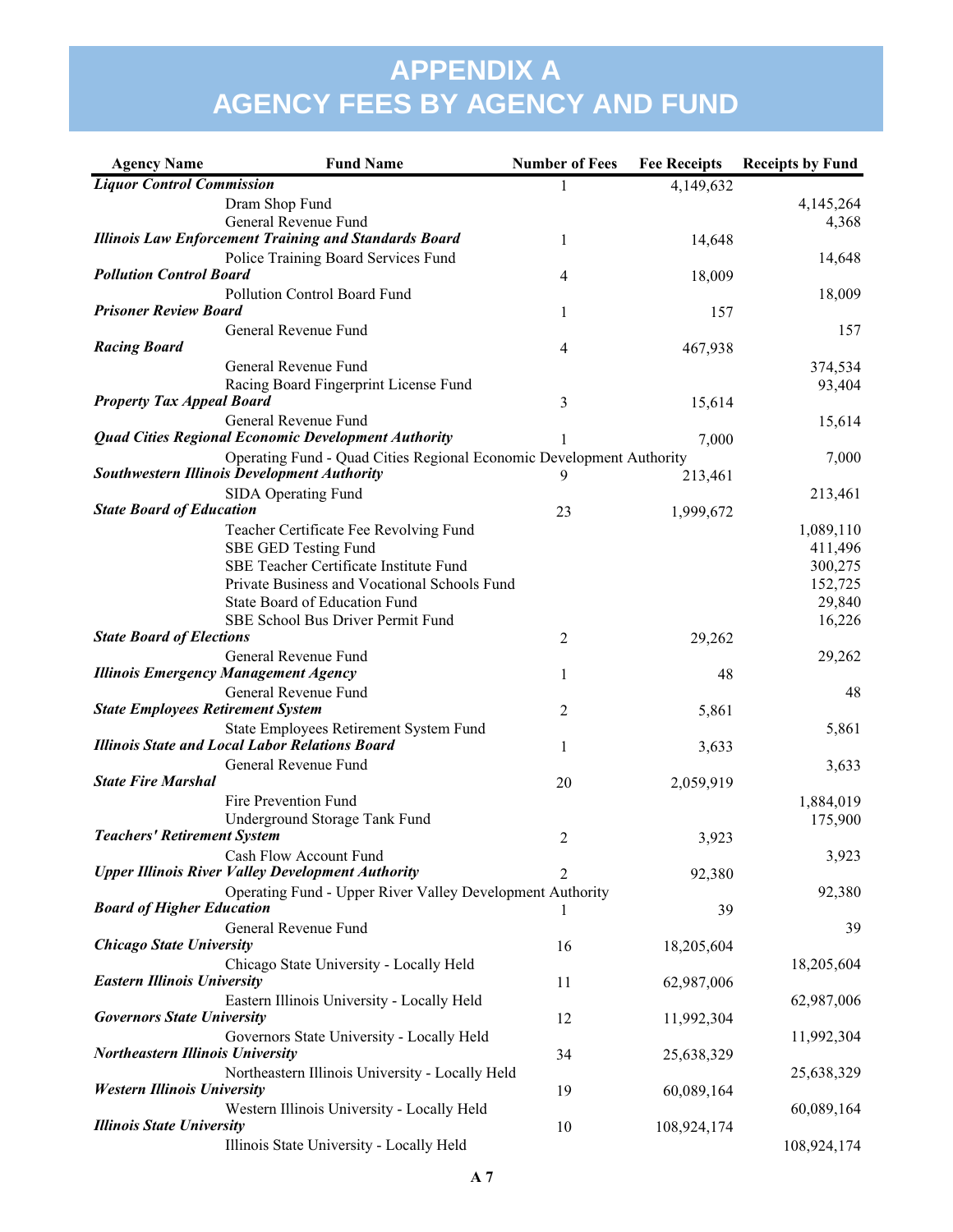| <b>Agency Name</b>                    | <b>Fund Name</b>                                         | <b>Number of Fees</b> | <b>Fee Receipts</b> | <b>Receipts by Fund</b> |
|---------------------------------------|----------------------------------------------------------|-----------------------|---------------------|-------------------------|
| <b>Northern Illinois University</b>   |                                                          | 12                    | 113,458,441         |                         |
|                                       | Northern Illinois University - Locally Held              |                       |                     | 113,458,441             |
| <b>Southern Illinois University</b>   |                                                          | 74                    | 148, 195, 859       |                         |
|                                       | Southern Illinois University - Locally Held              |                       |                     | 148, 195, 859           |
| <b>University of Illinois</b>         |                                                          | 12                    | 327, 303, 912       |                         |
|                                       | University of Illinois - Locally Held                    |                       |                     | 327, 303, 912           |
|                                       | <b>Illinois Student Assistance Commission</b>            | $\mathfrak{D}$        | 18,352              |                         |
|                                       | Illinois Student Assistance Commission Higher EdNet Fund |                       |                     | 14,660                  |
|                                       | Federal Student Loan Fund                                |                       |                     | 3,692                   |
|                                       | <b>Illinois Mathematics and Science Academy</b>          |                       | 580,428             |                         |
|                                       | Illinois Mathematics and Science Academy Income Fund     |                       |                     | 358,000                 |
|                                       | Illinois Mathematics and Science Academy - Locally Held  |                       |                     | 222,428                 |
| <b>Universities Retirement System</b> |                                                          |                       | $\theta$            |                         |
|                                       | <b>State University Retirement Fund</b>                  |                       |                     | $\Omega$                |
| <b>TOTAL</b>                          |                                                          | 1,476                 | \$3,970,927,810     |                         |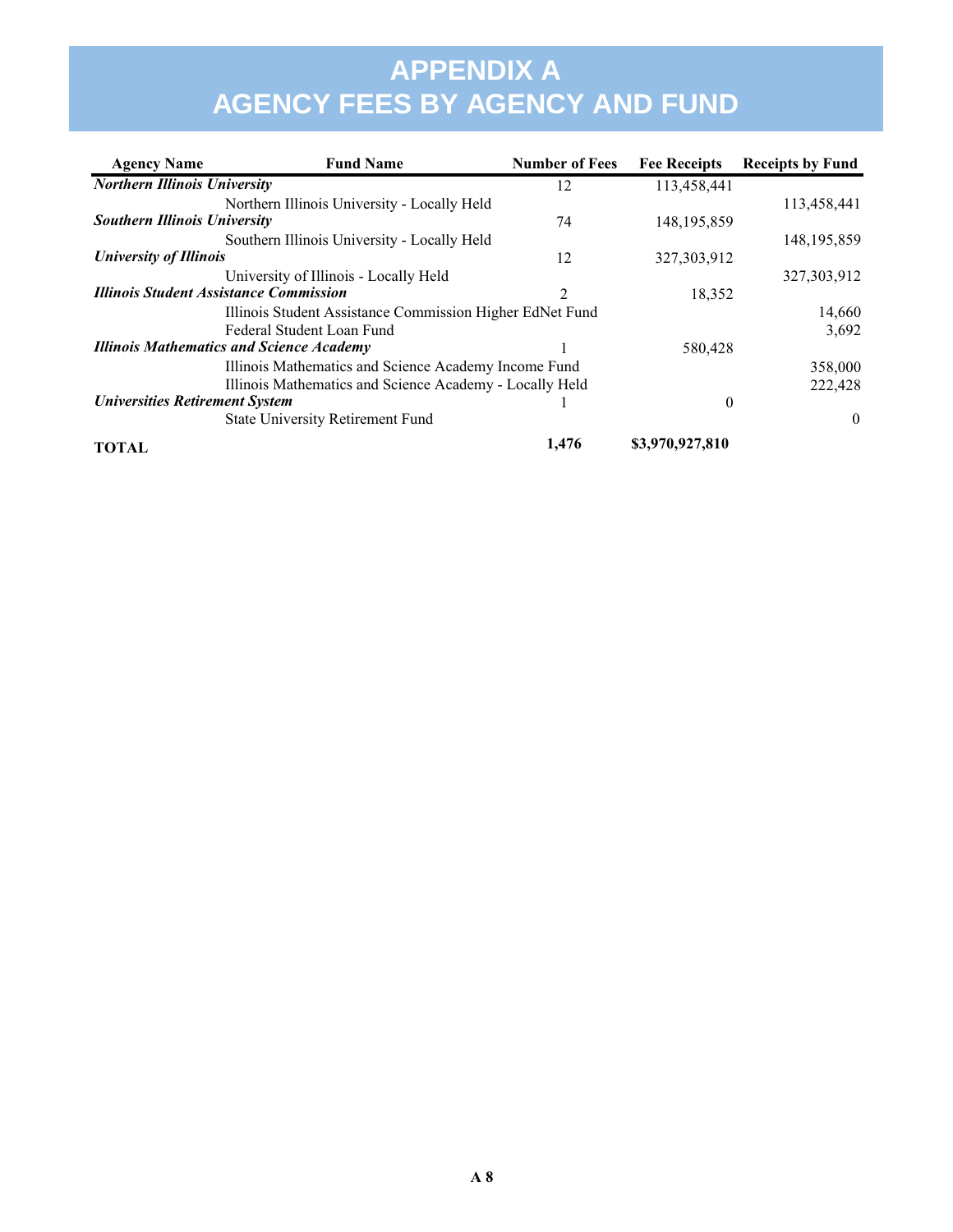| <b>Fee Name</b>                                            | <b>Agency Name</b>                     | <b>Receipts</b> |
|------------------------------------------------------------|----------------------------------------|-----------------|
| County Hospital Services Provider Participation Fee        | Public Aid                             | \$606,222,690   |
| Registration Fee for First Division Motor Vehicles         | Secretary of State                     | 557,617,153     |
| Tolls                                                      | Illinois State Toll Highway Authority  | 348,728,548     |
| Tuition                                                    | University of Illinois                 | 240,524,402     |
| Second Division Vehicle Registration                       | Secretary of State                     | 228,165,456     |
| Certificate of Title                                       | Secretary of State                     | 193,401,967     |
| Proportional Registration Fee                              | Secretary of State                     | 183, 113, 554   |
| Annual Report Franchise Tax                                | Secretary of State                     | 96,397,377      |
| Health Insurance Collections From Local Governmental Units | <b>Central Management Services</b>     | 86,311,112      |
| Tuition                                                    | Northern Illinois University           | 54,721,231      |
| Long Term Care Provider Participation Fee                  | Public Aid                             | 54,446,634      |
| Environmental Impact Fee                                   | Revenue                                | 54,270,000      |
| Southern Illinois University at Carbondale Campus          | Southern Illinois University           | 52,720,550      |
| Tuition                                                    | Illinois State University              | 50,870,467      |
| Telecommunication Infastructure Maintenance Fee            | Revenue                                | 36,957,000      |
| Residential Life                                           | Illinois State University              | 33,056,642      |
| Residential Life                                           | Northern Illinois University           | 28, 333, 791    |
| Drivers History Fees                                       | Secretary of State                     | 28,179,266      |
| <b>Educational Operational Fees</b>                        | Eastern Illinois University            | 27,488,761      |
| Tuition                                                    | Southern Illinois University           | 26,751,623      |
| Tuition                                                    | Western Illinois University            | 25,962,609      |
| Recipient's Service Charge                                 | Human Services                         | 25,434,016      |
| Room and Board                                             | Eastern Illinois University            | 23,398,360      |
| General Fee                                                | University of Illinois                 | 22,510,550      |
| Tuition                                                    | Northeastern Illinois University       | 21,028,052      |
| Housing Room and Board                                     | Southern Illinois University           | 20,631,396      |
| <b>Registration Fees</b>                                   | Illinois State University              | 20,488,657      |
| <b>General Student Fees</b>                                | Northern Illinois University           | 20,339,447      |
| <b>Trailer Registration Fee</b>                            | Secretary of State                     | 20,090,692      |
| Service Fee                                                | University of Illinois                 | 19,983,108      |
| Nuclear Power Reactor Annual Fee                           | Nuclear Safety                         | 17,889,236      |
| Long Term Care-Developmentally Disabled Provider Fee       | Public Aid                             | 17,390,433      |
| Driver's License Four Year Renewal Fee                     | Secretary of State                     | 16,622,070      |
| Health Service Fee                                         | University of Illinois                 | 15,833,509      |
| Health Insurance Fee                                       | University of Illinois                 | 15,437,014      |
| General Fees Central Depository Wire Transfers             | Secretary of State                     | 15,176,025      |
| All Producers Licenses                                     | Insurance                              | 14,274,102      |
| Traffic and Criminal Conviction Surcharge Fund             | Treasurer                              | 13,767,533      |
| Oversize/Overweight Permits                                | Transportation                         | 13,572,662      |
| Tuition                                                    | Chicago State University               | 13,399,215      |
| Transfer of Registration Fee Without Reclassification      | Secretary of State                     | 12,677,379      |
| Solid Waste Management Fee                                 | <b>Environmental Protection Agency</b> | 12,425,679      |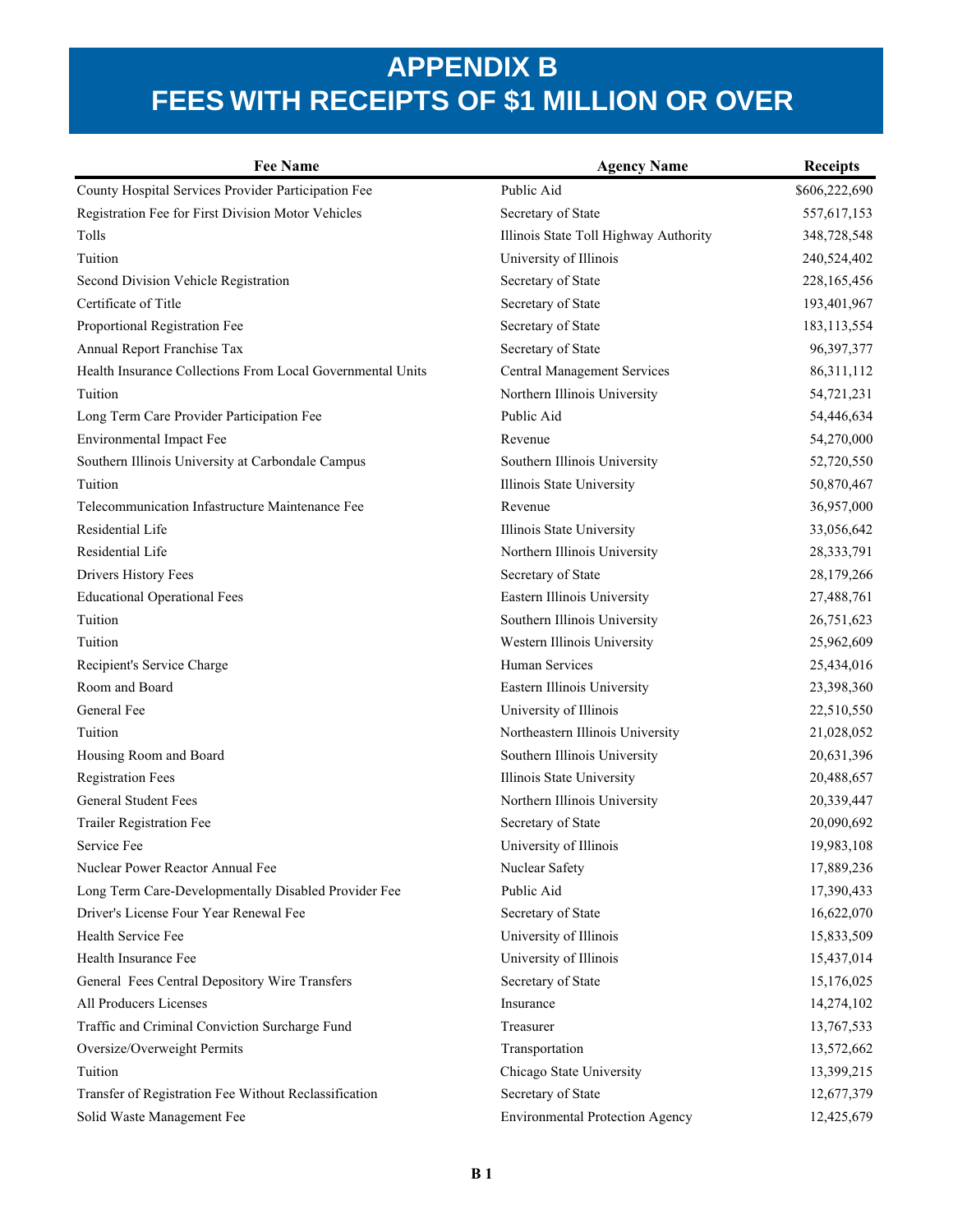| <b>Fee Name</b>                                      | <b>Agency Name</b>                              | <b>Receipts</b> |
|------------------------------------------------------|-------------------------------------------------|-----------------|
| All Financial Regulation Fees                        | Insurance                                       | 12,226,466      |
| Hunting Licenses and Permits                         | <b>Natural Resources</b>                        | 11,478,527      |
| <b>Examination Fees - Banking</b>                    | Office of Banks and Real Estate                 | 11,379,978      |
| Clean Air Act Title V Permit Fee                     | <b>Environmental Protection Agency</b>          | 10,355,220      |
| Tuition                                              | Governors State University                      | 10,269,495      |
| Student Fees (Academic Year)                         | Western Illinois University                     | 8,665,182       |
| Rate Adjustment Fund Assessment                      | <b>Industrial Commission</b>                    | 8,648,747       |
| Motorcycle Registration Fee                          | Secretary of State                              | 8,615,787       |
| Trauma Center Fund                                   | Treasurer                                       | 8,413,844       |
| <b>Student Fee Programs</b>                          | Eastern Illinois University                     | 8,393,748       |
| Student Medical Benefit Fee                          | Southern Illinois University                    | 8,319,687       |
| Violent Crime Victims Assistance Fund                | Treasurer                                       | 7,889,438       |
| Program Delivery Charge                              | Southern Illinois University                    | 7,854,131       |
| University Housing Rental Rates                      | Southern Illinois University                    | 7,712,310       |
| <b>Fishing Licenses</b>                              | <b>Natural Resources</b>                        | 7,634,269       |
| Annual Report Filing Fee                             | Secretary of State                              | 6,834,935       |
| Driver's Education Fund                              | Treasurer                                       | 6,488,423       |
| Tire User Fee                                        | Revenue                                         | 6,330,523       |
| Fingerprint Program                                  | <b>State Police</b>                             | 6,093,527       |
| Member Maintenance Fee - Quincy                      | Veterans' Affairs                               | 5,791,278       |
| Motor Vehicle Theft Prevention Act (Assessments)     | Illinois Criminal Justice Information Authority | 5,762,127       |
| Newborn Metabolic Screening                          | Public Health                                   | 5,671,296       |
| Late Filing of UI Wage Report                        | <b>Employment Security</b>                      | 5,312,105       |
| Room-Double                                          | Western Illinois University                     | 5,305,599       |
| Securities Salesperson Re-Registration Filing Fee    | Secretary of State                              | 5,256,880       |
| <b>Contract Administration Fees</b>                  | Capital Development Board                       | 5,112,248       |
| Concessions                                          | Illinois State Toll Highway Authority           | 5,070,688       |
| Commercial Driver Instruction Permit                 | Secretary of State                              | 4,852,179       |
| Annual Report Filing Fee - Limited Liability Company | Secretary of State                              | 4,717,220       |
| <b>Camping Fees</b>                                  | <b>Natural Resources</b>                        | 4,480,626       |
| <b>Contract Administration Fees</b>                  | Illinois Housing Development Authority          | 4,421,407       |
| Liquor License Fees                                  | <b>Liquor Control Commission</b>                | 4,149,632       |
| Mandatory Arbitration Filing Fee                     | Supreme Court                                   | 4,116,153       |
| Franchise and Franchise Renewal Fees                 | Commerce Commission                             | 4,089,933       |
| Course Specific Fees                                 | Northern Illinois University                    | 4,033,327       |
| Athletic Fee                                         | Southern Illinois University                    | 4,003,148       |
| Room-Single                                          | Western Illinois University                     | 3,987,941       |
| Fiber Optic Fees                                     | Illinois State Toll Highway Authority           | 3,963,518       |
| Original Drivers License Instruction Permit Fee      | Secretary of State                              | 3,911,820       |
| <b>Extramural Tuition Charges</b>                    | University of Illinois                          | 3,844,250       |
| Annual Testing Fees for Analytical Services          | <b>Environmental Protection Agency</b>          | 3,828,291       |
| Real Estate Fees                                     | Office of Banks and Real Estate                 | 3,805,445       |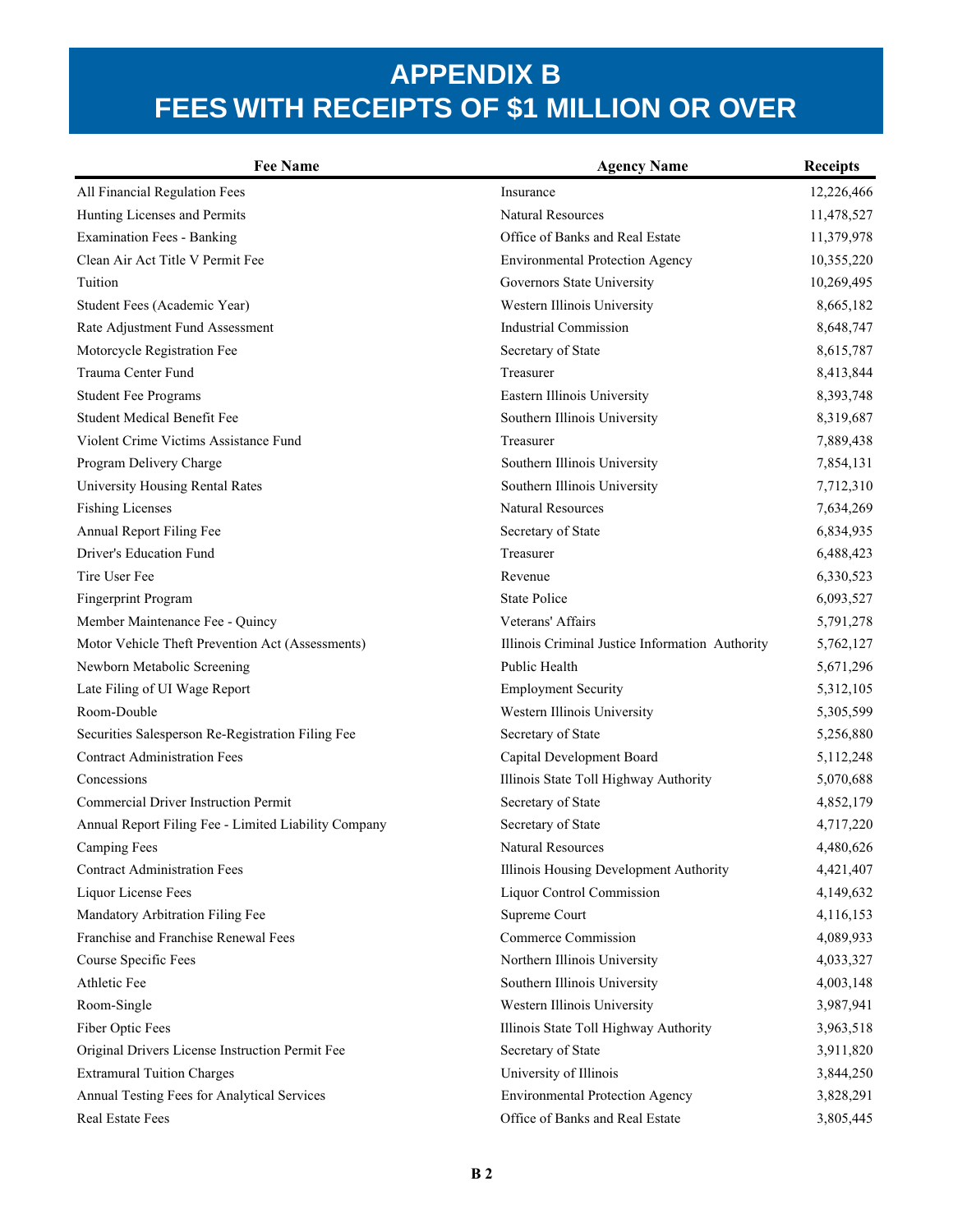| <b>Fee Name</b>                                                 | <b>Agency Name</b>                     | <b>Receipts</b> |
|-----------------------------------------------------------------|----------------------------------------|-----------------|
| License Fees - Rental of Space on Microwave Tower               | Illinois State Toll Highway Authority  | 3,770,456       |
| Articles of Organization Filing Fee - Limited Liability Company | Secretary of State                     | 3,642,800       |
| Pharmaceutical Assistance Card Fee                              | Revenue                                | 3,573,000       |
| Credit Union Administration Fees                                | <b>Financial Institutions</b>          | 3,519,818       |
| Drug Traffic Prevention                                         | Treasurer                              | 3,437,322       |
| Duplicate or Corrected Driver's License or Permit Fee           | Secretary of State                     | 3,416,100       |
| Room-Super Single                                               | Western Illinois University            | 3,377,918       |
| Motor or Mini Motor Home, Truck or Van Camper                   | Secretary of State                     | 3,323,814       |
| Board-A La Carte Plus                                           | Western Illinois University            | 3,258,949       |
| Returned Check Amount                                           | Secretary of State                     | 3,215,027       |
| Member Maintenance Fee - Manteno                                | Veterans' Affairs                      | 3,139,294       |
| Service Fees                                                    | Illinois Housing Development Authority | 3,132,425       |
| Radioactive Material License Fees                               | Nuclear Safety                         | 3,042,430       |
| Articles of Incorporation Filing Fee                            | Secretary of State                     | 3,031,300       |
| Board-A La Carte Plus II                                        | Western Illinois University            | 2,886,275       |
| Parking Permits, Fines, Lot Usage, Event Parking                | Illinois State University              | 2,880,933       |
| Slip Rental                                                     | Natural Resources                      | 2,859,871       |
| Application Fee                                                 | University of Illinois                 | 2,794,522       |
| <b>Student Health Insurance</b>                                 | Northern Illinois University           | 2,764,226       |
| Mortgage Banking Fee                                            | Office of Banks and Real Estate        | 2,742,365       |
| Renewal Registration Fee (Investment Fund Shares)               | Secretary of State                     | 2,726,800       |
| Comm. Revolving Fund Collections from Non-State Entities        | <b>Central Management Services</b>     | 2,719,175       |
| Standard Identification Original Card Fee                       | Secretary of State                     | 2,599,772       |
| Financing Statement Filing Fee - Uniform Commercial Code        | Secretary of State                     | 2,594,240       |
| Title Insurance Foreign Corporation Retaliatory Fee             | Financial Institutions                 | 2,576,885       |
| University Center Fee                                           | Southern Illinois University           | 2,533,484       |
| <b>Examination Fees - International</b>                         | Office of Banks and Real Estate        | 2,532,744       |
| Law Enforcement Agencies Data Sys. (LEADS) Maintenance Fund     | Treasurer                              | 2,451,933       |
| Watercraft Registration                                         | Natural Resources                      | 2,407,552       |
| Vanity License Plate Renewal Fee                                | Secretary of State                     | 2,362,175       |
| <b>Student Recreation Fee</b>                                   | Southern Illinois University           | 2,356,565       |
| <b>Expedited Services Fee</b>                                   | Secretary of State                     | 2,332,668       |
| Circuit Breaker                                                 | Secretary of State                     | 2,248,482       |
| Maintenance Fees                                                | Corrections                            | 2,227,665       |
| Registered/Licensed Practical Nurse Associated Fees             | Professional Regulation                | 2,225,728       |
| Campus Transportation Fee                                       | University of Illinois                 | 2,216,466       |
| University Housing Board Plan                                   | Southern Illinois University           | 2,200,241       |
| Environmental Plate Initial Registration Fee                    | Secretary of State                     | 2,197,376       |
| <b>Dental Related Fees</b>                                      | Professional Regulation                | 2,186,047       |
| Revenue Bond Fee                                                | Southern Illinois University           | 2,125,605       |
| Tuition (Rock Island)                                           | Western Illinois University            | 2,082,790       |
| <b>Examination Fees - EDP</b>                                   | Office of Banks and Real Estate        | 2,070,114       |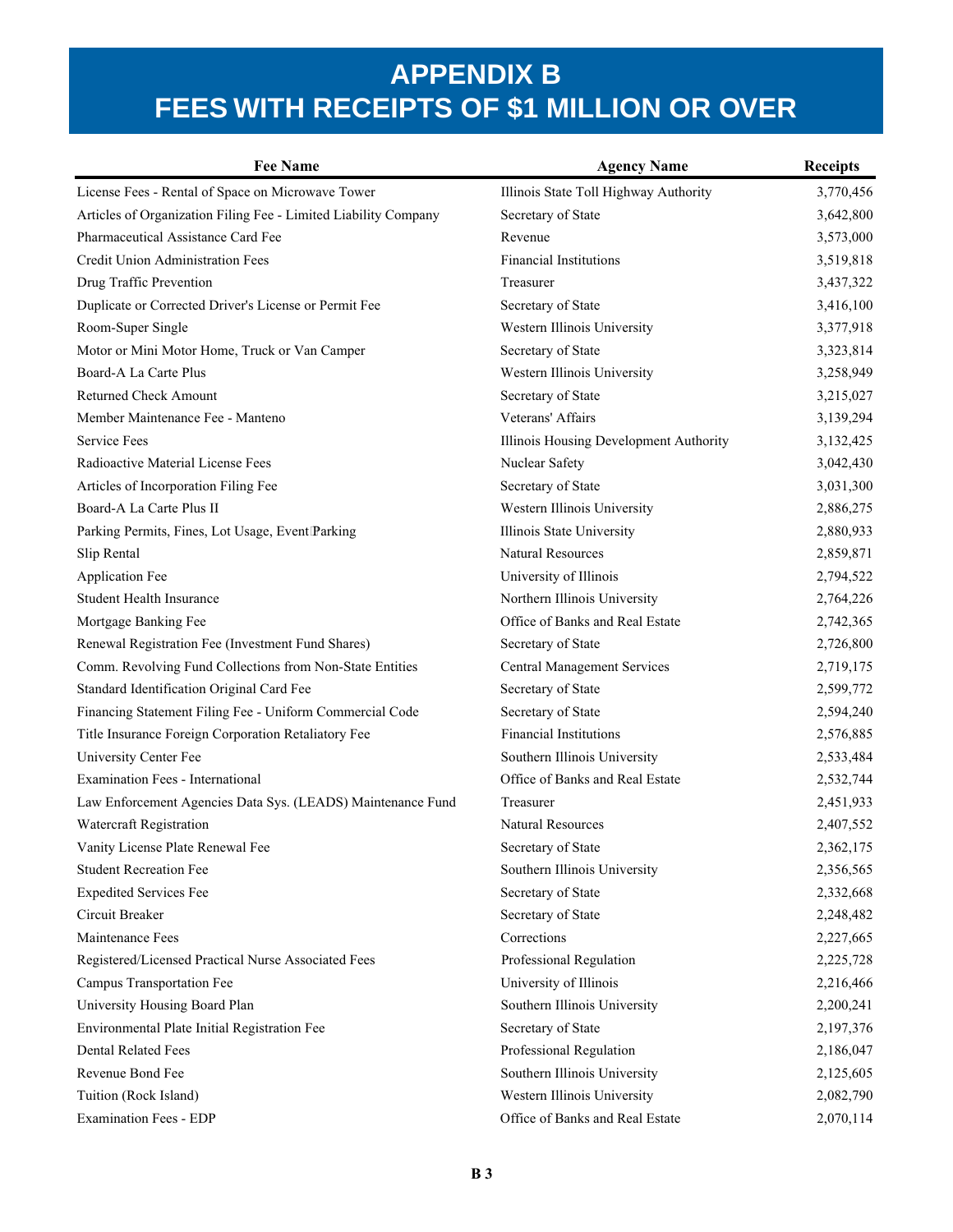| <b>Fee Name</b>                                          | <b>Agency Name</b>                     | <b>Receipts</b> |
|----------------------------------------------------------|----------------------------------------|-----------------|
| <b>Student Center Fee</b>                                | Southern Illinois University           | 2,067,453       |
| Registration Suspension Reinstatement Fee                | Secretary of State                     | 1,997,069       |
| Sportsmen Combination Hunting and Fishing License        | Natural Resources                      | 1,991,962       |
| Special Hauling Vehicle Permit Fee                       | Secretary of State                     | 1,948,000       |
| Hazardous Waste Fee                                      | <b>Environmental Protection Agency</b> | 1,938,495       |
| <b>Suspension Reinstatement Fee</b>                      | Secretary of State                     | 1,924,440       |
| Weights and Measures Inspection Fees - Unbilled          | Agriculture                            | 1,924,222       |
| Nursing Homes Civil Money Penalties                      | Public Health                          | 1,894,584       |
| <b>Aviation Course Charges</b>                           | University of Illinois                 | 1,837,613       |
| Parking Fees and Fines                                   | Northern Illinois University           | 1,803,836       |
| Lead Poisoning Test Billed to Public Aid                 | Public Health                          | 1,796,206       |
| Special Course Fees - Cost Recovery Programs             | University of Illinois                 | 1,748,002       |
| Tuition (Extension)                                      | Western Illinois University            | 1,722,454       |
| State Surplus Property Collections Non-State Entities    | <b>Central Management Services</b>     | 1,707,674       |
| Health Care Facility Cert. of Need/Permit Application    | Public Health                          | 1,663,104       |
| Plan Review Fee                                          | Public Health                          | 1,627,291       |
| Board-A La Carte                                         | Western Illinois University            | 1,592,939       |
| Corporate Fiduciary Regulatory Fee                       | Office of Banks and Real Estate        | 1,586,404       |
| Subtitle D Management Fee                                | <b>Environmental Protection Agency</b> | 1,575,505       |
| University Student Union Fee                             | Chicago State University               | 1,569,590       |
| Low-Level Radioactive Waste Reactor Operator Annual Fee  | Nuclear Safety                         | 1,560,000       |
| Vanity Motor Vehicle License Plate Fee (1st Issuance)    | Secretary of State                     | 1,529,112       |
| Residence Hall Fees (Charges)                            | Chicago State University               | 1,525,797       |
| Student Welfare and Activity Fee                         | Southern Illinois University           | 1,495,892       |
| Summary Suspension Reinstatement Fee                     | Secretary of State                     | 1,459,380       |
| Monthly Aid & Attendance - Quincy                        | Veterans' Affairs                      | 1,446,499       |
| Alternate Fuel Fee                                       | Secretary of State                     | 1,441,840       |
| Vital Records Registry                                   | Public Health                          | 1,441,146       |
| Flight Fee                                               | Southern Illinois University           | 1,439,327       |
| Mandatory Arbitration Finding Rejection Fee              | Supreme Court                          | 1,426,740       |
| Physician, Surgeon Chiropractor Associated Fees          | Professional Regulation                | 1,422,344       |
| Camping Trailer or Travel Trailer Registration Fee       | Secretary of State                     | 1,419,876       |
| State Habitat Stamp                                      | Natural Resources                      | 1,415,018       |
| Fines, Penalties and Interest                            | Insurance                              | 1,303,228       |
| Application for Reinstatement Filing Fee                 | Secretary of State                     | 1,303,100       |
| Coin-Operated Amusement Device License Fee               | Revenue                                | 1,303,000       |
| Public Service Activities                                | Eastern Illinois University            | 1,299,080       |
| Air Pollution Operating Permit Fee                       | <b>Environmental Protection Agency</b> | 1,272,046       |
| <b>Student Fitness Center Fee</b>                        | Southern Illinois University           | 1,259,630       |
| Illinois State Fair - Concessionaire Fees & Space Rental | Agriculture                            | 1,253,102       |
| Member Maintenance Fee - LaSalle                         | Veterans' Affairs                      | 1,242,245       |
| Duplicate Registration Plates and Stickers Fee           | Secretary of State                     | 1,235,685       |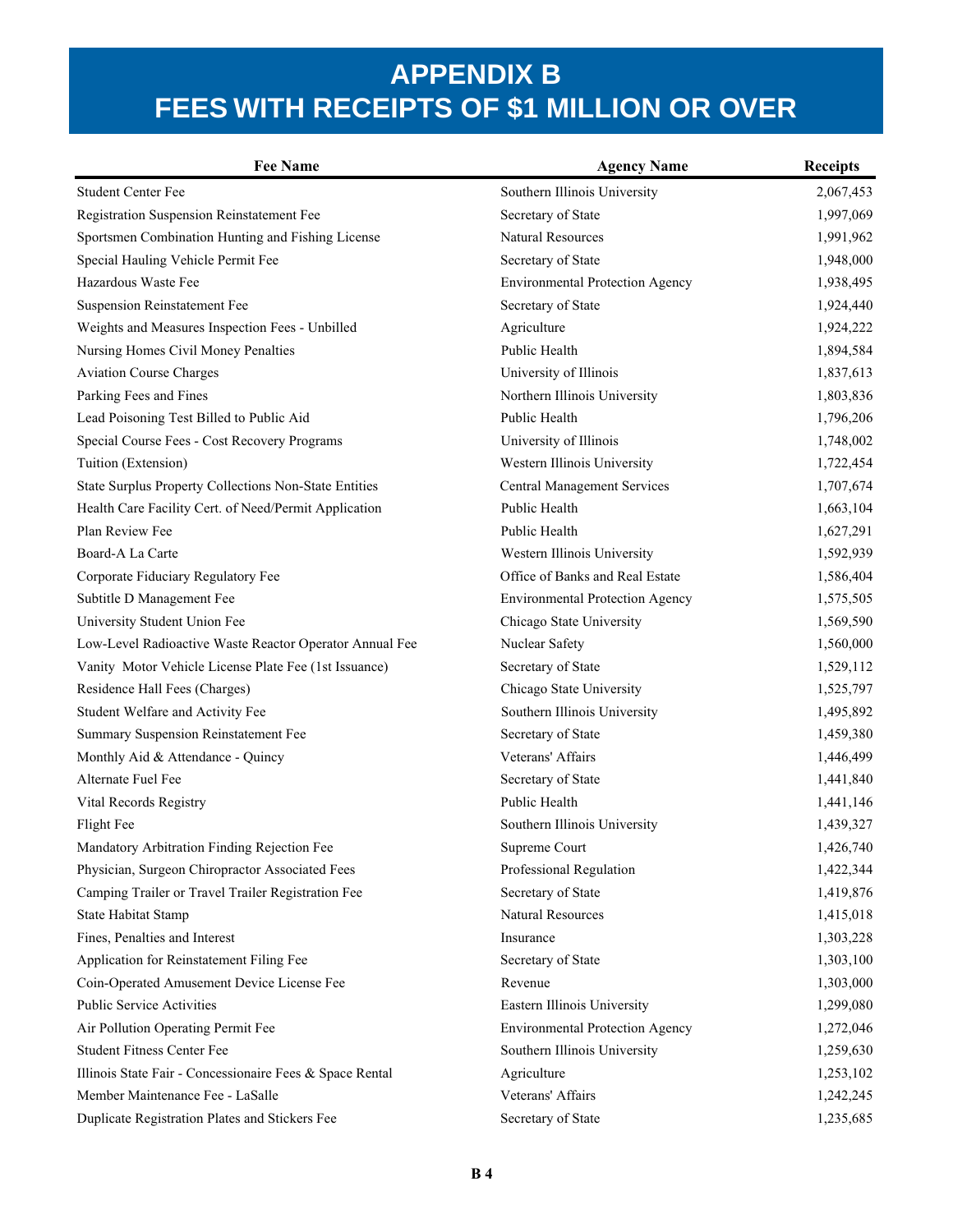| <b>Fee Name</b>                                                  | <b>Agency Name</b>                    | <b>Receipts</b> |
|------------------------------------------------------------------|---------------------------------------|-----------------|
| Private Detective, Alarm and Security Related Fees               | Professional Regulation               | 1,225,765       |
| Rental of Right-of-Way                                           | Transportation                        | 1,224,393       |
| <b>Textbook Rental Fee</b>                                       | Southern Illinois University          | 1,221,259       |
| <b>Commuter Center Fee</b>                                       | Northeastern Illinois University      | 1,212,992       |
| Tow Truck Registration                                           | Secretary of State                    | 1,207,721       |
| Fees for Laboratory Tests                                        | Public Health                         | 1,182,673       |
| Taxi, Livery, Ambulance, Medicar, Funeral Home Reg. Fee          | Secretary of State                    | 1,166,023       |
| Economic Poison Registration - Product                           | Agriculture                           | 1,157,450       |
| Credit Union Examination Fee                                     | <b>Financial Institutions</b>         | 1,152,665       |
| Barber, Cosmetology, Esthetician, & Nail Technician Related Fees | Professional Regulation               | 1,139,797       |
| Second Injury Fund                                               | <b>Industrial Commission</b>          | 1,109,605       |
| <b>Violence Prevention Plates</b>                                | Secretary of State                    | 1,101,304       |
| Teacher Certificate Fee                                          | State Board of Education              | 1,089,110       |
| Firearm Owner's Identification Card                              | <b>State Police</b>                   | 1,060,403       |
| <b>Plumbers Licensing Program</b>                                | Public Health                         | 1,060,381       |
| Ticket Office                                                    | Agriculture                           | 1,056,462       |
| Damage Claims                                                    | Illinois State Toll Highway Authority | 1,052,935       |
| Drycleaning Facility License Fee                                 | Revenue                               | 1,043,000       |
| Illinois State Fair - Admission, Parking and Camping Fees        | Agriculture                           | 1,039,380       |
| Assumed Corporate Name Renewal Fee                               | Secretary of State                    | 1,019,700       |
| Food Service Sanitation Manager Certificate                      | Public Health                         | 1,017,763       |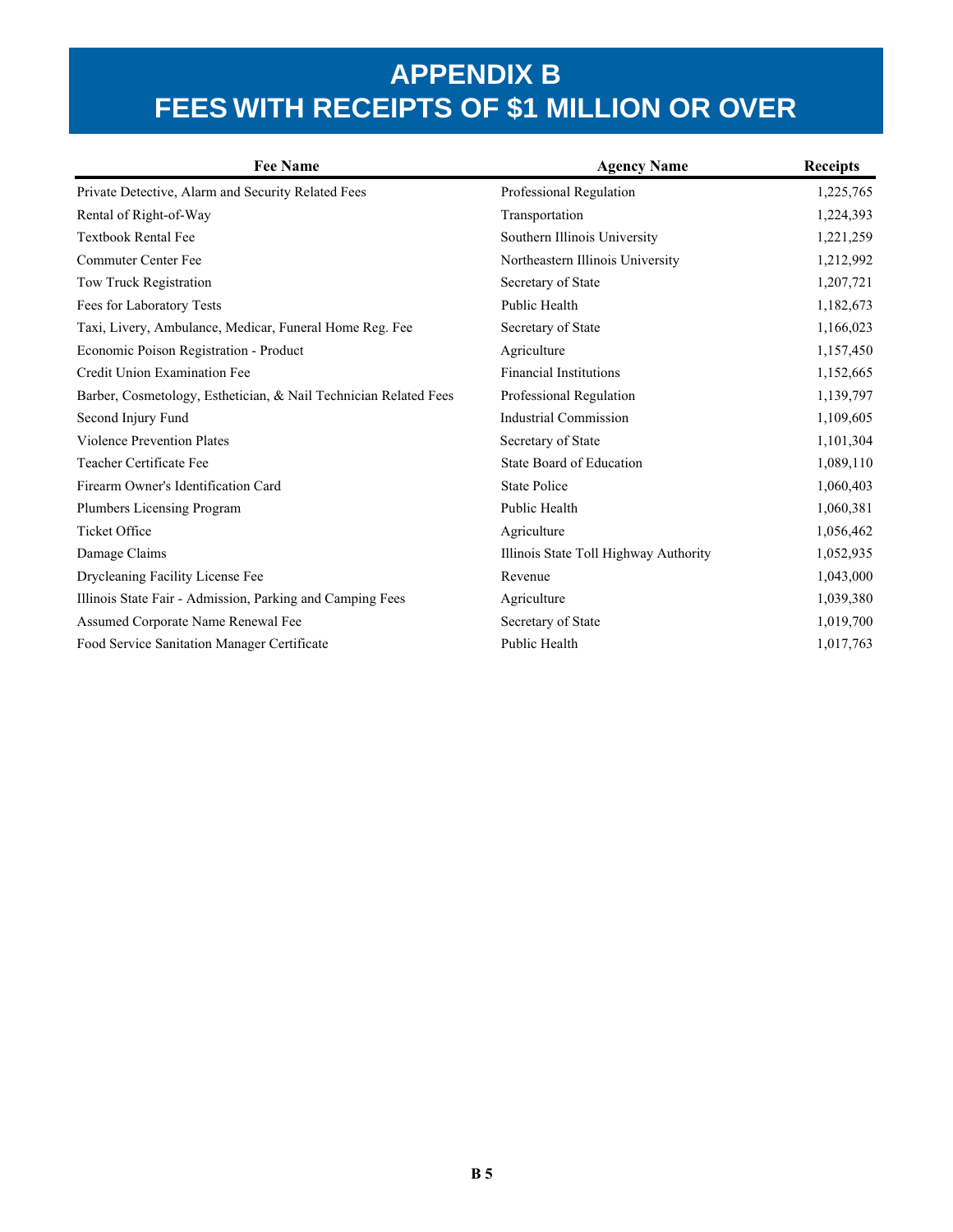| <b>Agency Name</b>                                  | <b>Fiscal Year</b> | <b>Number of Fees</b> | <b>Receipts</b>      |
|-----------------------------------------------------|--------------------|-----------------------|----------------------|
| Legislative                                         |                    |                       |                      |
| <b>General Assembly</b>                             |                    |                       |                      |
|                                                     | 2001               | 10                    | 159,271              |
|                                                     | 2000               | 10                    | 164,921              |
| <b>Auditor General</b>                              |                    |                       |                      |
|                                                     | 2001               | $\mathbf{1}$          | $\boldsymbol{0}$     |
|                                                     | 2000               | $\mathbf{1}$          | $\boldsymbol{0}$     |
| <b>Intergovernmental Cooperation, Commission on</b> |                    |                       |                      |
|                                                     | 2001<br>2000       | 1                     | $\boldsymbol{0}$     |
|                                                     |                    | 1                     | $\boldsymbol{0}$     |
| <b>Legislative Information System</b>               | 2001               |                       | 50,025               |
|                                                     | 2000               | 5<br>5                | 67,825               |
| Legislative Reference Bureau                        |                    |                       |                      |
|                                                     | 2001               | 3                     | 19,525               |
|                                                     | 2000               | 3                     | 22,935               |
| Administrative Rules, Joint Committee on            |                    |                       |                      |
|                                                     | 2001               | $\overline{c}$        | 90,709               |
|                                                     | 2000               | $\overline{2}$        | 52,283               |
|                                                     | <b>Total 2001</b>  | 22                    | \$319,530            |
|                                                     | <b>Total 2000</b>  | 22                    | \$307,964            |
| <b>Judcial</b>                                      |                    |                       |                      |
| <b>Supreme Court</b>                                |                    |                       |                      |
|                                                     | 2001               | 43                    | 5,901,579            |
|                                                     | 2000               | 43                    | 6,228,473            |
|                                                     | <b>Total 2001</b>  | 43                    | \$5,901,579          |
|                                                     | <b>Total 2000</b>  | 43                    | \$6,228,473          |
| <b>Constitutional</b>                               |                    |                       |                      |
| Governor                                            |                    |                       |                      |
|                                                     | 2001               | $\mathbf{1}$          | 137,082              |
|                                                     | 2000               | $\mathbf{1}$          | 149,794              |
| <b>Lieutenant Governor</b>                          |                    |                       |                      |
|                                                     | 2001               | $\mathbf{1}$          | $\boldsymbol{0}$     |
|                                                     | 2000               | $\mathbf{1}$          | $\boldsymbol{0}$     |
| <b>Attorney General</b>                             | 2001               |                       |                      |
|                                                     | 2000               | 3<br>3                | 962,750<br>1,025,688 |
|                                                     |                    |                       |                      |
| <b>Secretary of State</b>                           | 2001               | 443                   | 1,462,132,318        |
|                                                     | 2000               | 437                   | 669,528,171          |
| Comptroller                                         |                    |                       |                      |
|                                                     | 2001               | 21                    | 260,355              |
|                                                     | 2000               | 21                    | 364,576              |
| <b>Treasurer</b>                                    |                    |                       |                      |
|                                                     | 2001               | 11                    | 42,936,964           |
|                                                     | 2000               | 11                    | 39,277,392           |
|                                                     | <b>Total 2001</b>  | 480                   | \$1,506,429,469      |
|                                                     | <b>Total 2000</b>  | 474                   | \$710,345,621        |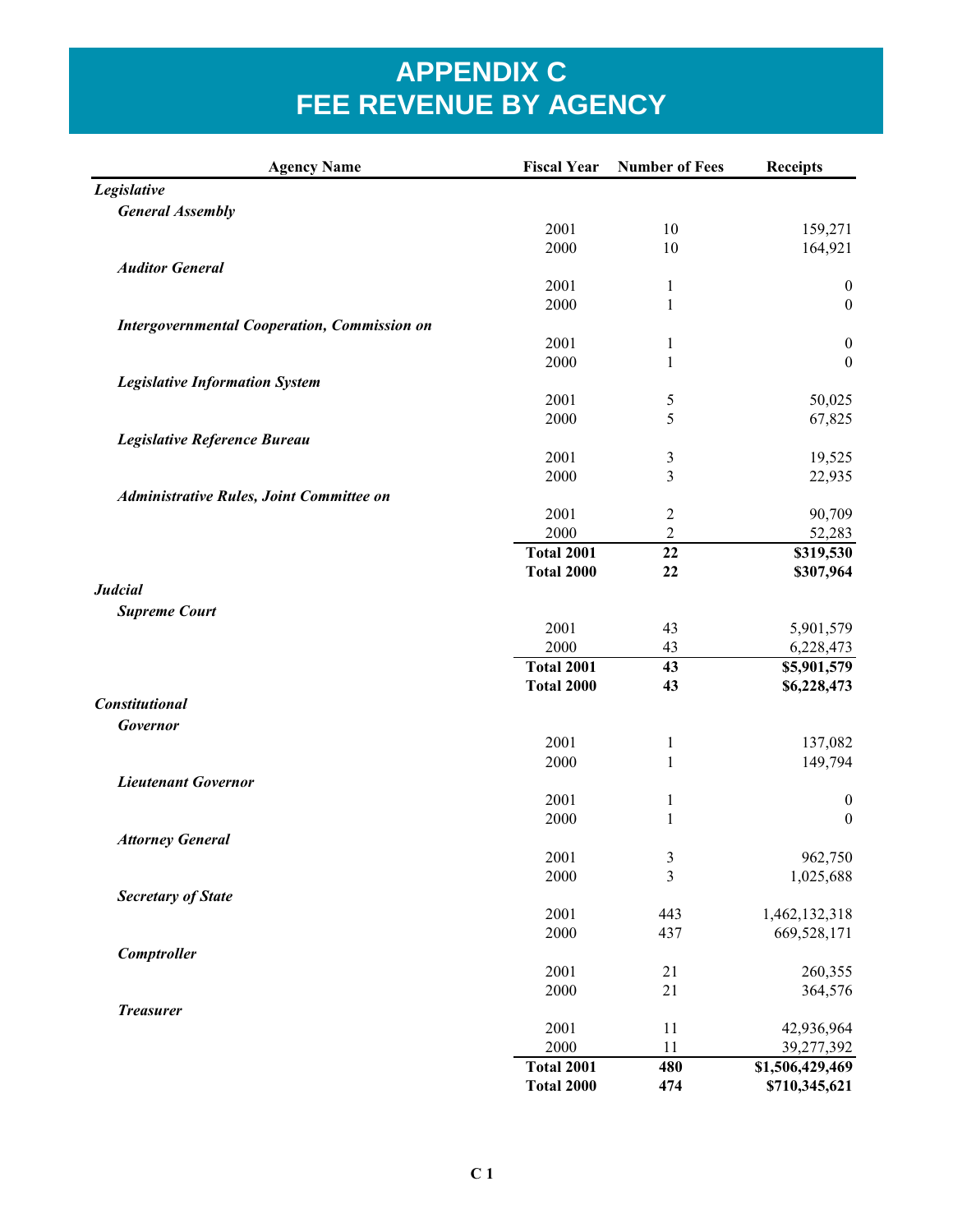| <b>Agency Name</b>                    | <b>Fiscal Year</b> | <b>Number of Fees</b>    | <b>Receipts</b> |
|---------------------------------------|--------------------|--------------------------|-----------------|
| <b>Departments</b>                    |                    |                          |                 |
| <b>Aging</b>                          |                    |                          |                 |
|                                       | 2001               | $\overline{2}$           | 563             |
|                                       | 2000               | $\mathbf{1}$             | 99              |
| <b>Agriculture</b>                    |                    |                          |                 |
|                                       | 2001               | 97                       | 12,936,364      |
|                                       | 2000               | 97                       | 12,766,528      |
| <b>Central Management Services</b>    | 2001               | 8                        | 91,535,875      |
|                                       | 2000               | 8                        | 77,383,679      |
| <b>Children and Family Services</b>   |                    |                          |                 |
|                                       | 2001               | $\overline{2}$           | 3,162           |
|                                       | 2000               | $\overline{2}$           | 3,492           |
| <b>Commerce and Community Affairs</b> |                    |                          |                 |
|                                       | 2001               | $\boldsymbol{7}$         | 130,953         |
|                                       | 2000               | 14                       | 1,017,384       |
| <b>Natural Resources</b>              |                    |                          |                 |
|                                       | 2001               | 58                       | 39,058,428      |
|                                       | 2000               | 58                       | 38,030,663      |
| <b>Corrections</b>                    |                    |                          |                 |
|                                       | 2001               | $\overline{c}$           | 2,237,469       |
|                                       | 2000               | $\overline{2}$           | 2,067,128       |
| <b>Employment Security</b>            |                    |                          |                 |
|                                       | 2001<br>2000       | 17<br>14                 | 7,200,862       |
| <b>Financial Institutions</b>         |                    |                          | 5,897,478       |
|                                       | 2001               | 38                       | 8,712,505       |
|                                       | 2000               | 40                       | 6,202,261       |
| <b>Human Rights</b>                   |                    |                          |                 |
|                                       | 2001               | $\mathbf{1}$             | 140             |
|                                       | 2000               | $\mathbf 1$              | 85              |
| <b>Human Services</b>                 |                    |                          |                 |
|                                       | 2001               | 17                       | 25,551,640      |
|                                       | 2000               | 18                       | 24,536,284      |
| <b>Insurance</b>                      |                    |                          |                 |
|                                       | 2001               | 5                        | 28,327,906      |
|                                       | 2000               | 5                        | 28,929,408      |
| <b>Labor</b>                          |                    |                          |                 |
|                                       | 2001<br>2000       | $18\,$<br>18             | 660,144         |
| Lottery                               |                    |                          | 515,836         |
|                                       | 2001               | $\overline{\mathcal{A}}$ | 12,789          |
|                                       | 2000               | $\overline{4}$           | 13,287          |
| <b>Military Affairs</b>               |                    |                          |                 |
|                                       | 2001               | $\,1$                    | 226,570         |
| <b>Nuclear Safety</b>                 |                    |                          |                 |
|                                       | 2001               | 17                       | 24,264,369      |
|                                       | 2000               | $20\,$                   | 24,384,660      |
| <b>Professional Regulation</b>        |                    |                          |                 |
|                                       | 2001               | 44                       | 16,198,784      |
|                                       | 2000               | 633                      | 29,911,145      |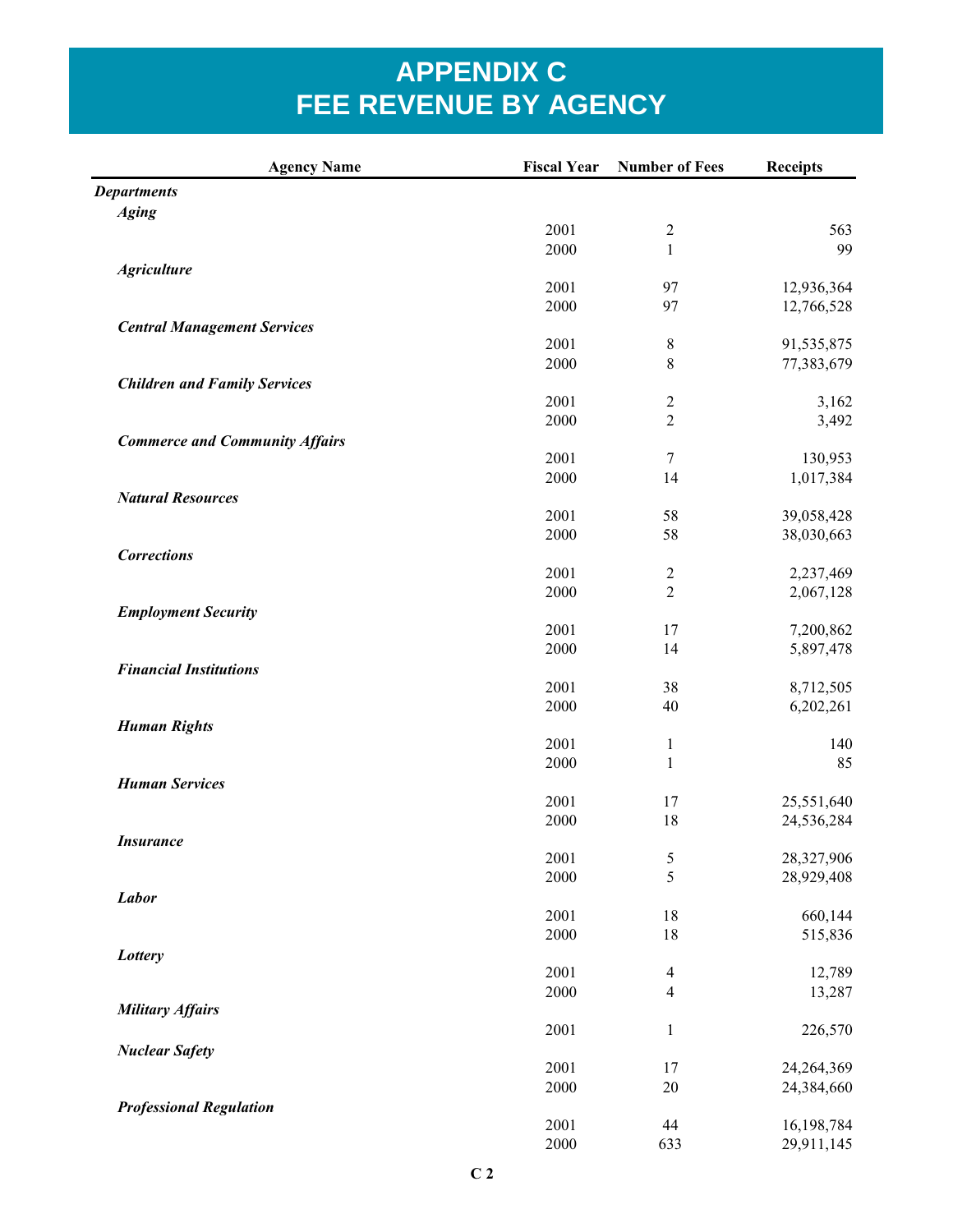| <b>Agency Name</b>                                          | <b>Fiscal Year</b> | <b>Number of Fees</b>        | <b>Receipts</b>                      |
|-------------------------------------------------------------|--------------------|------------------------------|--------------------------------------|
| Departments (concluded)                                     |                    |                              |                                      |
| <b>Public Aid</b>                                           |                    |                              |                                      |
|                                                             | 2001               | $\overline{7}$               | 679,556,236                          |
|                                                             | 2000               | 8                            | 647,826,851                          |
| <b>Public Health</b>                                        | 2001               |                              |                                      |
|                                                             | 2000               | 55<br>52                     | 21,083,458<br>19,808,263             |
| Revenue                                                     |                    |                              |                                      |
|                                                             | 2001               | 37                           | 106,613,354                          |
|                                                             | 2000               | 36                           | 53,510,000                           |
| <b>State Police</b>                                         |                    |                              |                                      |
|                                                             | 2001               | 9                            | 8,235,079                            |
|                                                             | 2000               | 8                            | 7,141,051                            |
| <b>Transportation</b>                                       |                    |                              |                                      |
|                                                             | 2001               | 37                           | 17,570,799                           |
|                                                             | 2000               | 45                           | 17,872,719                           |
| Veterans' Affairs                                           |                    |                              |                                      |
|                                                             | 2001<br>2000       | 11<br>11                     | 13,338,643                           |
|                                                             | <b>Total 2001</b>  | 494                          | 13,319,172<br>\$1,103,456,092        |
|                                                             | <b>Total 2000</b>  | 1,095                        | \$1,011,137,474                      |
| <b>Other Agencies</b>                                       |                    |                              |                                      |
| <b>Arts Council</b>                                         |                    |                              |                                      |
|                                                             | 2001               | $\mathbf{1}$                 | 775                                  |
|                                                             | 2000               | $\mathbf{1}$                 | 1,400                                |
| <b>Office of Banks and Real Estate</b>                      |                    |                              |                                      |
|                                                             | 2001               | 24                           | 26,497,090                           |
|                                                             | 2000               | 24                           | 27,416,255                           |
| <b>Capital Development Board</b>                            |                    |                              |                                      |
|                                                             | 2001               | 3                            | 5,116,926                            |
|                                                             | 2000               | $\mathfrak{Z}$               | 7,191,322                            |
| <b>Civil Service Commission</b>                             | 2001               |                              |                                      |
|                                                             | 2000               | $\mathbf{1}$<br>$\mathbf{1}$ | $\boldsymbol{0}$<br>$\boldsymbol{0}$ |
| <b>Commerce Commission</b>                                  |                    |                              |                                      |
|                                                             | 2001               | 6                            | 5,824,477                            |
|                                                             | 2000               | 8                            | 5,246,811                            |
| <b>Drycleaner Environmental Response Trust Fund Council</b> |                    |                              |                                      |
|                                                             | 2001               | $\overline{c}$               | 452,896                              |
|                                                             | 2000               | $\overline{2}$               | 492,195                              |
| <b>Court of Claims</b>                                      |                    |                              |                                      |
|                                                             | 2001               | $\overline{\mathbf{c}}$      | 10,225                               |
|                                                             | 2000               | $\overline{2}$               | 8,980                                |
| <b>Environmental Protection Agency</b>                      |                    |                              |                                      |
|                                                             | 2001               | 22                           | 34,871,786                           |
|                                                             | 2000               | 20                           | 34,876,273                           |
| <b>Guardianship and Advocacy Commission</b>                 | 2001               | $\overline{c}$               | 125,150                              |
|                                                             | 2000               | $\overline{2}$               | 116,392                              |
| <b>Illinois Farm Development Authority</b>                  |                    |                              |                                      |
|                                                             | 2001               | 5                            | 506,106                              |
|                                                             | 2000               | 5                            | 544,806                              |
| C <sub>3</sub>                                              |                    |                              |                                      |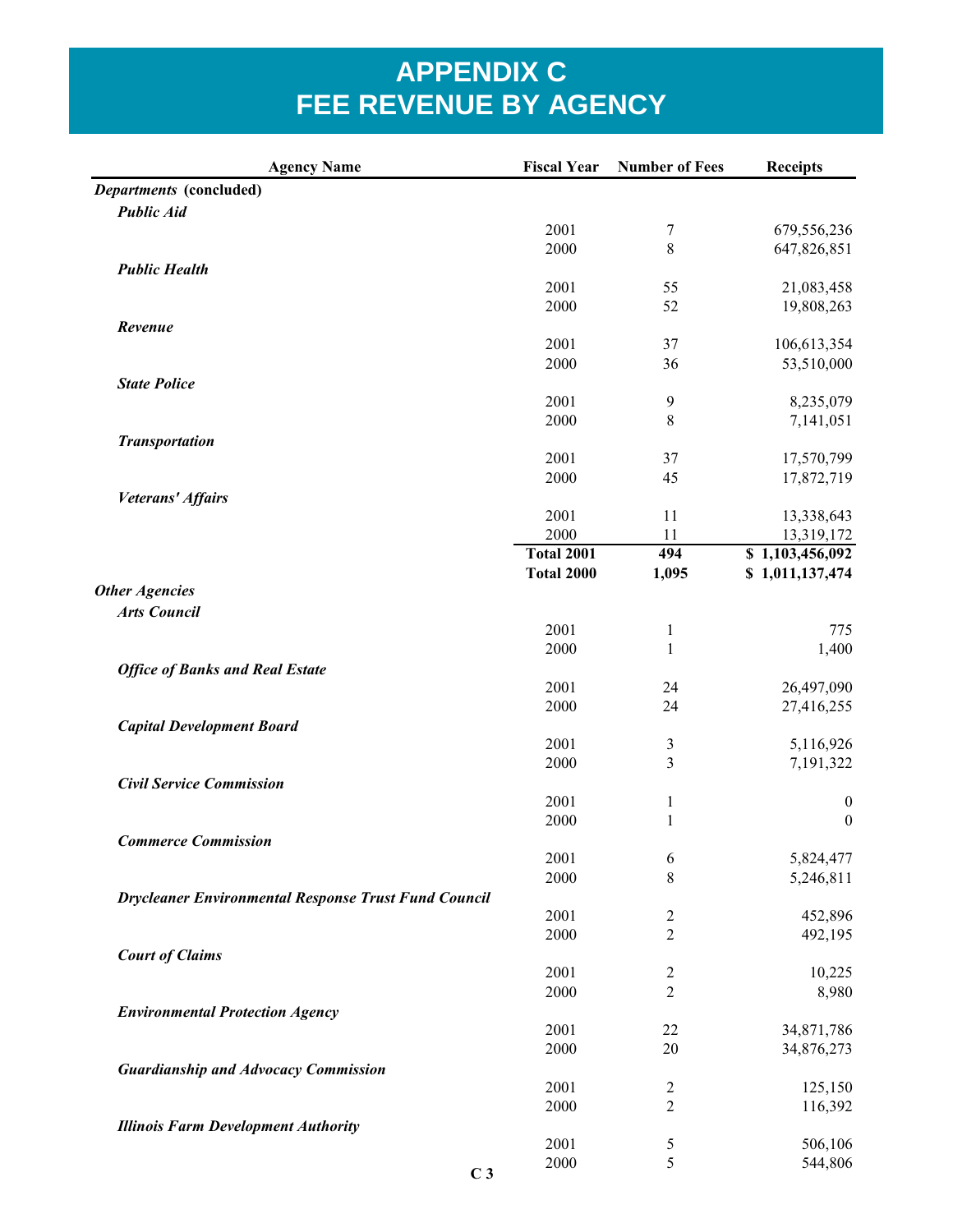| <b>Agency Name</b>                                           |      | <b>Fiscal Year</b> Number of Fees | <b>Receipts</b>  |
|--------------------------------------------------------------|------|-----------------------------------|------------------|
| Other Agencies (continued)                                   |      |                                   |                  |
| <b>Illinois Health Facility Authority</b>                    |      |                                   |                  |
|                                                              | 2001 | $\overline{2}$                    | 1,168,638        |
|                                                              | 2000 | $\overline{c}$                    | 1,491,506        |
| <b>Illinois Health Care Cost Containment Council</b>         |      |                                   |                  |
|                                                              | 2001 | 3                                 | 130,810          |
|                                                              | 2000 | 3                                 | 130,085          |
| <b>Historic Preservation</b>                                 |      |                                   |                  |
|                                                              | 2001 | 7                                 | 355,454          |
|                                                              | 2000 | 7                                 | 357,955          |
| Human Rights, Commission on                                  |      |                                   |                  |
|                                                              | 2001 | $\overline{c}$                    | 17               |
|                                                              | 2000 | $\overline{2}$                    | 74               |
| <b>Illinois Criminal Justice Information Authority</b>       |      |                                   |                  |
|                                                              | 2001 | 1                                 | 5,762,127        |
|                                                              | 2000 | 1                                 | 5,836,878        |
| <b>Illinois Educational Labor Relations Board</b>            |      |                                   |                  |
|                                                              | 2001 | 1                                 | 264              |
|                                                              | 2000 | $\mathbf{1}$                      | 290              |
| <b>Illinois Educational Facilities Authority</b>             |      |                                   |                  |
|                                                              | 2001 | 5                                 | 322,385          |
|                                                              | 2000 | 5                                 | 367,395          |
| <b>Illinois Development Finance Authority</b>                |      |                                   |                  |
|                                                              | 2001 | 31                                | 2,095,689        |
|                                                              | 2000 | 55                                | 2,233,266        |
| <b>Illinois Housing Development Authority</b>                |      |                                   |                  |
|                                                              | 2001 | 13                                | 9,409,046        |
|                                                              | 2000 | 13                                | 9,447,915        |
| <b>Illinois State Board of Investments</b>                   |      |                                   |                  |
|                                                              | 2001 | $\mathbf{1}$                      | $\boldsymbol{0}$ |
|                                                              | 2000 | $\mathbf{1}$                      | $\boldsymbol{0}$ |
| <b>Illinois Rural Bond Bank</b>                              |      |                                   |                  |
|                                                              | 2001 | $\mathbf{1}$                      | 101,525          |
|                                                              | 2000 | $\,1$                             | 121,905          |
| <b>Illinois State Toll Highway Authority</b>                 |      |                                   |                  |
|                                                              | 2001 | 15                                | 365,472,924      |
|                                                              | 2000 | 14                                | 364,948,793      |
| <b>Illinois Violence Prevention Authority</b>                |      |                                   |                  |
|                                                              | 2001 | 1                                 | 3,439            |
| <b>Industrial Commission</b>                                 |      |                                   |                  |
|                                                              | 2001 | 4                                 | 10,118,622       |
|                                                              | 2000 | 4                                 | 9,896,644        |
| <b>Liquor Control Commission</b>                             |      |                                   |                  |
|                                                              | 2001 | 1                                 | 4,149,632        |
|                                                              | 2000 | 1                                 | 4,208,156        |
| <b>Illinois Law Enforcement Training and Standards Board</b> |      |                                   |                  |
|                                                              | 2001 | 1                                 | 14,648           |
|                                                              | 2000 | $\mathbf{1}$                      | 52,116           |
| <b>Pollution Control Board</b>                               |      |                                   |                  |
|                                                              | 2001 | 4                                 | 18,009           |
|                                                              | 2000 | 4                                 | 13,864           |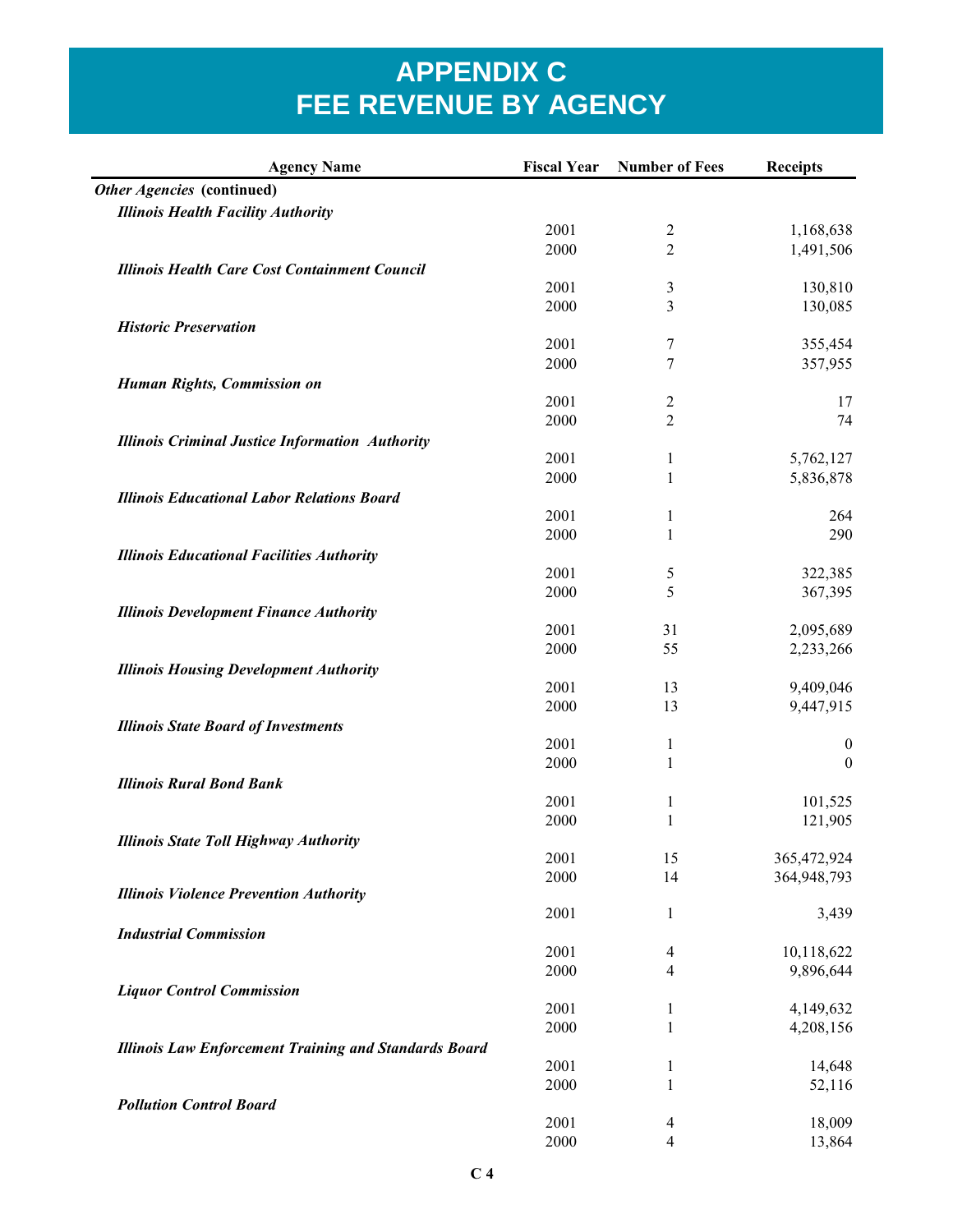| Other Agencies (concluded)<br><b>Prisoner Review Board</b><br>2001<br>157<br>1<br>2000<br>1<br>149<br><b>Racing Board</b><br>2001<br>467,938<br>4<br>2000<br>4<br>485,426<br><b>Property Tax Appeal Board</b><br>2001<br>15,614<br>3<br>2000<br>3<br>7,223<br><b>Quad Cities Regional Economic Development Authority</b><br>2001<br>$\mathbf{1}$<br>7,000<br><b>Southwestern Illinois Development Authority</b><br>2001<br>9<br>213,461<br>2000<br>8<br>355,530<br><b>State Board of Education</b><br>2001<br>23<br>1,999,672<br>2000<br>23<br>1,935,175<br><b>State Board of Elections</b><br>2001<br>29,262<br>$\overline{2}$<br>4<br>2000<br>62,954<br><b>Illinois Emergency Management Agency</b><br>2001<br>1<br>48<br>2000<br>$\mathbf{1}$<br>474<br><b>State Employees Retirement System</b><br>2001<br>2<br>5,861<br>$\overline{2}$<br>2000<br>5,293<br><b>Illinois State and Local Labor Relations Board</b><br>2001<br>1<br>3,633<br>2000<br>$\mathbf{1}$<br>4,345<br><b>State Fire Marshal</b><br>2001<br>2,059,919<br>20<br>2000<br>19<br>2,131,636<br><b>Teachers' Retirement System</b><br>2001<br>$\overline{c}$<br>3,923<br>2000<br>$\overline{c}$<br>2,626<br><b>Upper Illinois River Valley Development Authority</b><br>2001<br>92,380<br>$\overline{2}$<br>\$477,427,528<br><b>Total 2001</b><br>232<br>\$479,992,106<br>Total 2000<br>251<br><b>Higher Education</b><br><b>Board of Higher Education</b><br>2001<br>$\mathbf{1}$<br>39<br>2000<br>$\mathbf{1}$<br>113<br><b>Chicago State University</b><br>2001<br>16<br>18,205,604<br>2000<br>15<br>18,184,734<br><b>Eastern Illinois University</b><br>2001<br>11<br>62,987,006<br>2000<br>11<br>62,960,130 | <b>Agency Name</b> | <b>Fiscal Year</b> Number of Fees | <b>Receipts</b> |
|-------------------------------------------------------------------------------------------------------------------------------------------------------------------------------------------------------------------------------------------------------------------------------------------------------------------------------------------------------------------------------------------------------------------------------------------------------------------------------------------------------------------------------------------------------------------------------------------------------------------------------------------------------------------------------------------------------------------------------------------------------------------------------------------------------------------------------------------------------------------------------------------------------------------------------------------------------------------------------------------------------------------------------------------------------------------------------------------------------------------------------------------------------------------------------------------------------------------------------------------------------------------------------------------------------------------------------------------------------------------------------------------------------------------------------------------------------------------------------------------------------------------------------------------------------------------------------------------------------------------------------------------------------------------------------------|--------------------|-----------------------------------|-----------------|
|                                                                                                                                                                                                                                                                                                                                                                                                                                                                                                                                                                                                                                                                                                                                                                                                                                                                                                                                                                                                                                                                                                                                                                                                                                                                                                                                                                                                                                                                                                                                                                                                                                                                                     |                    |                                   |                 |
|                                                                                                                                                                                                                                                                                                                                                                                                                                                                                                                                                                                                                                                                                                                                                                                                                                                                                                                                                                                                                                                                                                                                                                                                                                                                                                                                                                                                                                                                                                                                                                                                                                                                                     |                    |                                   |                 |
|                                                                                                                                                                                                                                                                                                                                                                                                                                                                                                                                                                                                                                                                                                                                                                                                                                                                                                                                                                                                                                                                                                                                                                                                                                                                                                                                                                                                                                                                                                                                                                                                                                                                                     |                    |                                   |                 |
|                                                                                                                                                                                                                                                                                                                                                                                                                                                                                                                                                                                                                                                                                                                                                                                                                                                                                                                                                                                                                                                                                                                                                                                                                                                                                                                                                                                                                                                                                                                                                                                                                                                                                     |                    |                                   |                 |
|                                                                                                                                                                                                                                                                                                                                                                                                                                                                                                                                                                                                                                                                                                                                                                                                                                                                                                                                                                                                                                                                                                                                                                                                                                                                                                                                                                                                                                                                                                                                                                                                                                                                                     |                    |                                   |                 |
|                                                                                                                                                                                                                                                                                                                                                                                                                                                                                                                                                                                                                                                                                                                                                                                                                                                                                                                                                                                                                                                                                                                                                                                                                                                                                                                                                                                                                                                                                                                                                                                                                                                                                     |                    |                                   |                 |
|                                                                                                                                                                                                                                                                                                                                                                                                                                                                                                                                                                                                                                                                                                                                                                                                                                                                                                                                                                                                                                                                                                                                                                                                                                                                                                                                                                                                                                                                                                                                                                                                                                                                                     |                    |                                   |                 |
|                                                                                                                                                                                                                                                                                                                                                                                                                                                                                                                                                                                                                                                                                                                                                                                                                                                                                                                                                                                                                                                                                                                                                                                                                                                                                                                                                                                                                                                                                                                                                                                                                                                                                     |                    |                                   |                 |
|                                                                                                                                                                                                                                                                                                                                                                                                                                                                                                                                                                                                                                                                                                                                                                                                                                                                                                                                                                                                                                                                                                                                                                                                                                                                                                                                                                                                                                                                                                                                                                                                                                                                                     |                    |                                   |                 |
|                                                                                                                                                                                                                                                                                                                                                                                                                                                                                                                                                                                                                                                                                                                                                                                                                                                                                                                                                                                                                                                                                                                                                                                                                                                                                                                                                                                                                                                                                                                                                                                                                                                                                     |                    |                                   |                 |
|                                                                                                                                                                                                                                                                                                                                                                                                                                                                                                                                                                                                                                                                                                                                                                                                                                                                                                                                                                                                                                                                                                                                                                                                                                                                                                                                                                                                                                                                                                                                                                                                                                                                                     |                    |                                   |                 |
|                                                                                                                                                                                                                                                                                                                                                                                                                                                                                                                                                                                                                                                                                                                                                                                                                                                                                                                                                                                                                                                                                                                                                                                                                                                                                                                                                                                                                                                                                                                                                                                                                                                                                     |                    |                                   |                 |
|                                                                                                                                                                                                                                                                                                                                                                                                                                                                                                                                                                                                                                                                                                                                                                                                                                                                                                                                                                                                                                                                                                                                                                                                                                                                                                                                                                                                                                                                                                                                                                                                                                                                                     |                    |                                   |                 |
|                                                                                                                                                                                                                                                                                                                                                                                                                                                                                                                                                                                                                                                                                                                                                                                                                                                                                                                                                                                                                                                                                                                                                                                                                                                                                                                                                                                                                                                                                                                                                                                                                                                                                     |                    |                                   |                 |
|                                                                                                                                                                                                                                                                                                                                                                                                                                                                                                                                                                                                                                                                                                                                                                                                                                                                                                                                                                                                                                                                                                                                                                                                                                                                                                                                                                                                                                                                                                                                                                                                                                                                                     |                    |                                   |                 |
|                                                                                                                                                                                                                                                                                                                                                                                                                                                                                                                                                                                                                                                                                                                                                                                                                                                                                                                                                                                                                                                                                                                                                                                                                                                                                                                                                                                                                                                                                                                                                                                                                                                                                     |                    |                                   |                 |
|                                                                                                                                                                                                                                                                                                                                                                                                                                                                                                                                                                                                                                                                                                                                                                                                                                                                                                                                                                                                                                                                                                                                                                                                                                                                                                                                                                                                                                                                                                                                                                                                                                                                                     |                    |                                   |                 |
|                                                                                                                                                                                                                                                                                                                                                                                                                                                                                                                                                                                                                                                                                                                                                                                                                                                                                                                                                                                                                                                                                                                                                                                                                                                                                                                                                                                                                                                                                                                                                                                                                                                                                     |                    |                                   |                 |
|                                                                                                                                                                                                                                                                                                                                                                                                                                                                                                                                                                                                                                                                                                                                                                                                                                                                                                                                                                                                                                                                                                                                                                                                                                                                                                                                                                                                                                                                                                                                                                                                                                                                                     |                    |                                   |                 |
|                                                                                                                                                                                                                                                                                                                                                                                                                                                                                                                                                                                                                                                                                                                                                                                                                                                                                                                                                                                                                                                                                                                                                                                                                                                                                                                                                                                                                                                                                                                                                                                                                                                                                     |                    |                                   |                 |
|                                                                                                                                                                                                                                                                                                                                                                                                                                                                                                                                                                                                                                                                                                                                                                                                                                                                                                                                                                                                                                                                                                                                                                                                                                                                                                                                                                                                                                                                                                                                                                                                                                                                                     |                    |                                   |                 |
|                                                                                                                                                                                                                                                                                                                                                                                                                                                                                                                                                                                                                                                                                                                                                                                                                                                                                                                                                                                                                                                                                                                                                                                                                                                                                                                                                                                                                                                                                                                                                                                                                                                                                     |                    |                                   |                 |
|                                                                                                                                                                                                                                                                                                                                                                                                                                                                                                                                                                                                                                                                                                                                                                                                                                                                                                                                                                                                                                                                                                                                                                                                                                                                                                                                                                                                                                                                                                                                                                                                                                                                                     |                    |                                   |                 |
|                                                                                                                                                                                                                                                                                                                                                                                                                                                                                                                                                                                                                                                                                                                                                                                                                                                                                                                                                                                                                                                                                                                                                                                                                                                                                                                                                                                                                                                                                                                                                                                                                                                                                     |                    |                                   |                 |
|                                                                                                                                                                                                                                                                                                                                                                                                                                                                                                                                                                                                                                                                                                                                                                                                                                                                                                                                                                                                                                                                                                                                                                                                                                                                                                                                                                                                                                                                                                                                                                                                                                                                                     |                    |                                   |                 |
|                                                                                                                                                                                                                                                                                                                                                                                                                                                                                                                                                                                                                                                                                                                                                                                                                                                                                                                                                                                                                                                                                                                                                                                                                                                                                                                                                                                                                                                                                                                                                                                                                                                                                     |                    |                                   |                 |
|                                                                                                                                                                                                                                                                                                                                                                                                                                                                                                                                                                                                                                                                                                                                                                                                                                                                                                                                                                                                                                                                                                                                                                                                                                                                                                                                                                                                                                                                                                                                                                                                                                                                                     |                    |                                   |                 |
|                                                                                                                                                                                                                                                                                                                                                                                                                                                                                                                                                                                                                                                                                                                                                                                                                                                                                                                                                                                                                                                                                                                                                                                                                                                                                                                                                                                                                                                                                                                                                                                                                                                                                     |                    |                                   |                 |
|                                                                                                                                                                                                                                                                                                                                                                                                                                                                                                                                                                                                                                                                                                                                                                                                                                                                                                                                                                                                                                                                                                                                                                                                                                                                                                                                                                                                                                                                                                                                                                                                                                                                                     |                    |                                   |                 |
|                                                                                                                                                                                                                                                                                                                                                                                                                                                                                                                                                                                                                                                                                                                                                                                                                                                                                                                                                                                                                                                                                                                                                                                                                                                                                                                                                                                                                                                                                                                                                                                                                                                                                     |                    |                                   |                 |
|                                                                                                                                                                                                                                                                                                                                                                                                                                                                                                                                                                                                                                                                                                                                                                                                                                                                                                                                                                                                                                                                                                                                                                                                                                                                                                                                                                                                                                                                                                                                                                                                                                                                                     |                    |                                   |                 |
|                                                                                                                                                                                                                                                                                                                                                                                                                                                                                                                                                                                                                                                                                                                                                                                                                                                                                                                                                                                                                                                                                                                                                                                                                                                                                                                                                                                                                                                                                                                                                                                                                                                                                     |                    |                                   |                 |
|                                                                                                                                                                                                                                                                                                                                                                                                                                                                                                                                                                                                                                                                                                                                                                                                                                                                                                                                                                                                                                                                                                                                                                                                                                                                                                                                                                                                                                                                                                                                                                                                                                                                                     |                    |                                   |                 |
|                                                                                                                                                                                                                                                                                                                                                                                                                                                                                                                                                                                                                                                                                                                                                                                                                                                                                                                                                                                                                                                                                                                                                                                                                                                                                                                                                                                                                                                                                                                                                                                                                                                                                     |                    |                                   |                 |
|                                                                                                                                                                                                                                                                                                                                                                                                                                                                                                                                                                                                                                                                                                                                                                                                                                                                                                                                                                                                                                                                                                                                                                                                                                                                                                                                                                                                                                                                                                                                                                                                                                                                                     |                    |                                   |                 |
|                                                                                                                                                                                                                                                                                                                                                                                                                                                                                                                                                                                                                                                                                                                                                                                                                                                                                                                                                                                                                                                                                                                                                                                                                                                                                                                                                                                                                                                                                                                                                                                                                                                                                     |                    |                                   |                 |
|                                                                                                                                                                                                                                                                                                                                                                                                                                                                                                                                                                                                                                                                                                                                                                                                                                                                                                                                                                                                                                                                                                                                                                                                                                                                                                                                                                                                                                                                                                                                                                                                                                                                                     |                    |                                   |                 |
|                                                                                                                                                                                                                                                                                                                                                                                                                                                                                                                                                                                                                                                                                                                                                                                                                                                                                                                                                                                                                                                                                                                                                                                                                                                                                                                                                                                                                                                                                                                                                                                                                                                                                     |                    |                                   |                 |
|                                                                                                                                                                                                                                                                                                                                                                                                                                                                                                                                                                                                                                                                                                                                                                                                                                                                                                                                                                                                                                                                                                                                                                                                                                                                                                                                                                                                                                                                                                                                                                                                                                                                                     |                    |                                   |                 |
|                                                                                                                                                                                                                                                                                                                                                                                                                                                                                                                                                                                                                                                                                                                                                                                                                                                                                                                                                                                                                                                                                                                                                                                                                                                                                                                                                                                                                                                                                                                                                                                                                                                                                     |                    |                                   |                 |
|                                                                                                                                                                                                                                                                                                                                                                                                                                                                                                                                                                                                                                                                                                                                                                                                                                                                                                                                                                                                                                                                                                                                                                                                                                                                                                                                                                                                                                                                                                                                                                                                                                                                                     |                    |                                   |                 |
|                                                                                                                                                                                                                                                                                                                                                                                                                                                                                                                                                                                                                                                                                                                                                                                                                                                                                                                                                                                                                                                                                                                                                                                                                                                                                                                                                                                                                                                                                                                                                                                                                                                                                     |                    |                                   |                 |
|                                                                                                                                                                                                                                                                                                                                                                                                                                                                                                                                                                                                                                                                                                                                                                                                                                                                                                                                                                                                                                                                                                                                                                                                                                                                                                                                                                                                                                                                                                                                                                                                                                                                                     |                    |                                   |                 |
|                                                                                                                                                                                                                                                                                                                                                                                                                                                                                                                                                                                                                                                                                                                                                                                                                                                                                                                                                                                                                                                                                                                                                                                                                                                                                                                                                                                                                                                                                                                                                                                                                                                                                     |                    |                                   |                 |
|                                                                                                                                                                                                                                                                                                                                                                                                                                                                                                                                                                                                                                                                                                                                                                                                                                                                                                                                                                                                                                                                                                                                                                                                                                                                                                                                                                                                                                                                                                                                                                                                                                                                                     |                    |                                   |                 |
|                                                                                                                                                                                                                                                                                                                                                                                                                                                                                                                                                                                                                                                                                                                                                                                                                                                                                                                                                                                                                                                                                                                                                                                                                                                                                                                                                                                                                                                                                                                                                                                                                                                                                     |                    |                                   |                 |
|                                                                                                                                                                                                                                                                                                                                                                                                                                                                                                                                                                                                                                                                                                                                                                                                                                                                                                                                                                                                                                                                                                                                                                                                                                                                                                                                                                                                                                                                                                                                                                                                                                                                                     |                    |                                   |                 |
|                                                                                                                                                                                                                                                                                                                                                                                                                                                                                                                                                                                                                                                                                                                                                                                                                                                                                                                                                                                                                                                                                                                                                                                                                                                                                                                                                                                                                                                                                                                                                                                                                                                                                     |                    |                                   |                 |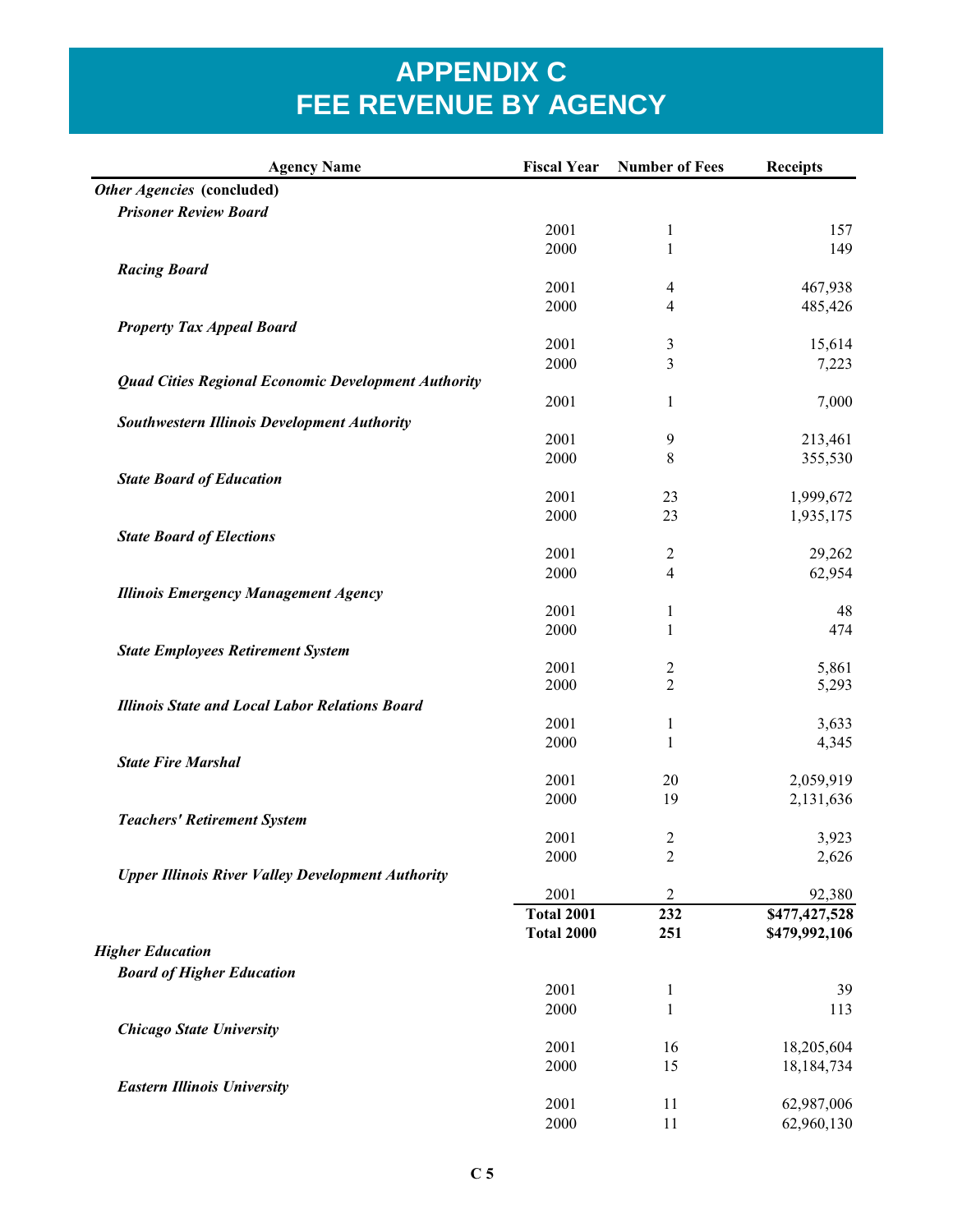| <b>Agency Name</b>                              | <b>Fiscal Year</b>      | <b>Number of Fees</b> | <b>Receipts</b>  |
|-------------------------------------------------|-------------------------|-----------------------|------------------|
| <b>Higher Education (concluded)</b>             |                         |                       |                  |
| <b>Governors State University</b>               |                         |                       |                  |
|                                                 | 2001                    | 12                    | 11,992,304       |
|                                                 | 2000                    | 12                    | 11,656,326       |
| <b>Northeastern Illinois University</b>         |                         |                       |                  |
|                                                 | 2001                    | 34                    | 25,638,329       |
|                                                 | 2000                    | 34                    | 24,367,001       |
| <b>Western Illinois University</b>              |                         |                       |                  |
|                                                 | 2001                    | 19                    | 60,089,164       |
|                                                 | 2000                    | 27                    | 54,990,332       |
| <b>Illinois State University</b>                |                         |                       |                  |
|                                                 | 2001                    | 10                    | 108,924,174      |
|                                                 | 2000                    | 9                     | 104,499,309      |
| <b>Northern Illinois University</b>             |                         |                       |                  |
|                                                 | 2001                    | 12                    | 113,458,441      |
|                                                 | 2000                    | 12                    | 104,754,023      |
| <b>Southern Illinois University</b>             |                         |                       |                  |
|                                                 | 2001                    | 74                    | 148, 195, 859    |
|                                                 | 2000                    | 77                    | 140,156,499      |
| <b>University of Illinois</b>                   |                         |                       |                  |
|                                                 | 2001                    | 12                    | 327,303,912      |
|                                                 | 2000                    | 11                    | 307,258,269      |
| <b>Illinois Student Assistance Commission</b>   |                         |                       |                  |
|                                                 | 2001                    | $\overline{2}$        | 18,352           |
|                                                 | 2000                    | $\overline{2}$        | 368,262          |
| <b>Illinois Mathematics and Science Academy</b> |                         |                       |                  |
|                                                 | 2001                    | $\mathbf{1}$          | 580,428          |
|                                                 | 2000                    | 1                     | 567,875          |
| <b>Universities Retirement System</b>           |                         |                       |                  |
|                                                 | 2001                    | $\mathbf{1}$          | $\boldsymbol{0}$ |
|                                                 | 2000                    | 1                     | $\boldsymbol{0}$ |
|                                                 | <b>Total 2001</b>       | $\overline{205}$      | \$877,393,612    |
|                                                 | <b>Total 2000</b>       | 213                   | \$829,762,873    |
|                                                 | <b>Grand Total 2001</b> | 1,476                 | \$3,970,927,810  |
|                                                 | <b>Grand Total 2000</b> | 2,098                 | \$3,037,774,510  |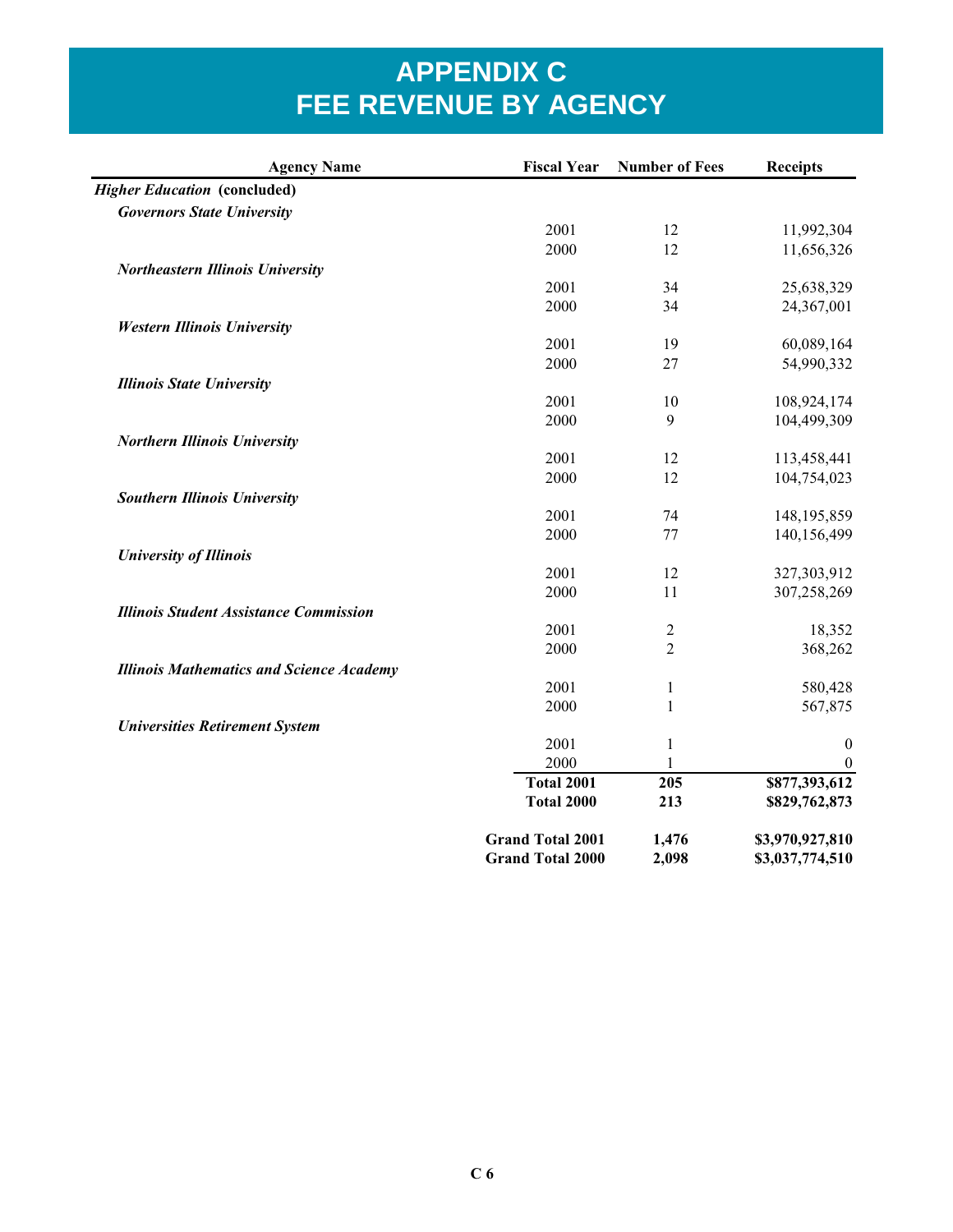| Fund                                                         | <b>Fiscal Year</b><br>2000 Receipts | <b>Fiscal Year</b><br>2001 Receipts |  |
|--------------------------------------------------------------|-------------------------------------|-------------------------------------|--|
| Road Fund                                                    | \$385,832,609                       | \$852,739,978                       |  |
| County Hospital Services Fund                                | 571,679,094                         | 606,222,690                         |  |
| <b>State Construction Account Fund</b>                       | 169,844,278                         | 384, 331, 532                       |  |
| Illinois State Toll Highway Revenue Fund                     | 364,948,793                         | 365,472,924                         |  |
| University of Illinois - Locally Held                        | 307,258,269                         | 327,303,912                         |  |
| General Revenue Fund                                         | 83,255,152                          | 186,652,541                         |  |
| Southern Illinois University - Locally Held                  | 140,156,499                         | 148, 195, 859                       |  |
| Northern Illinois University - Locally Held                  | 104,754,023                         | 113,458,441                         |  |
| Illinois State University - Locally Held                     | 104,499,309                         | 108,924,174                         |  |
| Local Government Health Insurance Reserve Fund               | 72,051,207                          | 86,311,112                          |  |
| Eastern Illinois University - Locally Held                   | 62,960,130                          | 62,987,006                          |  |
| Western Illinois University - Locally Held                   | 54,990,332                          | 60,089,164                          |  |
| Long Term Care Provider Fund                                 | 57,715,244                          | 54,446,634                          |  |
| Underground Storage Tank Fund                                | 351,900                             | 54,445,900                          |  |
| Personal Property Tax Replacement Fund                       | 40,221,532                          | 36,957,000                          |  |
| Northeastern Illinois University - Locally Held              | 24,367,001                          | 25,638,329                          |  |
| Mental Health Fund                                           | 24,181,640                          | 25,437,041                          |  |
| Wildlife and Fish Fund                                       | 22,576,935                          | 22,936,373                          |  |
| Chicago State University - Locally Held                      | 18,184,734                          | 18,205,604                          |  |
| <b>Drivers Education Fund</b>                                | 16,649,042                          | 17,972,202                          |  |
| Nuclear Safety Emergency Preparedness Fund                   | 17,631,069                          | 17,943,061                          |  |
| Secretary of State Special Services Fund                     | 18,256,790                          | 17,777,320                          |  |
| Bank and Trust Company Fund                                  | 16,845,843                          | 17,767,206                          |  |
| Care Provider Fund for Persons with Developmental Disability | 17,092,351                          | 17,390,433                          |  |
| <b>Insurance Producer Administration Fund</b>                | 13,254,213                          | 14,274,102                          |  |
| Traffic and Criminal Conviction Surcharge Fund               | 12,679,520                          | 13,767,533                          |  |
| Solid Waste Management Fund                                  | 12,368,986                          | 12,425,679                          |  |
| Insurance Financial Regulation Fund                          | 13,969,325                          | 12,226,466                          |  |
| Governors State University - Locally Held                    | 11,656,326                          | 11,992,304                          |  |
| Motor Vehicle License Plate Fund                             | 4,294,016                           | 11,901,544                          |  |
| Clean Air Act (CAA) Permit Fund                              | 10,844,963                          | 10,355,220                          |  |
| <b>IHDA Administrative Fund</b>                              | 9,447,915                           | 9,409,046                           |  |
| Rate Adjustment Fund                                         | 8,125,569                           | 8,648,747                           |  |
| Trauma Center Fund                                           | 7,564,910                           | 8,413,844                           |  |
| Violent Crime Victims Assistance Fund                        | 7,259,926                           | 7,889,438                           |  |
| Securities Audit and Enforcement Fund                        | 7,485,366                           | 7,800,290                           |  |
| <b>State Parks Fund</b>                                      | 5,448,706                           | 7,377,300                           |  |
| Quincy Veterans Home Fund                                    | 7,241,121                           | 7,329,469                           |  |
| Used Tire Management Fund                                    | 6,310,562                           | 6,330,523                           |  |
| <b>State Police Services Fund</b>                            | 5,359,933                           | 6,299,012                           |  |
| General Professions Dedicated Fund                           | 10,257,990                          | 6,151,338                           |  |
| Park and Conservation Fund                                   | 6,008,904                           | 5,951,558                           |  |
| <b>Unemployment Compensation Trust Fund</b>                  | 5,695,773                           | 5,780,892                           |  |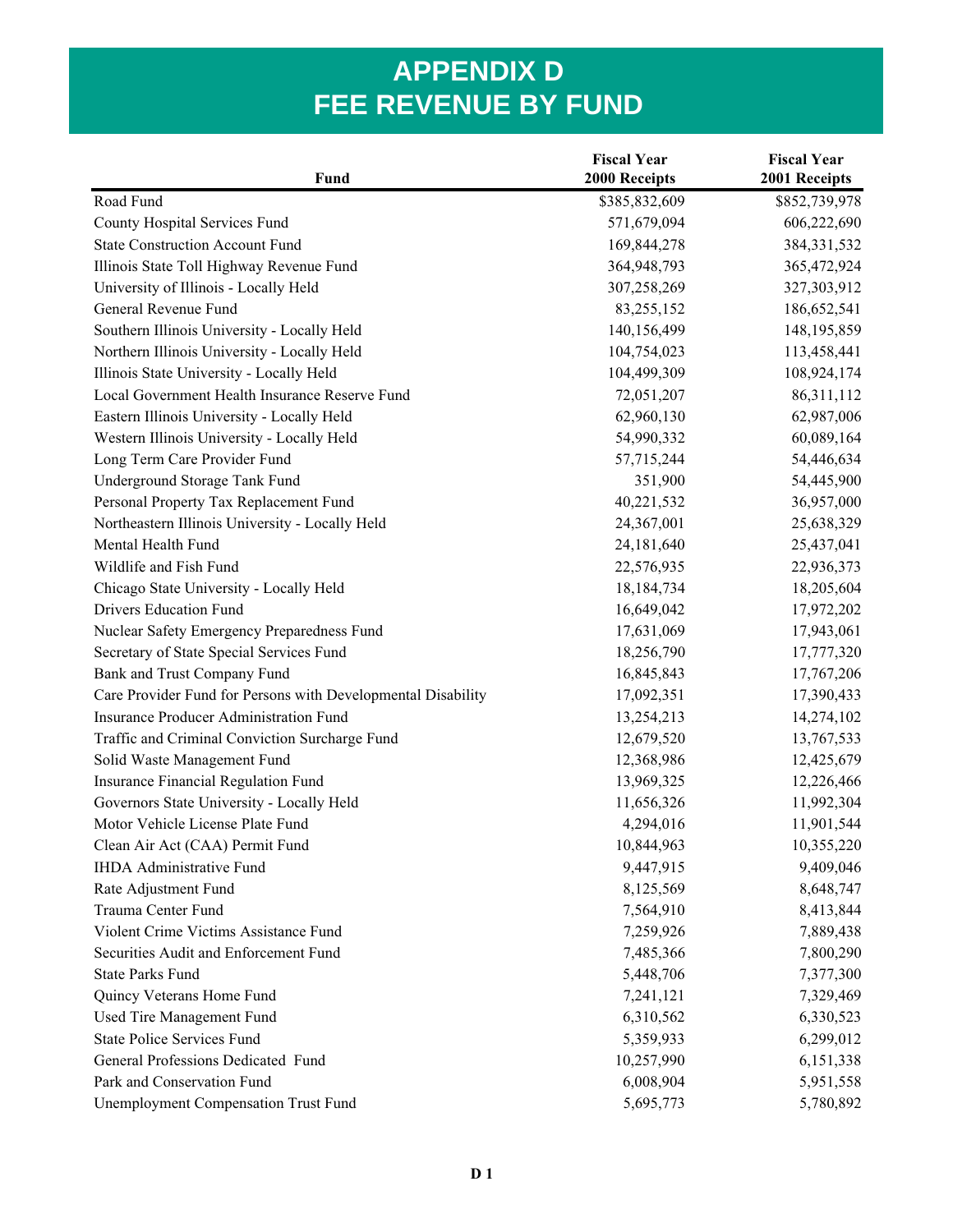|                                                           | <b>Fiscal Year</b> | <b>Fiscal Year</b> |
|-----------------------------------------------------------|--------------------|--------------------|
| <b>Fund</b>                                               | 2000 Receipts      | 2001 Receipts      |
| Motor Vehicle Theft Prevention Trust Fund                 | 5,837,128          | 5,762,127          |
| Metabolic Screening and Treatment Fund                    | 5,753,221          | 5,671,296          |
| Mandatory Arbitration Fund                                | 5,863,822          | 5,542,893          |
| <b>Transportation Regulatory Fund</b>                     | 4,981,644          | 5,519,042          |
| Capital Development Board Revolving Fund                  | 7,191,322          | 5,116,926          |
| Radiation Protection Fund                                 | 5,089,184          | 4,734,029          |
| Credit Union Fund                                         | 2,358,827          | 4,696,608          |
| Illinois State Fair Fund                                  | 4,430,691          | 4,548,932          |
| Environmental Protection Permit and Inspection Fund       | 4,281,399          | 4,273,468          |
| Savings and Residential Finance Regulatory Fund           | 3,868,681          | 4,149,352          |
| Dram Shop Fund                                            | 4,203,932          | 4,145,264          |
| Real Estate License Administration Fund                   | 4,138,502          | 4,128,004          |
| <b>Financial Institution Fund</b>                         | 3,843,434          | 4,015,897          |
| Manteno Veterans Home Fund                                | 3,882,643          | 3,875,653          |
| Community Water Supply Laboratory Fund                    | 3,525,538          | 3,828,291          |
| Drug Treatment Fund                                       | 3,027,646          | 3,437,322          |
| <b>State Boating Act Fund</b>                             | 3,073,642          | 2,982,936          |
| Illinois Beach Marina Fund                                | 2,595,529          | 2,859,871          |
| <b>Communications Revolving Fund</b>                      | 2,624,701          | 2,746,273          |
| <b>LEADS Maintenance Fund</b>                             | 2,277,700          | 2,451,933          |
| Department of Business Services Special Operations Fund   | 2,186,002          | 2,332,668          |
| Cycle Rider Safety Training Fund                          | 2,277,554          | 2,326,262          |
| Department of Corrections Reimbursement Fund              | 2,067,128          | 2,237,469          |
| Nursing Dedicated and Professional Fund                   | 5,985,065          | 2,225,728          |
| Pesticide Control Fund                                    | 2,077,149          | 2,198,185          |
| Illinois State Dental Disciplinary Fund                   | 235,198            | 2,186,047          |
| Lead Poisoning, Screening, Prevention and Abatement Fund  | 2,346,167          | 2,173,698          |
| Industrial Revolving Loan Fund                            | 2,233,266          | 2,094,314          |
| Weights and Measures Fund                                 | 2,123,803          | 1,940,557          |
| Public Health Services Fund                               | $\boldsymbol{0}$   | 1,894,584          |
| Fire Prevention Fund                                      | 1,779,736          | 1,884,019          |
| Health Facility Plan Review Fund                          | 2,140,205          | 1,861,089          |
| Hazardous Waste Fund                                      | 1,743,541          | 1,744,646          |
| <b>State Surplus Property Revolving Fund</b>              | 1,957,053          | 1,711,794          |
| Illinois Health Facilities Planning Fund                  | 2,125,588          | 1,663,104          |
| Radioactive Waste Facility Development and Operation Fund | 1,661,617          | 1,585,674          |
| Subtitle D Management Fund                                | 1,561,085          | 1,575,505          |
| LaSalle Veterans Home Fund                                | 1,521,177          | 1,516,550          |
| Drycleaner Environmental Response Trust Fund              | 1,622,138          | 1,454,176          |
| Alternate Fuels Fund                                      | 2,225,000          | 1,441,840          |
| Illinois State Medical Disciplinary Fund                  | 7,508,400          | 1,437,589          |
| Title III Social Security and Employment Service Fund     | 201,705            | 1,419,970          |
| Public Health Services Revolving Fund                     | 2,624              | 1,296,125          |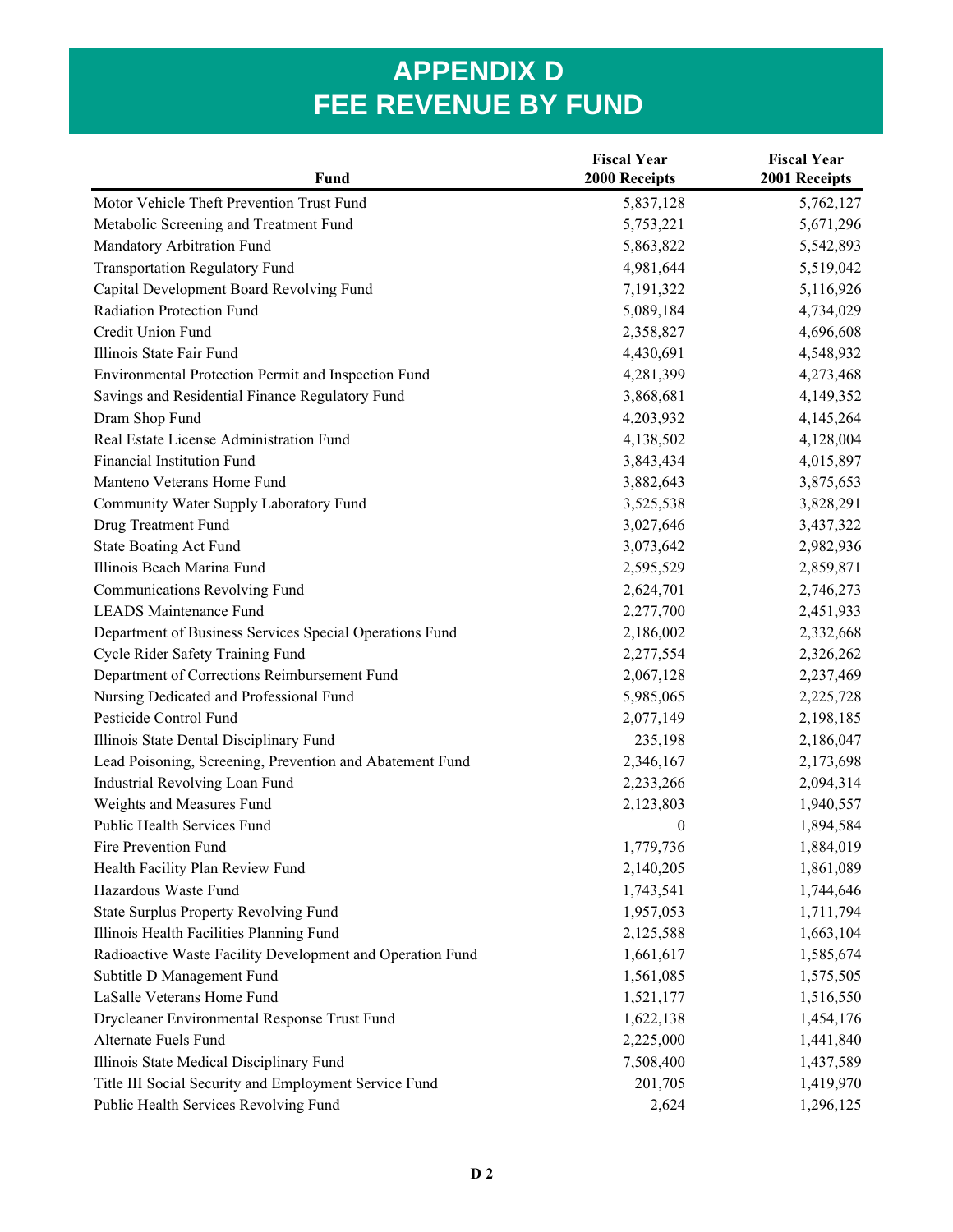|                                                                       | <b>Fiscal Year</b> | <b>Fiscal Year</b> |
|-----------------------------------------------------------------------|--------------------|--------------------|
| <b>Fund</b>                                                           | 2000 Receipts      | 2001 Receipts      |
| Plumbing Licensure and Program Fund                                   | 1,150,450          | 1,222,965          |
| Illinois State Pharmacy Disciplinary Fund                             | 2,955,120          | 1,215,662          |
| Design Professionals Administration and Investigation Fund            | 1,467,749          | 1,197,819          |
| <b>State Gaming Fund</b>                                              | 1,263,465          | 1,178,202          |
| Operating Fund - Health Facility Authority                            | 1,491,506          | 1,168,638          |
| Agricultural Premium Fund                                             | 1,176,693          | 1,144,574          |
| Second Injury Fund                                                    | 1,353,235          | 1,109,605          |
| Illinois Habitat Fund                                                 | 1,013,267          | 1,096,237          |
| Teacher Certificate Fee Revolving Fund                                | 1,021,871          | 1,089,110          |
| Food and Drug Safety Fund                                             | 1,035,993          | 1,075,708          |
| Violence Prevention Fund                                              | 851,275            | 963,389            |
| Drunk and Drugged Driving Prevention Fund                             | 676,740            | 925,670            |
| Motor Fuel Tax - State Fund                                           | 811,382            | 922,400            |
| <b>Underground Resources Conservation Enforcement Fund</b>            | 785,387            | 878,199            |
| Air Transportation Revolving Fund                                     | 819,511            | 826,647            |
| Registered CPA Administration and Disciplinary Fund                   | 195,584            | 799,204            |
| Illinois Forestry Development Fund                                    | 784,727            | 771,791            |
| Common School Fund                                                    | 506,755            | 720,300            |
| State Garage Revolving Fund                                           | 680,191            | 714,556            |
| Illinois Charity Bureau Fund                                          | 776,770            | 695,660            |
| Feed Control Fund                                                     | 673,982            | 693,247            |
| Illinois School Asbestos Abatement Fund                               | 682,578            | 678,565            |
| CDLIS/AAMVA Net Trust Fund                                            | 636,492            | 666,786            |
| Secretary of State Special License Plate Fund                         | 595,577            | 646,854            |
| State Migratory Waterfowl Stamp Fund                                  | 631,266            | 645,402            |
| Anna Veterans Home Fund                                               | 674,231            | 616,954            |
| Illinois Department of Agriculture Laboratory Services Revolving Fund | 503,792            | 536,447            |
| Public Pension Regulation Fund                                        | 489,554            | 524,110            |
| Operating Fund - Farm Development Authority                           | 544,806            | 506,106            |
| Plugging and Restoration Fund                                         | 493,481            | 498,880            |
| Off-Highway Vehicle Trails Fund                                       | 372,861            | 459,782            |
| Illinois State Podiatric Disciplinary Fund                            | 53,245             | 452,333            |
| Domestic Violence Shelter and Service Fund                            | 468,388            | 448,393            |
| Hazardous Waste Research Fund                                         | 430,539            | 437,901            |
| Fertilizer Control Fund                                               | 440,684            | 430,460            |
| <b>State Pheasant Fund</b>                                            | 421,081            | 424,505            |
| Provider Inquiry Trust                                                | 435,375            | 423,455            |
| <b>SBE GED Testing Fund</b>                                           | 341,728            | 411,496            |
| Long Term Care Monitor/Receiver Fund                                  | 1,249,293          | 373,410            |
| Illinois Mathematics and Science Academy Income Fund                  | 383,000            | 358,000            |
| <b>Agricultural Master Fund</b>                                       | 365,879            | 357,517            |
| Illinois Historic Sites Fund                                          | 357,955            | 355,454            |
| Illinois Gaming Law Enforcement Fund                                  | 366,850            | 354,200            |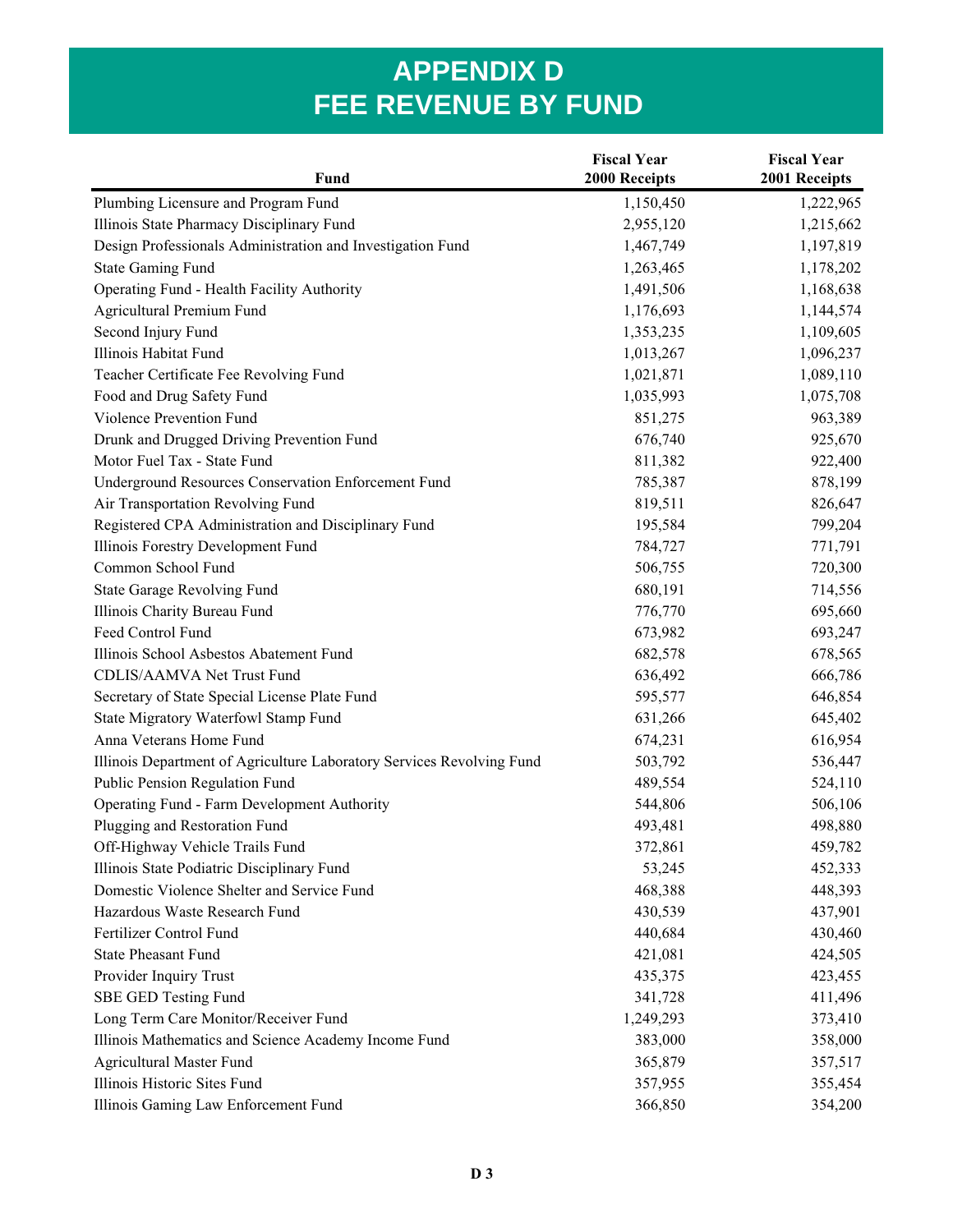| Fund                                                        | <b>Fiscal Year</b><br>2000 Receipts | <b>Fiscal Year</b><br>2001 Receipts |
|-------------------------------------------------------------|-------------------------------------|-------------------------------------|
| Self-Insurers Administration Fund                           | 404,000                             | 349,000                             |
| Tanning Facility Permit Fund                                | 328,550                             | 324,500                             |
| State Crime Laboratory Fund                                 | 323,485                             | 323,239                             |
| <b>IEFA General Fund</b>                                    | 367,395                             | 322,385                             |
| Public Utility Fund                                         | 265,167                             | 305,435                             |
| SBE Teacher Certificate Institute Fund                      | 419,926                             | 300,275                             |
| State Crime Laboratory DUI Fund                             | 80,238                              | 299,839                             |
| Motor Vehicle Review Board Fund                             | 305,961                             | 294,706                             |
| <b>Aggregate Operations Regulatory Fund</b>                 | 270,700                             | 277,775                             |
| Coal Mining Regulatory Fund                                 | 161,363                             | 277,317                             |
| Salmon Fund                                                 | 236,858                             | 252,148                             |
| Lobbyist Registration Administration Fund                   | 235,900                             | 239,250                             |
| Armory Rental Fund**                                        | $- - -$                             | 226,570                             |
| Illinois Mathematics and Science Academy - Locally Held     | 184,875                             | 222,428                             |
| SIDA Operating Fund                                         | 355,530                             | 213,461                             |
| Firearm Owner's Notification Fund                           | 233,881                             | 211,774                             |
| Illinois Fire Fighters' Memorial Fund                       | 145,443                             | 207,840                             |
| Appraisal Administration Fund                               | 2,100,189                           | 202,578                             |
| General Assembly Computer Equipment Revolving Fund          | 185,815                             | 189,045                             |
| Natural Resources Information Fund                          | 179,844                             | 188,820                             |
| Registered Limited Liability Partnership Fund               | 241,775                             | 167,775                             |
| State College and University Trust Fund                     | 119,975                             | 165,225                             |
| Child Labor Enforcement Fund                                | 83,697                              | 162,008                             |
| General Assembly Operations Revolving Fund                  | 164,921                             | 159,271                             |
| Private Business and Vocational Schools Fund                | 136,325                             | 152,725                             |
| Pawnbroker Regulation Fund                                  | 149,850                             | 141,900                             |
| Securities Investors Education Fund                         | 80,013                              | 140,749                             |
| Illinois Executive Mansion Trust Fund                       | 149,794                             | 137,082                             |
| Vehicle Inspection Fund**                                   | $- - -$                             | 132,660                             |
| Illinois Health Care Cost Containment Special Studies Fund  | 130,085                             | 130,810                             |
| Guardianship and Advocacy Fund                              | 116,392                             | 125,150                             |
| Optometric Licensing and Disciplinary Committee Fund        | 852,568                             | 118,816                             |
| <b>EMS Assistance Fund</b>                                  | 184,960                             | 114,765                             |
| <b>Explosives Regulatory Fund</b>                           | 97,988                              | 105,588                             |
| Comptroller's Administrative Fund                           | 97,473                              | 104,072                             |
| Public Health State Projects Fund                           | 82,610                              | 103,992                             |
| Illinois Rural Bond Bank General Operating Fund             | 121,905                             | 101,525                             |
| Auction Regulation Administration Fund                      | 264,325                             | 99,175                              |
| Racing Board Fingerprint License Fund                       | 104,538                             | 93,404                              |
| Operating Fund - Upper River Valley Development Authority** |                                     | 92,380                              |
| Public Health Water Permit Fund                             | 115,700                             | 87,100                              |
| <b>State Furbearer Fund</b>                                 | 84,216                              | 84,901                              |
| Cemetery Consumer Protection Fund                           | 92,330                              | 84,740                              |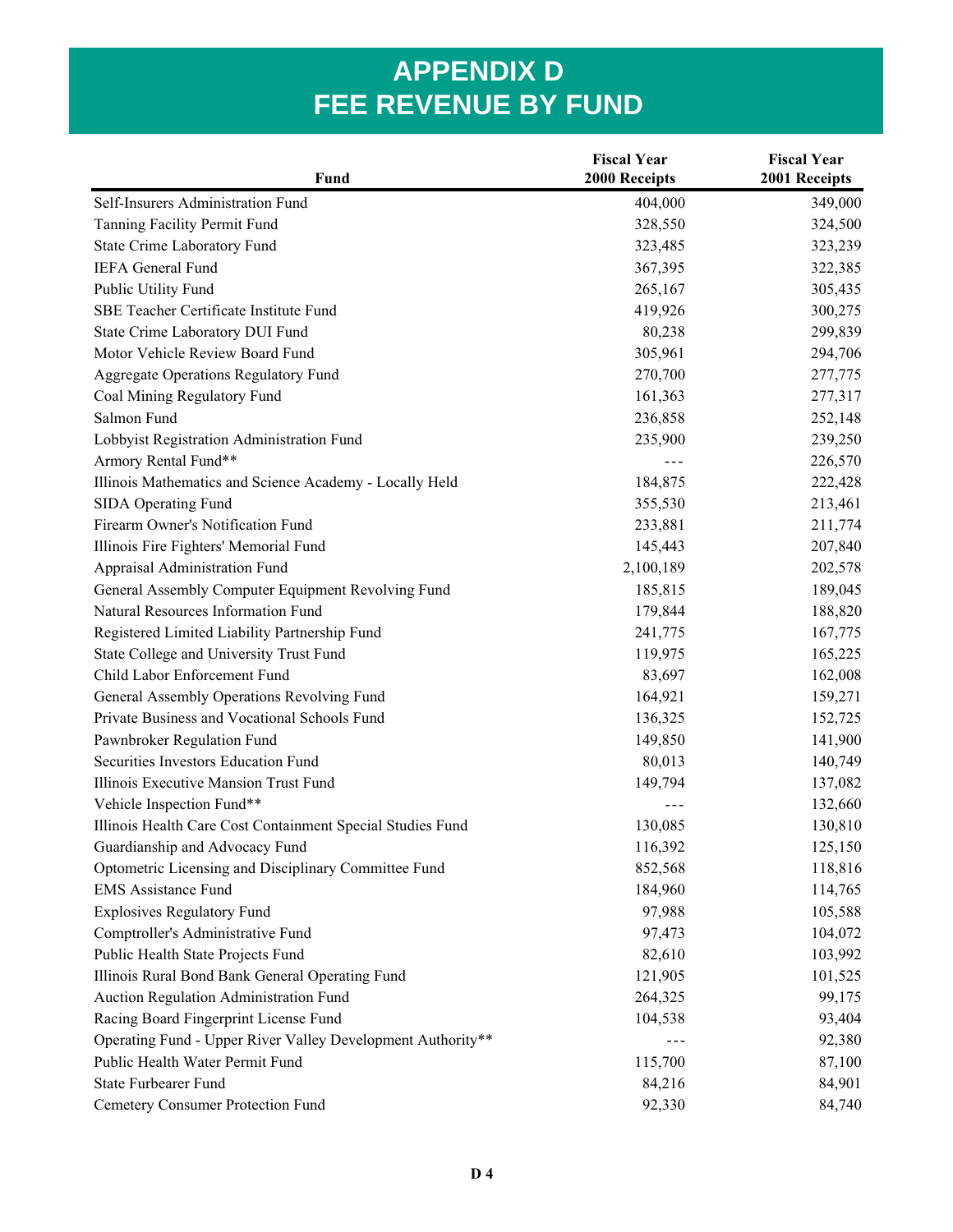|                                                                    | <b>Fiscal Year</b>   | <b>Fiscal Year</b> |
|--------------------------------------------------------------------|----------------------|--------------------|
| <b>Fund</b>                                                        | 2000 Receipts        | 2001 Receipts      |
| Child Support Enforcement Trust Fund                               | 89,595               | 80,645             |
| Economic Research and Information Fund                             | 68,300               | 75,613             |
| <b>Toxic Pollution Prevention Fund</b>                             | 70,190               | 71,528             |
| Snowmobile Trail Establishment Fund                                | 59,891               | 60,894             |
| Hearing Instrument Dispenser Examining and Disciplinary Fund       | 91,480               | 54,305             |
| Environmental Laboratory Certification Fund                        | 99,317               | 53,550             |
| State Offender DNA Identification System Fund**                    | $\sim$ $\sim$ $\sim$ | 52,886             |
| Fish and Wildlife Endowment Fund                                   | 36,885               | 52,660             |
| University Grant Fund                                              | 27,900               | 47,400             |
| USDA Women, Infants and Children Fund                              | 156,402              | 46,938             |
| <b>Aeronautics Fund</b>                                            | 297,024              | 45,487             |
| Special Events Revolving Fund                                      | 59,205               | 44,815             |
| Tax Compliance and Administration Fund                             | 47,081               | 41,720             |
| Master Mason Fund                                                  | 30,237               | 41,305             |
| International and Promotional Fund                                 | 54,200               | 40,435             |
| Mammogram Fund**                                                   | $- - -$              | 38,794             |
| Regulatory Evaluation and Basic Enforcement Fund                   | 46,200               | 38,000             |
| <b>Sexual Assault Services Fund</b>                                | 30,497               | 34,845             |
| Special Revenue Fund                                               | 22,128               | 33,922             |
| State Board of Education Fund**                                    |                      | 29,840             |
| General Obligation B.R. & I. Fund                                  | 16,628               | 25,962             |
| Hazardous Waste Occupational Licensing Fund                        | 15,300               | 23,400             |
| Wildlife Prairie Park Fund                                         | 15,250               | 20,550             |
| Pollution Control Board Fund                                       | 13,864               | 18,009             |
| Alternative Compliance Market Account Fund                         | *                    | 17,086             |
| SBE School Bus Driver Permit Fund**                                | $- - -$              | 16,226             |
| Illinois Student Assistance Commission Higher EdNet Fund           | 23,790               | 14,660             |
| Police Training Board Services Fund                                | 52,116               | 14,648             |
| Local Government Affairs Federal Trust Fund                        | 13,000               | 13,480             |
| <b>State Lottery Fund</b>                                          | 13,287               | 12,789             |
| <b>Transcript Deposit Fund</b>                                     | 13,840               | 11,270             |
| Auction Recovery Fund                                              | 34,400               | 8,875              |
| Motor Fuel and Petroleum Standards Fund                            | 2,300                | 7,750              |
| <b>Statistical Services Revolving Fund</b>                         | 11,322               | 7,325              |
| Operating Fund - Quad Cities Regional Economic Development Auth.** |                      | 7,000              |
| State Parking Facility Maintenance Fund                            | 4,172                | 6,490              |
| State Employees Retirement System Fund                             | 5,293                | 5,861              |
| Domestic Violence Abuser Services Fund                             | 5,010                | 5,033              |
| Facility Licensing Fund                                            | 5,000                | 4,500              |
| Industrial Hygiene Regulatory and Enforcement Fund                 | 5,605                | 4,380              |
| Livestock Management Facilities Fund                               | 8,320                | 4,250              |
| Cash Flow Account Fund                                             | 2,626                | 3,923              |
| Illinois and Michigan Canal Fund                                   | $\boldsymbol{0}$     | 3,775              |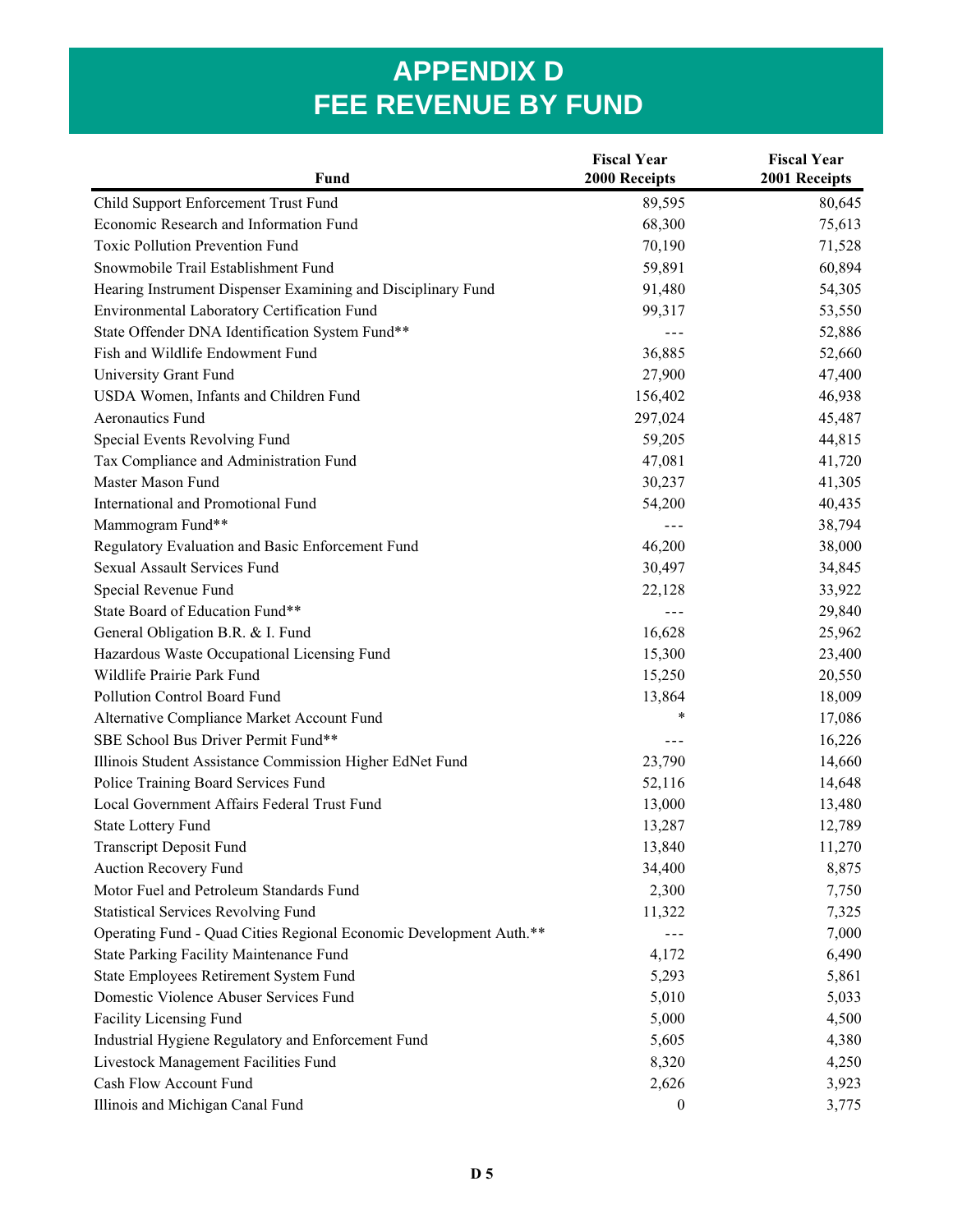| Fund                                                           | <b>Fiscal Year</b><br>2000 Receipts | <b>Fiscal Year</b><br>2001 Receipts |
|----------------------------------------------------------------|-------------------------------------|-------------------------------------|
| Federal Student Loan Fund                                      | $\star$                             | 3,692                               |
| Sex Offender Registration Fund                                 | 3,744                               | 3,410                               |
| Public Aid Recoveries Trust Fund                               | 15,146                              | 2,858                               |
| Family Responsibility Fund                                     | 1,500                               | 1,560                               |
| Federal Industrial Services Fund                               | 1,250                               | 1,425                               |
| Rural Development Revolving Loan Fund                          | $\theta$                            | 875                                 |
| Arts Council Restricted Funds                                  | 1,400                               | 775                                 |
| SBA Micro Loan Relending Fund                                  | 0                                   | 500                                 |
| Korean War Memorial Construction Fund                          | 318                                 | 338                                 |
| Illinois Underground Utility Facilities Damage Prevention Fund | $\theta$                            | 200                                 |
| Metropolitan Fair and Exposition Authority Reconstruction Fund | 102                                 | 95                                  |
| Retired Members of the Illinois Congressional Delegation Fund  | $\boldsymbol{0}$                    | 16                                  |
| Federal Job Training Information Systems Revolving Fund        | 777,463                             | $\theta$                            |
| <b>Student Assistance Commission Student Loan Fund</b>         | 344,472                             | $\theta$                            |
| Hospital Provider Fund                                         | 188,080                             | $\theta$                            |
| Job Training Partnership Fund                                  | 103,171                             | $\theta$                            |
| Agency Fund - Department of Human Services                     | 58,962                              | $\theta$                            |
| Real Estate Research and Education Fund                        | 14,465                              | $\boldsymbol{0}$                    |
| School Technology Revolving Fund                               | 11,200                              | $\theta$                            |
| Paper and Printing Revolving Fund                              | 8,350                               | $\theta$                            |
| Municipal Vehicle Tax Liability Fund                           | 1,824                               | $\boldsymbol{0}$                    |
| <b>DHS Recoveries Trust Fund</b>                               | 221                                 | $\boldsymbol{0}$                    |
| Vocational Rehabilitation Fund                                 | 135                                 | $\boldsymbol{0}$                    |
| Intergovernmental Cooperation Conference Fund                  | $\boldsymbol{0}$                    | $\theta$                            |
| Community MH/DD Service Provider Participation Fee Fund        | $\boldsymbol{0}$                    | $\boldsymbol{0}$                    |
| By-Product Material Safety Fund                                | 0                                   | $\boldsymbol{0}$                    |
| Illinois State Board of Investments Fund                       | 0                                   | $\boldsymbol{0}$                    |
| Radioactive Waste Facility Closure and Compensation Fund       | 0                                   | $\boldsymbol{0}$                    |
| Single Family Mortgage Purchase Program Fund                   | 0                                   | $\boldsymbol{0}$                    |
| <b>State University Retirement Fund</b>                        | 0                                   | $\boldsymbol{0}$                    |
| Industrial Revenue Bond Insurance Fund                         | 0                                   | $\boldsymbol{0}$                    |
| Knights of Columbus Fund                                       | $\theta$                            | $\theta$                            |
| <b>Total Receipts</b>                                          | \$3,037,774,510                     | \$3,970,927,810                     |

\* Fund established in fiscal year 2001.

\*\* Not reported in fiscal year 2000.